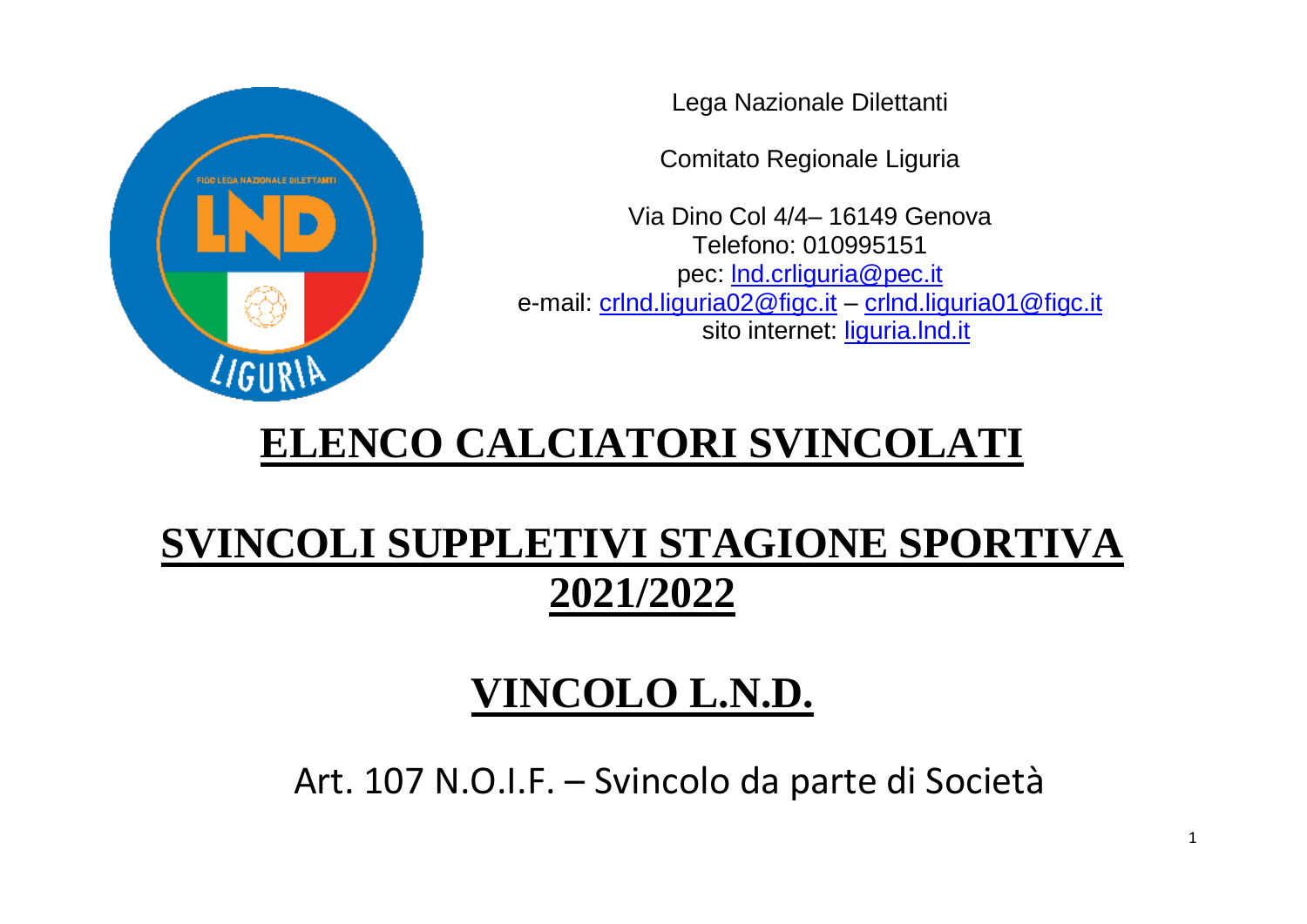|                              | Matric. Cognome<br>------- ----------------- | Nome          | nascita | Cod. fiscale                                 | Società                                                          | Status           | t Tipo svincolo               |
|------------------------------|----------------------------------------------|---------------|---------|----------------------------------------------|------------------------------------------------------------------|------------------|-------------------------------|
| 5734186 ABDIU                |                                              | LORENZO       |         |                                              | 07/01/2001 BDALNZ01A07D969B F.S. SESTRESE CALCIO 1919 DILETTANTE |                  | SVINCOLO DA PARTE DI SOCIETA' |
|                              | 4598554 ABRUZZESE                            | MATTIA        |         | 01/02/1996 BRZMTT96B01D416K C.E.P.           |                                                                  | DILETTANTE       | SVINCOLO DA PARTE DI SOCIETA' |
|                              | 4607106 ADRAGNA                              | FEDERICO      |         |                                              | 01/10/1993 DRGFRC93R01D969H SAN GIOVANNI BATTISTA                | DILETTANTE       | SVINCOLO DA PARTE DI SOCIETA' |
|                              | 5551543 ALBANESE                             | GIAMPAOLO     |         | 28/04/1998 LBNGPL98D28D969X SANTA CECILIA    |                                                                  | DILETTANTE       | SVINCOLO DA PARTE DI SOCIETA' |
| 2866807 ALBANO               |                                              | GIANLUCA      |         |                                              | 12/12/1991 LBNGLC91T12F335D NOLESE R.G. 1946 2001                | DILETTANTE       | SVINCOLO DA PARTE DI SOCIETA' |
| 2901471 ALIAJ                |                                              | ANDI          |         |                                              | 23/05/2002 LJANDA02E23E463D VALDIVARA 5 TERRE                    | DILETTANTE       | SVINCOLO DA PARTE DI SOCIETA' |
|                              | 4581588 ALLARIO                              | SIMONE        |         | 15/12/1990 LLRSMN90T15I480R CARCARESE        |                                                                  | DILETTANTE       | SVINCOLO DA PARTE DI SOCIETA' |
| 5043296 AMATO                |                                              | DAVIDE        |         | 28/12/1994 MTADVD94T28E573P PONENTE F.C.     |                                                                  | DILETTANTE       | SVINCOLO DA PARTE DI SOCIETA' |
| 4483948 AMATO                |                                              | PAOLO         |         |                                              | 07/08/1991 MTAPLA91M07D969J CROCEFIESCHI 2017                    | DILETTANTE       | SVINCOLO DA PARTE DI SOCIETA' |
| 3464876 AMOS                 |                                              | ANDREA        |         | 15/08/1984 MSANDR84M15D969Y OLD BOYS RENSEN  |                                                                  | DILETTANTE       | SVINCOLO DA PARTE DI SOCIETA' |
|                              | 6540759 ANFOSSO                              | MATTEO        |         |                                              | 30/01/1998 NFSMTT98A30I1380 ATLETICO ARGENTINA                   | DILETTANTE       | SVINCOLO DA PARTE DI SOCIETA' |
|                              | 3155969 ANGELINI                             | ALBERTO       |         | 09/10/1981 NGLLRT81R09F137M PSM RAPALLO      |                                                                  | DILETTANTE       | SVINCOLO DA PARTE DI SOCIETA' |
|                              | 6573719 ANTONELLI                            | LUCA          |         |                                              | 30/09/2003 NTNLCU03P30D969B CAMPOMORONE SANT OLCESE              | DILETTANTE       | SVINCOLO DA PARTE DI SOCIETA' |
|                              | 5534599 ANTONIETTI                           | ELIA          |         | 17/11/1999 NTNLEI99S17I449H CALCIO NAVE SRL  |                                                                  | DILETTANTE       | SVINCOLO DA PARTE DI SOCIETA' |
| 7088648 APPIANI              |                                              | DIEGO         |         |                                              | 08/02/1974 PPNDGI74B08E463A FRAMURA MONTARETTO                   | DILETTANTE       | SVINCOLO DA PARTE DI SOCIETA' |
|                              | 2884650 ARBASETTI                            | MANUEL        |         | 06/07/1996 RBSMNL96L06E488U REAL DEIVA 1994  |                                                                  | DILETTANTE       | SVINCOLO DA PARTE DI SOCIETA' |
|                              | 4634597 ARMELLINO                            | RICCARDO      |         |                                              | 28/09/1990 RMLRCR90P28I480E OUILIANO&VALLEGGIA                   | DILETTANTE       | SVINCOLO DA PARTE DI SOCIETA' |
|                              | 6529839 ARNALDI                              | MATTEO        |         |                                              | 28/08/1998 RNLMTT98M28I470H NOLESE R.G. 1946 2001                | DILETTANTE       | SVINCOLO DA PARTE DI SOCIETA' |
| 4757450 ARSENI               |                                              | SIMONE        |         | 12/02/1996 RSNSMN96B12E463Y ATLETICO LUNEZIA |                                                                  |                  | $S =$                         |
| 5194961 ASARO                |                                              |               |         | 06/05/1995 SRAVYR95E06G273L C.E.P.           |                                                                  | DILETTANTE       |                               |
|                              |                                              | VITO YURI     |         |                                              | 17/04/1995 SLADVD95D17D969M CITTA DI COGOLETO                    | DILETTANTE       | SVINCOLO DA PARTE DI SOCIETA' |
| 4445090 ASIOLI               |                                              | DAVIDE        |         |                                              | 05/10/1989 STADNL89R05D969K RAPID NOZAREGO 2019                  | DILETTANTE       | SVINCOLO DA PARTE DI SOCIETA' |
| 2502468 ASTE<br>4478475 ASTE |                                              | DANIELE       |         |                                              |                                                                  | DILETTANTE       | SVINCOLO DA PARTE DI SOCIETA' |
|                              |                                              | STEFANO       |         | 14/02/1995 STASFN95B14D969H RECCO 2019       |                                                                  | DILETTANTE       | SVINCOLO DA PARTE DI SOCIETA' |
|                              | 6877581 ASTORINO                             | ANDREA        |         | 24/05/2004 STRNDR04E24D969W BORGHETTO 1968   |                                                                  | DILETTANTE       | SVINCOLO DA PARTE DI SOCIETA' |
|                              | 4578055 AVELLINO                             | MATTIA        |         | 02/09/1994 VLLMTT94P02I480Z PALLARE CALCIO   |                                                                  | DILETTANTE       | SVINCOLO DA PARTE DI SOCIETA' |
|                              | 4469170 AVIGNONE                             | NICOLA        |         |                                              | 10/05/1991 VGNNCL91E10D969T GOLFO DIANESE 1923                   | DILETTANTE       | SVINCOLO DA PARTE DI SOCIETA' |
|                              | 4895346 BACIGALUPO                           | GIACOMO       |         | 22/12/1997 BCGGCM97T22D969K RIVASAMBA H.C.A. |                                                                  | DILETTANTE       | SVINCOLO DA PARTE DI SOCIETA' |
|                              | 4563584 BACIGALUPO                           | NICOLO        |         |                                              | 26/10/1993 BCGNCL93R26C621K ATLETICO CASARZA LIGURE              | DILETTANTE       | SVINCOLO DA PARTE DI SOCIETA' |
| 5315514 BADII                |                                              | LORENZO       |         |                                              | 27/12/2000 BDALNZ00T27D969P OUILIANO&VALLEGGIA                   | DILETTANTE       | SVINCOLO DA PARTE DI SOCIETA' |
|                              | 4743953 BAGNASCO                             | ALEX          |         | 19/01/1996 BGNLXA96A19C589A CARCARESE        |                                                                  | DILETTANTE       | SVINCOLO DA PARTE DI SOCIETA' |
|                              | 4695236 BAGNASCO                             | MARCO         |         |                                              | 25/01/1988 BGNMRC88A25E560L FRAMURA MONTARETTO                   | DILETTANTE       | SVINCOLO DA PARTE DI SOCIETA' |
|                              | 6776430 BAGNULI                              | MATTEO        |         |                                              | 29/03/2002 BGNMTT02C29B180I VALDIVARA 5 TERRE                    | DILETTANTE       | SVINCOLO DA PARTE DI SOCIETA' |
| 6916221 BALI                 |                                              | MIKAIL        |         | 23/12/2002 BLAMKL02T23G870S CARCARESE        |                                                                  | DILETTANTE       | SVINCOLO DA PARTE DI SOCIETA' |
| 4970139 BALSAMO              |                                              | GIACOMO       |         | 20/11/1992 BLSGCM92S20C621Z RI CALCIO        |                                                                  | DILETTANTE       | SVINCOLO DA PARTE DI SOCIETA' |
| 2710721 BANDINI              |                                              | DANIEL        |         |                                              | 28/06/2000 BNDDNL00H28D9690 PRO PONTEDECIMO CALCIO               | DILETTANTE       | SVINCOLO DA PARTE DI SOCIETA' |
|                              | 7040201 BARBIERI                             | ENRICO        |         | 17/05/2001 BRBNRC01E17E488F CALVARESE 1923   |                                                                  | DILETTANTE       | SVINCOLO DA PARTE DI SOCIETA' |
| 4927582 BARDHI               |                                              | ARDIT         |         | 21/09/1996 BRDRDT96P21Z100V ALBISSOLE 1909   |                                                                  | DILETTANTE       | SVINCOLO DA PARTE DI SOCIETA  |
|                              | 3207706 BARELLA                              | FILIPPO       |         | 07/02/1995 BRLFPP95B07I225L PORTOFINO 84     |                                                                  | DILETTANTE       | SVINCOLO DA PARTE DI SOCIETA' |
|                              | 2539379 BARLETTI                             | LORENZO       |         |                                              | 29/07/1995 BRLLNZ95L29I4490 ATLETICO LUNEZIA                     | DILETTANTE       | SVINCOLO DA PARTE DI SOCIETA' |
| 2995639 BARNI                |                                              | TARIQ         |         |                                              | 09/10/2003 BRNTRO03R09Z330T NUOVA OREGINA S.R.L.                 | DILETT. EXTRACOM | SVINCOLO DA PARTE DI SOCIETA' |
| 4705181 BARONE               |                                              | DANIELE       |         |                                              | 07/09/1996 BRNDNL96P07G605W PIETRA LIGURE 1956                   | DILETTANTE       | $S =$                         |
| 5057043 BARONE               |                                              | LORENZO       |         | 14/11/1997 BRNLNZ97S14D969M DAVAGNA 1979     |                                                                  | DILETTANTE       | SVINCOLO DA PARTE DI SOCIETA' |
|                              | 1014113 BARRETO PENARRIETA FRANK XAVIER      |               |         | 14/09/1993 BRRFNK93P14Z605U REAL DEIVA 1994  |                                                                  | DILETT. EXTRACOM | SVINCOLO DA PARTE DI SOCIETA' |
|                              | 3778412 BARTOLI                              | LUCA          |         | 11/02/1986 BRTLCU86B11B832R CASTELNOVESE     |                                                                  | DILETTANTE       | $S =$                         |
| 2308526 BASILO               |                                              | ALESSIO       |         | 16/11/1994 BSLLSS94S16D969L CASELLESE        |                                                                  | DILETTANTE       | SVINCOLO DA PARTE DI SOCIETA' |
|                              | 7085031 BASSINI                              | ALEX          |         | 29/12/1999 BSSLXA99T29E488R RI CALCIO        |                                                                  | DILETTANTE       | SVINCOLO DA PARTE DI SOCIETA' |
| 4906849 BASSO                |                                              | MATTIA        |         |                                              | 28/02/1998 BSSMTT98B28G605D SAN FILIPPO NERI ALBENGA DILETTANTE  |                  | SVINCOLO DA PARTE DI SOCIETA' |
|                              | 7051479 BASTASIN                             | NICOLA        |         |                                              | 21/09/1999 BSTNCL99P21A757F NOLESE R.G. 1946 2001                | DILETTANTE       | SVINCOLO DA PARTE DI SOCIETA' |
|                              | 5122195 BATTAGLIA                            | <b>GIOELE</b> |         |                                              | 03/01/1999 BTTGLI99A03I480L OUILIANO&VALLEGGIA                   | DILETTANTE       | SVINCOLO DA PARTE DI SOCIETA' |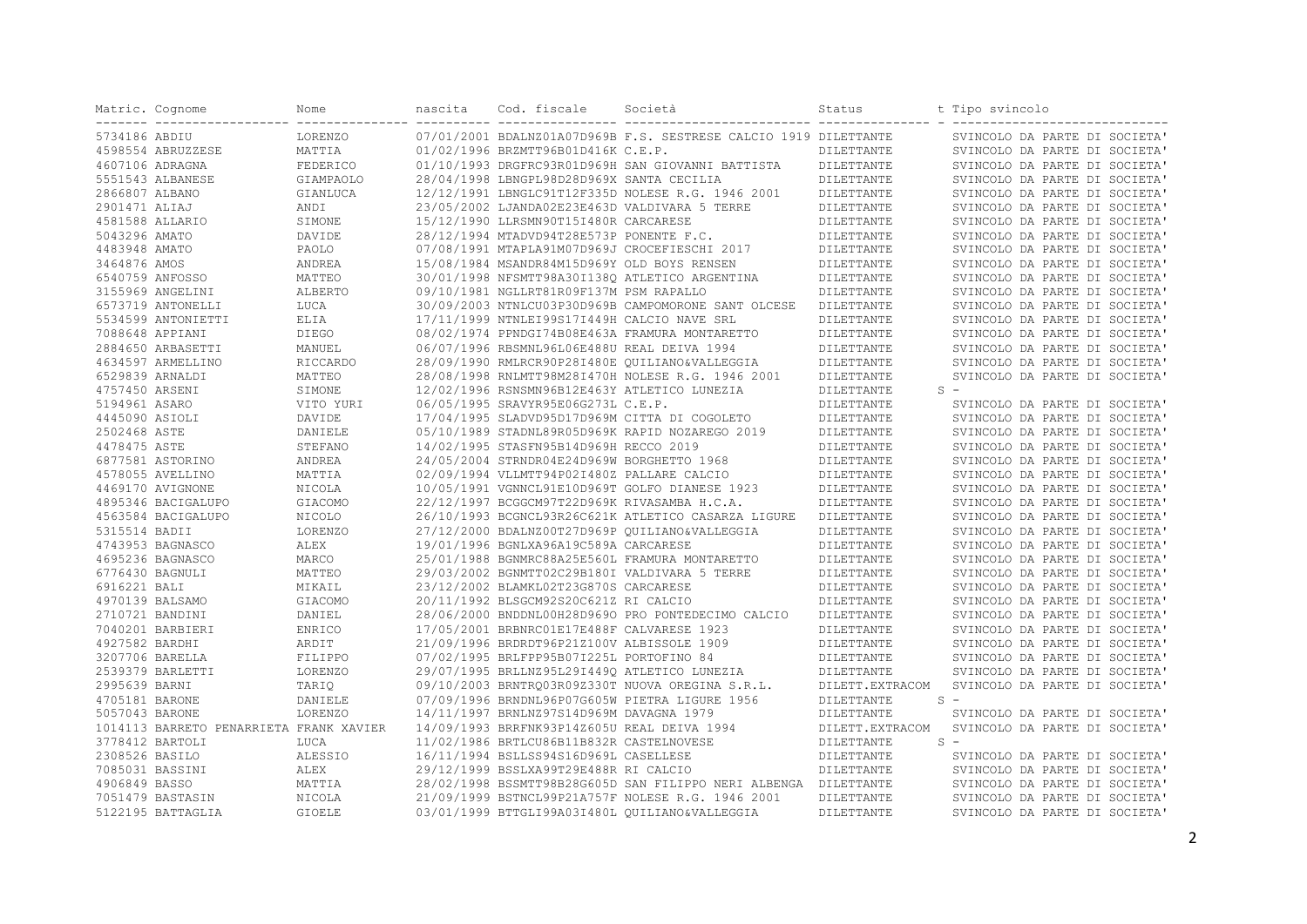| 4543498 BATTISTA    | MARCO          |                                             | 03/08/1987 BTTMRC87M03I480C WHITE RABBIT UNITED SSDRL DILETTANTE      |                  | SVINCOLO DA PARTE DI SOCIETA' |
|---------------------|----------------|---------------------------------------------|-----------------------------------------------------------------------|------------------|-------------------------------|
| 2464869 BECCARIA    | <b>EDOARDO</b> |                                             | 03/03/2001 BCCDRD01C03I480J OUILIANO&VALLEGGIA                        | DILETTANTE       | SVINCOLO DA PARTE DI SOCIETA' |
| 5102708 BEDINI      | LUCA           |                                             | 31/12/1997 BDNLCU97T31I4490 ARCOLA GARIBALDINA                        | DILETTANTE       | SVINCOLO DA PARTE DI SOCIETA' |
| 1024629 BEHAJ       | ALBIN          |                                             | 18/06/1993 BHJLBN93H18Z100J POLISPORTIVA VAL D AVETO DILETT. EXTRACOM |                  | SVINCOLO DA PARTE DI SOCIETA' |
| 6938738 BEJAOUI     | ABDELKADHER    | 15/10/1997 BJEBLK97R15I449V VEZZANO 2005    |                                                                       | DILETT. EXTRACOM | SVINCOLO DA PARTE DI SOCIETA' |
| 4424702 BELLAROSA   | MARCO          |                                             | 07/11/1989 BLLMRC89S07D969P PONTECARREGA CALCIO                       | DILETTANTE       | SVINCOLO DA PARTE DI SOCIETA' |
| 6625831 BELLOPEDE   | MATTEO         |                                             | 25/11/1999 BLLMTT99S25B963W RAPALLO R.1914 RIVAROLESE DILETTANTE EX P |                  | SVINCOLO DA PARTE DI SOCIETA' |
| 5467867 BELVISO     |                |                                             | ANTONIO ROSARIO 23/09/1991 BLVNNR91P23L845W SAN BARTOLOMEO CERVO      | DILETTANTE       | SVINCOLO DA PARTE DI SOCIETA' |
| 4556604 BEN HALLA   | HOUCINE        | 10/04/1992 BNHHCN92D10D969I MONEGLIA        |                                                                       | DILETTANTE       | SVINCOLO DA PARTE DI SOCIETA' |
| 3851090 BENEDINI    | MICHEL         |                                             | 17/02/1994 BNDMHL94B17B832B FOLLO SAN MARTINO                         | DILETTANTE       | SVINCOLO DA PARTE DI SOCIETA' |
| 5801881 BENZYANE    | MOBARAH        |                                             | 08/08/2001 BNZMRH01M08D969X ALASSIO FOOTBALL CLUB                     | DILETTANTE       | SVINCOLO DA PARTE DI SOCIETA' |
| 5832166 BERARDI     | DANIEL         |                                             | 26/11/2002 BRRDNL02S26I480N VADESE CALCIO 2018                        | DILETTANTE       | SVINCOLO DA PARTE DI SOCIETA' |
| 4675134 BERETTA     | MORENO         | 28/05/1993 BRTMRN93E28I225Q MONEGLIA        |                                                                       | DILETTANTE EX P  | SVINCOLO DA PARTE DI SOCIETA' |
| 4550377 BERGIA      | ALESSIO        | 14/05/1987 BRGLSS87E14C589G PLODIO 1997     |                                                                       | DILETTANTE       | SVINCOLO DA PARTE DI SOCIETA' |
| 6531194 BERISHA     | ALBIN          |                                             | 20/04/2001 BRSLBN01D20E290G GOLFO DIANESE 1923                        | DILETTANTE       | SVINCOLO DA PARTE DI SOCIETA' |
| 6837423 BERNIERI    | NICOLA         | 24/03/1994 BRNNCL94C24F023S BOLANESE        |                                                                       | DILETTANTE       | SVINCOLO DA PARTE DI SOCIETA' |
| 4581704 BERTA       | GABRIEL        |                                             | 23/10/1992 BRTGRL92R23I480S WHITE RABBIT UNITED SSDRL DILETTANTE      |                  | SVINCOLO DA PARTE DI SOCIETA' |
| 4041791 BERTEINA    | JONATHAN       |                                             | 06/03/1982 BRTJTH82C06I138C POLISPORTIVA SANREMO 2000 DILETTANTE      |                  | SVINCOLO DA PARTE DI SOCIETA' |
| 3024018 BERTO       | <b>BRYAN</b>   | 27/08/1985 BRTBYN85M27D969Z PRA F.C.        |                                                                       | DILETTANTE       | SVINCOLO DA PARTE DI SOCIETA' |
| 5195184 BERTUCCELLI | IACOPO         |                                             | 02/05/1998 BRTCPI98E02D969I LIDO SOUARE F.B.C.                        | DILETTANTE       | SVINCOLO DA PARTE DI SOCIETA' |
| 4470474 BERTULESSI  | ANDREA         |                                             | 24/08/1994 BRTNDR94M24D969R SUPERBA CALCIO 2017                       | DILETTANTE       | SVINCOLO DA PARTE DI SOCIETA' |
| 5242045 BIAGETTI    |                | 14/10/1997 BGTLSS97R14E463D MAMAS GIOVANI   |                                                                       | DILETTANTE       | SVINCOLO DA PARTE DI SOCIETA' |
|                     | ALESSIO        |                                             |                                                                       |                  |                               |
| 5237549 BIAGINI     | CLAUDIO        | 23/01/1997 BGNCLD97A23D969U PONENTE F.C.    |                                                                       | DILETTANTE       | SVINCOLO DA PARTE DI SOCIETA' |
| 3266617 BIANCALANI  |                |                                             | SIMONE DOMENICO 08/05/2003 BNCSND03E08D969M SAN TEODORO KETZMAJA      | DILETTANTE       | SVINCOLO DA PARTE DI SOCIETA' |
| 3433450 BIANCHI     | DANIEL         | 15/06/1983 BNCDNL83H15C621U ARENELLE        |                                                                       | DILETTANTE       | SVINCOLO DA PARTE DI SOCIETA' |
| 4258952 BIANCO      | GIANLUIGI      | 11/05/1989 BNCGLG89E11D969T ROSSIGLIONESE   |                                                                       | DILETTANTE EX P  | SVINCOLO DA PARTE DI SOCIETA' |
| 4906889 BIGAGLIA    | THOMAS         | 15/11/1997 BGGTMS97S15G605I BORGIO VEREZZI  |                                                                       | DILETTANTE       | SVINCOLO DA PARTE DI SOCIETA' |
| 6504897 BISELLI     | MARCO          |                                             | 07/04/2001 BSLMRC01D07B832U ANTICA LUNI 2009                          | DILETTANTE       | SVINCOLO DA PARTE DI SOCIETA' |
| 4522911 BISELLO     | MATTIA         |                                             | 24/06/1990 BSLMTT90H24D969L ATLETICO CASARZA LIGURE                   | DILETTANTE       | SVINCOLO DA PARTE DI SOCIETA' |
| 2780185 BISIO       | ALESSIO        |                                             | 12/05/1975 BSILSS75E12I480L PRO SAVONA CALCIO                         | DILETTANTE       | SVINCOLO DA PARTE DI SOCIETA' |
| 6713333 BLASI       | CHRISTIAN      | 30/09/2003 BLSCRS03P30E488Y CALVARESE 1923  |                                                                       | DILETTANTE       | SVINCOLO DA PARTE DI SOCIETA' |
| 6754741 BOLLERO     | NICHOLAS       | 07/06/2002 BLLNHL02H07E463P SANTERENZINA    |                                                                       | DILETTANTE       | SVINCOLO DA PARTE DI SOCIETA' |
| 6527728 BOMBACE     | <b>EDOARDO</b> |                                             | 14/03/2001 BMBDRD01C14D969O LITTLE CLUB JAMES                         | DILETTANTE       | SVINCOLO DA PARTE DI SOCIETA' |
| 4556644 BONADIES    | MARCELLO       | 11/08/1991 BNDMCL91M11D969K F.C.LAVAGNA 2.0 |                                                                       | DILETTANTE       | SVINCOLO DA PARTE DI SOCIETA' |
| 3088566 BONADIO     | PAOLO          | 31/12/1979 BNDPLA79T31D969D OLIMPIC 1971    |                                                                       | DILETTANTE       | SVINCOLO DA PARTE DI SOCIETA' |
| 4497821 BONELLI     | MARCO          |                                             | 09/03/1994 BNLMRC94C09D969L CAMPO LIGURE IL BORGO                     | DILETTANTE       | SVINCOLO DA PARTE DI SOCIETA' |
| 3826340 BONFANTE    | FABIO          |                                             | 09/01/1986 BNFFBA86A09E290T SAN BARTOLOMEO CERVO                      | DILETTANTE       | SVINCOLO DA PARTE DI SOCIETA' |
| 3664502 BONFORTE    | PAOLO          |                                             | 03/01/1987 BNFPLA87A03A145S BAIA ALASSIO CALCIO                       | DILETTANTE       | SVINCOLO DA PARTE DI SOCIETA' |
| 6757900 BONICI      | FABIO          | 26/03/1998 BNCFBA98C26D969V CARASCO 08      |                                                                       | DILETTANTE       | SVINCOLO DA PARTE DI SOCIETA' |
| 6524431 BORREANI    | MASSIMO        |                                             | 02/04/1976 BRRMSM76D02A145J SAN FILIPPO NERI ALBENGA DILETTANTE       |                  | SVINCOLO DA PARTE DI SOCIETA' |
| 6571692 BORTOLETTO  | TOMMASO        | 19/07/2001 BRTTMS01L19E463K SANTERENZINA    |                                                                       | DILETTANTE       | SVINCOLO DA PARTE DI SOCIETA' |
| 3498492 BORZESE     | SIMONE         | 10/10/1993 BRZSMN93R10D969S C.E.P.          |                                                                       | DILETTANTE       | SVINCOLO DA PARTE DI SOCIETA' |
| 4773006 BOSETTI     | LORENZO        |                                             | 06/07/1996 BSTLNZ96L06E463E SAMMARGHERITESE 1903                      | DILETTANTE       | SVINCOLO DA PARTE DI SOCIETA' |
| 2705423 BOSIO       | MATTEO         |                                             | 30/07/1988 BSOMTT88L30D969E PONTECARREGA CALCIO                       | DILETTANTE       | SVINCOLO DA PARTE DI SOCIETA' |
| 2466194 BOTTA       | FEDERICO       | 08/05/1998 BTTFRC98E08B832D CASTELNOVESE    |                                                                       | DILETTANTE       | SVINCOLO DA PARTE DI SOCIETA' |
| 4981535 BRAGHERO    | MATTEO         | 10/10/1996 BRGMTT96R10D969J SAN PIETRO      |                                                                       | DILETTANTE       | SVINCOLO DA PARTE DI SOCIETA' |
| 5714187 BRESCIANI   | FRANCESCO      | 22/10/2003 BRSFNC03R22D969W BORZOLI         |                                                                       | DILETTANTE       | $S =$                         |
| 3643051 BREVEGLIERI | FABRIZIO       | 13/03/1981 BRVFRZ81C13D969T LUMARZO 2016    |                                                                       | DILETTANTE       | SVINCOLO DA PARTE DI SOCIETA' |
| 3363355 BRUSON      | FLAVIO         | 28/08/1989 BRSFLV89M28F205T REAL DEIVA 1994 |                                                                       | DILETTANTE       | SVINCOLO DA PARTE DI SOCIETA' |
| 7010415 BRUZZESE    | GIUSEPPE       |                                             | 17/05/1988 BRZGPP88E17D969N CITTA DI COGOLETO                         | DILETTANTE       | SVINCOLO DA PARTE DI SOCIETA' |
| 3305730 BRUZZO      | MARIANO        | 19/06/1975 BRZMRN75H19D969D C.E.P.          |                                                                       | DILETTANTE       | SVINCOLO DA PARTE DI SOCIETA' |
| 2052347 BRUZZONE    | SEBASTIANO     | 01/10/1999 BRZSST99R01D969W SASSELLO        |                                                                       | DILETTANTE       | SVINCOLO DA PARTE DI SOCIETA' |
|                     |                |                                             |                                                                       |                  |                               |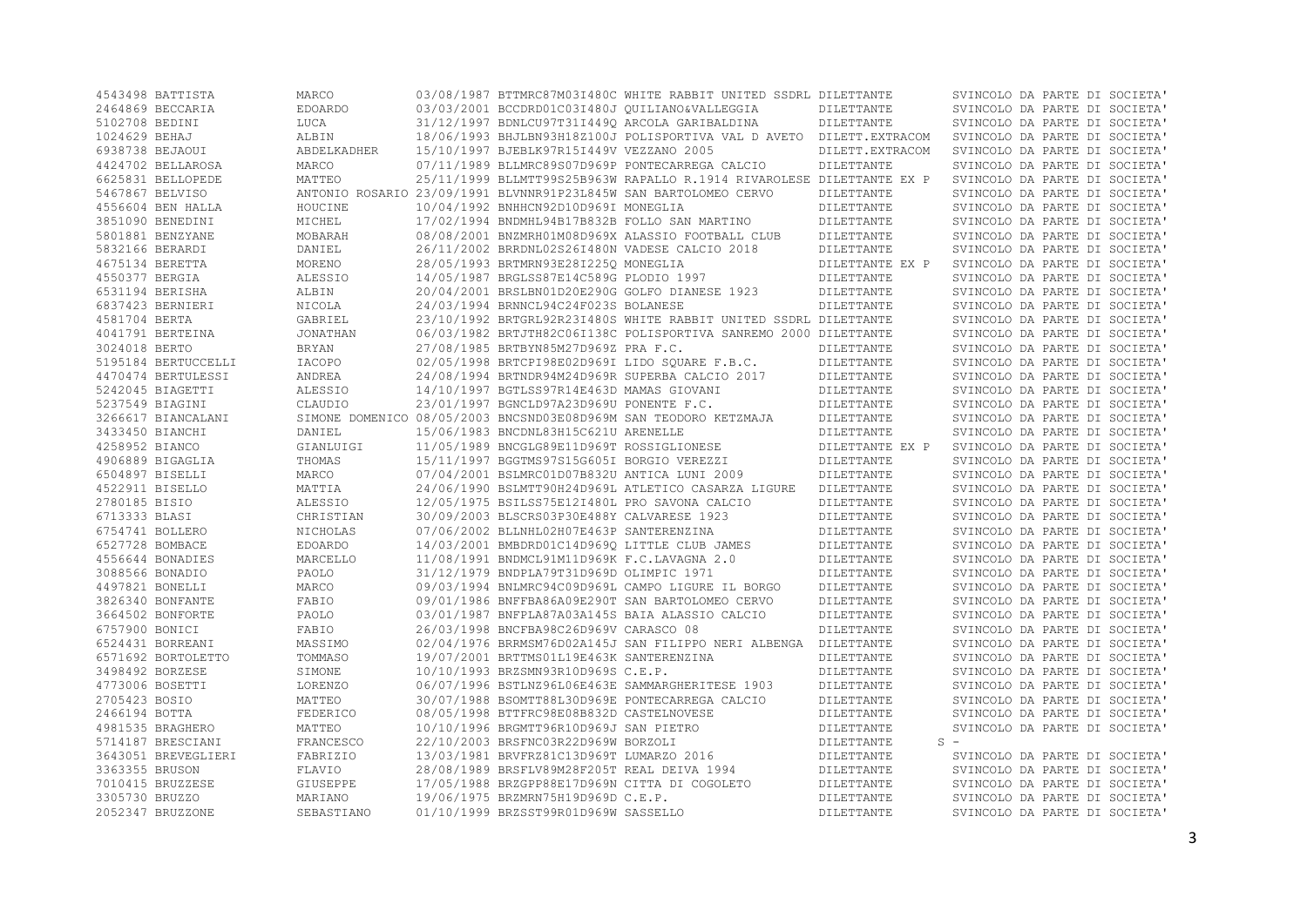|                | 4401074 BUCCHERI                      | MATTEO          |                | 30/06/1989 BCCMTT89H30D969W C.E.P.           |                                                                  | DILETTANTE       | SVINCOLO DA PARTE DI SOCIETA' |
|----------------|---------------------------------------|-----------------|----------------|----------------------------------------------|------------------------------------------------------------------|------------------|-------------------------------|
| 5598718 BUFFO  |                                       | DAVIDE          |                |                                              | 02/02/2001 BFFDVD01B02D9690 CAMPOMORONE SANT OLCESE              | DILETTANTE       | SVINCOLO DA PARTE DI SOCIETA' |
|                | 5136852 BUGIOLACCHI                   | ANTONIO         |                | 13/02/1979 BGLNTN79B13I452H C.E.P.           |                                                                  | DILETTANTE       | SVINCOLO DA PARTE DI SOCIETA' |
|                | 4739908 BUSSANI                       | CRISTIANO       |                |                                              | 22/04/1987 BSSCST87D22D969Y FRAMURA MONTARETTO                   | DILETTANTE       | SVINCOLO DA PARTE DI SOCIETA' |
| 2997239 CABRAS |                                       | <b>RUGGERO</b>  |                | 16/10/1991 CBRRGR91R16L4830 REAL DEIVA 1994  |                                                                  | DILETTANTE       | SVINCOLO DA PARTE DI SOCIETA' |
|                | 3073996 CACCIOTTI                     | SIMONE          |                | 10/09/1993 CCCSMN93P10D969L PONENTE F.C.     |                                                                  | DILETTANTE       | SVINCOLO DA PARTE DI SOCIETA' |
|                | 4553712 CADEMARTORI                   | RICCARDO        |                |                                              | 20/04/1994 CDMRCR94D20I225Y ENTELLA CHIAVARI 1914                | DILETTANTE       | SVINCOLO DA PARTE DI SOCIETA' |
|                | 3029618 CALCINAI                      | MARIO           |                |                                              | 06/06/1994 CLCMRA94H06D969T MOCONESI FONTANABUONA 92 DILETTANTE  |                  | SVINCOLO DA PARTE DI SOCIETA' |
| 5800259 CALVO  |                                       |                 |                |                                              | MATTEO FRANCESC 16/09/2002 CLVMTF02P16D969A SAN TEODORO KETZMAJA | DILETTANTE       | SVINCOLO DA PARTE DI SOCIETA' |
|                | 2484585 CAMBIASO                      | LUCA            |                |                                              | 19/02/2002 CMBLCU02B19D969Z PRO PONTEDECIMO CALCIO               | DILETTANTE       | SVINCOLO DA PARTE DI SOCIETA' |
|                | 3560139 CAMEDDA                       | LORIS           |                | 26/08/1993 CMDLRS93M26D969P C.E.P.           |                                                                  | DILETTANTE       | SVINCOLO DA PARTE DI SOCIETA' |
|                |                                       |                 |                |                                              |                                                                  |                  |                               |
| 5140141 CAMERA |                                       | <b>EDOARDO</b>  |                |                                              | 17/05/1997 CMRDRD97E17D969P SAN OUIRICO BURLANDO 1959 DILETTANTE |                  | SVINCOLO DA PARTE DI SOCIETA' |
|                | 2804622 CAMMALLERI                    | CRISTOFER       |                |                                              | 12/10/2001 CMMCST01R12D969F GOLFO DIANESE 1923                   | DILETTANTE       | SVINCOLO DA PARTE DI SOCIETA' |
|                | 2127927 CAMMARASANA                   | SIMONE          |                |                                              | 31/10/1987 CMMSMN87R31E625Z GENOVA CALCIO A CINOUE               | DILETTANTE       | SVINCOLO DA PARTE DI SOCIETA' |
|                | 4692689 CAMPANI                       | ALESSANDRO      |                |                                              | 16/01/1996 CMPLSN96A16G605E BAIA ALASSIO CALCIO                  | DILETTANTE       | SVINCOLO DA PARTE DI SOCIETA' |
|                | 5729078 CAMPORA                       | DAVIDE          |                | 24/03/2000 CMPDVD00C24D969A BUSALLA CALCIO   |                                                                  | DILETTANTE       | SVINCOLO DA PARTE DI SOCIETA' |
| 3002487 CANATA |                                       | EUGENIO         | $22/01/1978 -$ |                                              | ARENELLE                                                         | DILETTANTE       | SVINCOLO DA PARTE DI SOCIETA' |
|                | 4632211 CANCIANI                      | NICHOLAS        |                | 17/09/1995 CNCNHL95P17G605P BORGHETTO 1968   |                                                                  | DILETTANTE       | SVINCOLO DA PARTE DI SOCIETA' |
|                | 4664385 CANCOGNI                      | FAUSTO          |                | 11/12/1991 CNCFST91T11E463S VEZZANO 2005     |                                                                  | DILETTANTE       | SVINCOLO DA PARTE DI SOCIETA' |
| 4821358 CANIO  |                                       | CRISTIANO       |                | 14/04/1995 CNACST95D14F979T REAL DEIVA 1994  |                                                                  | DILETTANTE       | SVINCOLO DA PARTE DI SOCIETA' |
|                | 5729089 CANNATA                       | GIUSEPPE        |                |                                              | 25/01/1998 CNNGPP98A25G273C PRO PONTEDECIMO CALCIO               | DILETTANTE       | SVINCOLO DA PARTE DI SOCIETA' |
| 4474969 CANOVI |                                       | GIACOMO         |                | 05/12/1991 CNVGCM91T05D969V RECCO 2019       |                                                                  | DILETTANTE       | SVINCOLO DA PARTE DI SOCIETA' |
|                | 4608306 CANTORO                       | FEDERICO        |                | 18/07/1995 CNTFRC95L18D969S VOLTRI 87        |                                                                  | DILETTANTE       | SVINCOLO DA PARTE DI SOCIETA' |
|                | 5663400 CAPASSO                       | ANDREA          |                |                                              | 18/08/2000 CPSNDR00M18E463E FOLLO SAN MARTINO                    | DILETTANTE       | SVINCOLO DA PARTE DI SOCIETA' |
|                | 5024067 CAPEZIO                       | MICHAEL         |                |                                              | 23/08/1987 CPZMHL87M23I480G WHITE RABBIT UNITED SSDRL DILETTANTE |                  | SVINCOLO DA PARTE DI SOCIETA' |
|                | 5071137 CAPRILE                       | NICOLO          |                | 23/05/1998 CPRNCL98E23I138E RAVECCA 1972     |                                                                  | DILETTANTE       | SVINCOLO DA PARTE DI SOCIETA' |
|                | 6694888 CARDETTI                      | CARMINE         |                |                                              | 13/02/2002 CRDCMN02B13E463V VALDIVARA 5 TERRE                    | DILETTANTE       | SVINCOLO DA PARTE DI SOCIETA' |
|                | 5419167 CARIOLA                       | ALESSANDRO      |                | 19/12/1984 CRLLSN84T19E463R MAMAS GIOVANI    |                                                                  | DILETTANTE       | SVINCOLO DA PARTE DI SOCIETA' |
|                | 5806305 CARMINATI                     | MATTIA          |                |                                              | 24/01/2002 CRMMTT02A24I138A VENTIMIGLIACALCIO                    | DILETTANTE       | SVINCOLO DA PARTE DI SOCIETA' |
|                | 3596766 CARNOVALE                     | MATTEO          |                | 25/02/1983 CRNMTT83B25D969T MASONE           |                                                                  | DILETTANTE       | SVINCOLO DA PARTE DI SOCIETA' |
|                | 6517042 CARPANETO                     | <b>GABRIELE</b> |                |                                              |                                                                  |                  |                               |
|                |                                       |                 |                | 13/02/1998 CRPGRL98B13D969I BOCA ZENA        |                                                                  | DILETTANTE       | SVINCOLO DA PARTE DI SOCIETA' |
|                | 6511015 CARRARA                       | LUCA            |                |                                              | 06/03/2000 CRRLCU00C06D969I BEGATO CALCIO 2013                   | DILETTANTE       | SVINCOLO DA PARTE DI SOCIETA' |
| 3170214 CARTA  |                                       | STEFANO         |                |                                              | 12/10/1990 CRTSFN90R12D969K BEGATO CALCIO 2013                   | DILETTANTE       | SVINCOLO DA PARTE DI SOCIETA' |
| 6982705 CARUSO |                                       | FEDERICO        |                |                                              | 02/06/2001 CRSFRC01H02D969U NUOVA OREGINA S.R.L.                 | DILETTANTE       | SVINCOLO DA PARTE DI SOCIETA' |
| 2665411 CARUSO |                                       | <b>GIUSEPPE</b> |                |                                              | 21/04/1985 CRSGPP85D21I480N WHITE RABBIT UNITED SSDRL DILETTANTE |                  | SVINCOLO DA PARTE DI SOCIETA' |
|                | 3114800 CASAGRANDA                    | ALESSIO         |                |                                              | 15/12/1995 CSGLSS95T15D969C GENOVA CALCIO A CINOUE               | DILETTANTE       | SVINCOLO DA PARTE DI SOCIETA' |
|                | 2265849 CASARETTO                     | MARIO           |                | 23/11/1988 CSRMRA88S23C6210 REAL DEIVA 1994  |                                                                  | DILETTANTE       | SVINCOLO DA PARTE DI SOCIETA' |
|                | 4721638 CASAZZA                       | TULLIO          |                | 21/03/1997 CSZTLL97C21E488Z BORGO RAPALLO 98 |                                                                  | DILETTANTE       | SVINCOLO DA PARTE DI SOCIETA' |
|                | 4379385 CASELLA                       | DAVIDE          |                | 28/03/1991 CSLDVD91C28D969M MELE             |                                                                  | DILETTANTE       | SVINCOLO DA PARTE DI SOCIETA' |
|                | 4826740 CASTAGNINO                    | FRANCESCO       |                | 06/06/1998 CSTFNC98H06D969U VILLAGGIO CALCIO |                                                                  | DILETTANTE       | SVINCOLO DA PARTE DI SOCIETA' |
|                | 5741911 CASTANGIA                     | LUIGI           |                | 29/04/2001 CSTLGU01D29I480L LETIMBRO 1945    |                                                                  | DILETTANTE       | SVINCOLO DA PARTE DI SOCIETA' |
|                | 1007676 CEBRIAN SIANCAS               | ABRAHAN         |                | 20/09/1996 CBRBHN96P20Z611P ARENELLE         |                                                                  | DILETT. EXTRACOM | SVINCOLO DA PARTE DI SOCIETA' |
|                | 3751585 CECCARINI                     | LORENZO         |                |                                              | 20/04/1988 CCCLNZ88D20D969A SAN FRANCESCO LOANO                  | DILETTANTE       | SVINCOLO DA PARTE DI SOCIETA' |
|                | 3411259 CECCHINI                      | DAMIANO         |                | 05/11/1984 CCCDMN84S05D969P C.E.P.           |                                                                  | DILETTANTE       | SVINCOLO DA PARTE DI SOCIETA' |
|                | 5715889 CEDOLIN                       | MATTIA          |                | 05/06/1988 CDLMTT88H05D969J REAL DEIVA 1994  |                                                                  | DILETTANTE       | SVINCOLO DA PARTE DI SOCIETA' |
| 7058007 CEI    |                                       | CORRADO         |                | 09/10/1985 CEICRD85R09E4630 CALCIO NAVE SRL  |                                                                  | DILETTANTE       | SVINCOLO DA PARTE DI SOCIETA' |
| 5106225 CELLA  |                                       | LEONARDO        |                | 22/12/1999 CLLLRD99T22D9690 BORGO RAPALLO 98 |                                                                  | DILETTANTE       | SVINCOLO DA PARTE DI SOCIETA' |
|                | 4602021 CERASIA                       | LUCA            |                | 25/10/1994 CRSLCU94R25D969N OLD BOYS RENSEN  |                                                                  | DILETTANTE       | SVINCOLO DA PARTE DI SOCIETA' |
|                | 3233935 CERIOLO                       | SIMONE          |                |                                              | 10/09/2004 CRLSMN04P10E290A FOOTBALL CLUB ARGENTINA              | DILETTANTE       | SVINCOLO DA PARTE DI SOCIETA' |
|                |                                       |                 |                |                                              |                                                                  |                  |                               |
|                | 6559290 CERVONE                       | GIUSEPPE PIO    |                |                                              | 27/12/2000 CRVGPP00T27H926F VALDIVARA 5 TERRE                    | DILETTANTE       | SVINCOLO DA PARTE DI SOCIETA' |
| 1005816 CHAHDI |                                       | BADREDDINE      |                | 11/12/1990 CHHBRD90T11Z330J C.E.P.           |                                                                  | DILETT.EXTRACOM  | SVINCOLO DA PARTE DI SOCIETA' |
|                | 6877076 CHALAN PULLAGUARI ILVAR JAIRO |                 |                | 10/09/1997 CHLLRJ97P10Z605A VEZZANO 2005     |                                                                  | DILETT. EXTRACOM | SVINCOLO DA PARTE DI SOCIETA' |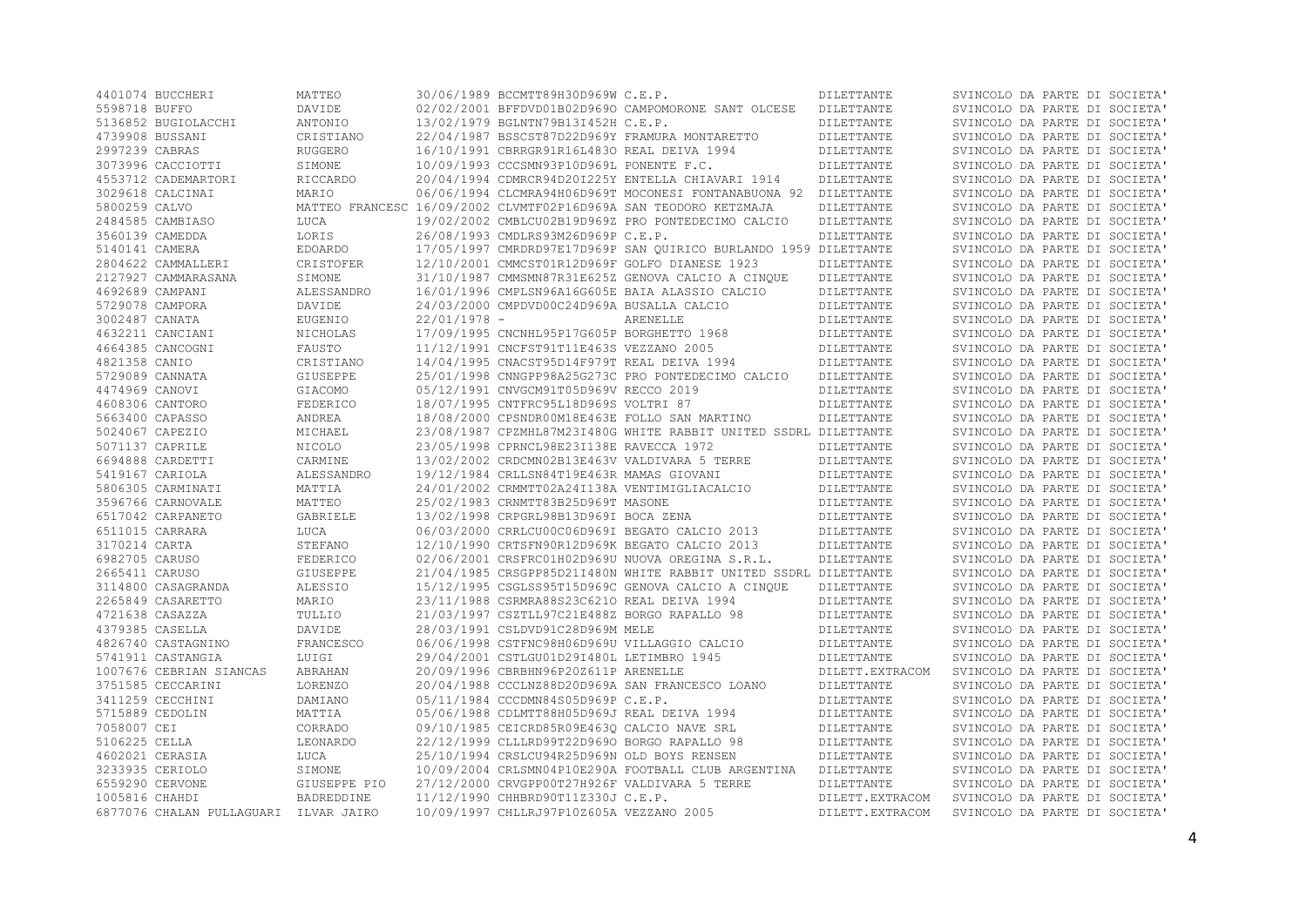| 2704767 CHERUBINO                       | CHRISTIAN              | 02/02/2002 CHRCRS02B02E488S BORGO RAPALLO 98 |                                                                  | DILETTANTE                     | SVINCOLO DA PARTE DI SOCIETA'                                  |
|-----------------------------------------|------------------------|----------------------------------------------|------------------------------------------------------------------|--------------------------------|----------------------------------------------------------------|
| 4558370 CHIAPPORI                       | ELIA                   |                                              | 30/07/1995 CHPLEI95L30C621S ATLETICO SAN SALVATORE               | DILETTANTE                     | SVINCOLO DA PARTE DI SOCIETA'                                  |
| 4558383 CHIARTELLI                      | GIULIO                 | 12/10/1995 CHRGLI95R12D969Z RUPINARO SPORT   |                                                                  | DILETTANTE                     | SVINCOLO DA PARTE DI SOCIETA'                                  |
| 6847106 CHIEROTTI                       | LIAM                   |                                              | 22/12/2001 CHRLMI01T22B111E ATLETICO ARGENTINA                   | DILETTANTE                     | SVINCOLO DA PARTE DI SOCIETA'                                  |
| 4258958 CHINCHIO                        | MARCO                  |                                              | 25/04/1989 CHNMRC89D25D969Z ALASSIO FOOTBALL CLUB                | DILETTANTE                     | SVINCOLO DA PARTE DI SOCIETA'                                  |
| 2703709 CHIPERI                         |                        |                                              | ALBERT EUSEBIU 21/07/1999 CHPLRT99L21Z129H ATLETICO LUNEZIA      | DILETTANTI COM. S -            |                                                                |
| 3546438 CICCHELLO                       | NICOLA                 | 05/06/1999 CCCNCL99H05D969W C.E.P.           |                                                                  | DILETTANTE                     | SVINCOLO DA PARTE DI SOCIETA'                                  |
| 2160813 CIMIRINSCHI                     | VALENTIN               |                                              | 07/07/2000 CMRVNT00L07Z140H CROCEFIESCHI 2017                    | DILETT. EXTRACOM               | SVINCOLO DA PARTE DI SOCIETA'                                  |
| 4905717 CINELLI                         | GABRIELE               |                                              | 01/04/1990 CNLGRL90D01A091H ANTICA LUNI 2009                     | DILETTANTE                     | SVINCOLO DA PARTE DI SOCIETA'                                  |
| 5341704 CIOCCA                          | MICHAEL                | 08/06/1991 CCCMHL91H08C621Z REAL DEIVA 1994  |                                                                  | DILETTANTE                     | SVINCOLO DA PARTE DI SOCIETA'                                  |
| 1035417 CISSOKHO                        | BAKA                   | 01/01/1996 CSSBKA96A01Z343F LA RESISTENTE    |                                                                  | DILETT. EXTRACOM               | SVINCOLO DA PARTE DI SOCIETA'                                  |
| 1002962 CIZMJA                          | ADMIR                  | 27/06/1984 CZMDMR84H27Z100P REAL DEIVA 1994  |                                                                  | DILETT. EXTRACOM               | SVINCOLO DA PARTE DI SOCIETA'                                  |
| 3538714 CLAVARINO                       | <b>EMANUELE</b>        |                                              | 30/09/2000 CLVMNL00P30D969Y SAN GIOVANNI BATTISTA                | DILETTANTE                     | SVINCOLO DA PARTE DI SOCIETA'                                  |
| 5832325 CODREANU                        | NARCIS VIRGIL          |                                              | 11/06/1984 CDRNCS84H11Z129L SAN GIOVANNI BATTISTA                | DILETT. COMUN.G                | SVINCOLO DA PARTE DI SOCIETA'                                  |
| 6541251 COGORNO                         | SIMONE                 | 16/02/2001 CGRSMN01B16D969H RUPINARO SPORT   |                                                                  | DILETTANTE                     | SVINCOLO DA PARTE DI SOCIETA'                                  |
| 6759997 COGOZZO                         | NICOLA                 | 04/07/2002 CGZNCL02L04E488P CARASCO 08       |                                                                  | DILETTANTE                     | SVINCOLO DA PARTE DI SOCIETA'                                  |
| 2269318 COLAO                           | GIUSEPPE               | 30/12/1996 CLOGPP96T30D969R C.E.P.           |                                                                  | DILETTANTE                     | SVINCOLO DA PARTE DI SOCIETA'                                  |
| 2269317 COLAO                           | MARIO                  | 13/11/1997 CLOMRA97S13D9690 C.E.P.           |                                                                  | DILETTANTE                     | SVINCOLO DA PARTE DI SOCIETA'                                  |
| 4487986 COLELLA                         | MICHELE                | 04/06/1990 CLLMHL90H04D969C OLIMPIC 1971     |                                                                  | DILETTANTE                     | SVINCOLO DA PARTE DI SOCIETA'                                  |
| 3494545 COLOMBO                         | ALESSANDRO             |                                              | 21/01/1983 CLMLSN83A21D9690 SANTA MARIA DEL TARO                 | DILETTANTE                     | SVINCOLO DA PARTE DI SOCIETA'                                  |
| 5490729 COMANDE                         | MARIO ANTONIO          |                                              | 21/04/2001 CMNMNT01D21I138Z VENTIMIGLIACALCIO                    | DILETTANTE                     | SVINCOLO DA PARTE DI SOCIETA'                                  |
| 3623968 CONFORTO                        | ELIA                   | 03/04/1993 CNFLEI93D03E463T CALCIO NAVE SRL  |                                                                  | DILETTANTE                     | $S -$                                                          |
| 6512397 CONTI                           |                        |                                              | LOUIS FRANCESCI 27/10/1995 CNTLFR95R27B354S GOLFO DIANESE 1923   | DILETTANTE                     | SVINCOLO DA PARTE DI SOCIETA'                                  |
| 4671093 CONTI                           | MARCO                  |                                              | 31/03/1995 CNTMRC95C31E463K INTERCOMUNALE BEVERINO               | DILETTANTE                     | SVINCOLO DA PARTE DI SOCIETA'                                  |
| 4679375 CONTI                           | NICOLA                 |                                              | 08/06/1994 CNTNCL94H08I449I ARCOLA GARIBALDINA                   | DILETTANTE                     | SVINCOLO DA PARTE DI SOCIETA'                                  |
| 3444147 CORNET                          | MORENO                 | 03/02/1998 CRNMRN98B03I449X CALCIO NAVE SRL  |                                                                  | DILETTANTE                     | SVINCOLO DA PARTE DI SOCIETA'                                  |
| 2018784 CORNIATI                        | GIOVANNI               |                                              | 25/06/2001 CRNGNN01H25G605T SAN FILIPPO NERI ALBENGA DILETTANTE  |                                | SVINCOLO DA PARTE DI SOCIETA'                                  |
| 5072451 CORVI                           | MARCO                  | 25/07/1997 CRVMRC97L25E463X ANTICA LUNI 2009 |                                                                  | DILETTANTE                     | SVINCOLO DA PARTE DI SOCIETA'                                  |
| 2100014 COSTA                           | ALESSANDRO             | 01/09/2003 CSTLSN03P01E463C SANTERENZINA     |                                                                  | DILETTANTE                     | SVINCOLO DA PARTE DI SOCIETA'                                  |
| 3209558 COSTA                           | CHRISTIAN              | 16/06/1981 CSTCRS81H16D969N RI CALCIO        |                                                                  | DILETTANTE                     | SVINCOLO DA PARTE DI SOCIETA'                                  |
| 4549943 COSTA                           | FEDERICO               |                                              | 18/11/1995 CSTFRC95S18E463G INTERCOMUNALE BEVERINO               | <b>DILETTANTE</b>              | $S =$                                                          |
| 4846082 COSTA                           | FEDERICO               |                                              | 20/12/1996 CSTFRC96T20I480S PRIAMAR 1942 LIGURIA ASD             | DILETTANTE                     | SVINCOLO DA PARTE DI SOCIETA'                                  |
| 5664875 CRISCUOLO                       | SIMON LUCA             |                                              | 28/04/1997 CRSSNL97D28D969I MOCONESI FONTANABUONA 92             | DILETTANTE                     | SVINCOLO DA PARTE DI SOCIETA'                                  |
| 2281872 CRISTODARO                      | GIUSEPPE               | 12/07/2001 CRSGPP01L12I449I CASTELNOVESE     |                                                                  | DILETTANTE                     | SVINCOLO DA PARTE DI SOCIETA'                                  |
| 0000081 CROSETTI                        | DAVIDE                 |                                              | 30/05/1980 CRSDVD80E30D969D FOOTBALL CLUB BOGLIASCO              | DILETTANTE                     | SVINCOLO DA PARTE DI SOCIETA'                                  |
|                                         |                        |                                              |                                                                  |                                |                                                                |
| 4942110 CUCURNIA<br>7089124 CUEVA LUCIO | ANDREA<br>TAYRON ARIEL | 26/06/1997 CCRNDR97H26B832M CASTELNOVESE     | 27/05/2004 CVLTRN04E27I138D FOOTBALL CLUB ARGENTINA              | DILETTANTE<br>DILETT. EXTRACOM | SVINCOLO DA PARTE DI SOCIETA'<br>SVINCOLO DA PARTE DI SOCIETA' |
|                                         |                        |                                              |                                                                  |                                |                                                                |
| 2334378 CURATI                          | GREGORIO               |                                              | 07/05/2002 CRTGGR02E07D969Y SUPERBA CALCIO 2017                  | DILETTANTE                     | SVINCOLO DA PARTE DI SOCIETA'                                  |
| 5240741 CUROTTO                         | RAFFAELE               |                                              | 26/03/1997 CRTRFL97C26D969W POLISPORTIVA VAL D AVETO DILETTANTE  |                                | SVINCOLO DA PARTE DI SOCIETA'                                  |
| 5844618 CURTI                           | SIMONE                 | 02/08/2001 CRTSMN01M02G6050 BORGIO VEREZZI   |                                                                  | DILETTANTE                     | SVINCOLO DA PARTE DI SOCIETA'                                  |
| 2344567 CUTRONA                         | MICHELE                |                                              | 13/04/2002 CTRMHL02D13D969L ALASSIO FOOTBALL CLUB                | DILETTANTE                     | SVINCOLO DA PARTE DI SOCIETA'                                  |
| 4679498 CUTUGNO                         | NICOLO                 |                                              | 04/09/1988 CTGNCL88P04I480D FOLLO SAN MARTINO                    | DILETTANTE                     | SVINCOLO DA PARTE DI SOCIETA'                                  |
| 5642610 D AGOSTINO                      | FAUSTO                 | 27/02/1999 DGSFST99B27L219S BORGHETTO 1968   |                                                                  | DILETTANTE                     | SVINCOLO DA PARTE DI SOCIETA'                                  |
| 4753387 D ALTOCOLLE                     | STEFANO                | 16/03/1994 DLTSFN94C16D969R RIESE            |                                                                  | DILETTANTE                     | SVINCOLO DA PARTE DI SOCIETA'                                  |
| 5317199 DAL SENO                        | NICOLA                 |                                              | 05/04/1994 DLSNCL94D05C621T ATLETICO CASARZA LIGURE              | DILETTANTE                     | SVINCOLO DA PARTE DI SOCIETA'                                  |
| 4443109 DAMASCO                         | DAVIDE                 | 18/03/1995 DMSDVD95C18E290N ONEGLIA CALCIO   |                                                                  | DILETTANTE                     | SVINCOLO DA PARTE DI SOCIETA'                                  |
| 4857199 DE CRESCENZO                    | FABRICE                | 27/09/1978 DCRFRC78P27Z110C LUMARZO 2016     |                                                                  | DILETTANTE                     | SVINCOLO DA PARTE DI SOCIETA'                                  |
| 5698582 DE FALCO                        | GIUSEPPE               |                                              | 04/12/1993 DFLGPP93T04I483P SAN GIOVANNI BATTISTA                | DILETTANTE                     | SVINCOLO DA PARTE DI SOCIETA'                                  |
| 5836420 DE FALCO                        | SALVATORE              |                                              | 22/03/1996 DFLSVT96C22M289S CROCEFIESCHI 2017                    | DILETTANTE                     | SVINCOLO DA PARTE DI SOCIETA'                                  |
| 5018403 DE FLAVIIS                      | ALEX                   |                                              | 26/04/1997 DFLLXA97D26A984M ATLETICO ARGENTINA                   | DILETTANTE                     | SVINCOLO DA PARTE DI SOCIETA'                                  |
| 4563472 DE LUCA                         | <b>JACOPO</b>          |                                              | 28/05/1992 DLCJCP92E28C621U POLISPORTIVA VAL D AVETO DILETTANTE  |                                | SVINCOLO DA PARTE DI SOCIETA'                                  |
| 3624162 DE MASI                         | <b>NICOLO</b>          |                                              | 06/04/2000 DMSNCL00D06I138J REAL SANTO STEFANO CALCIO DILETTANTE |                                | SVINCOLO DA PARTE DI SOCIETA'                                  |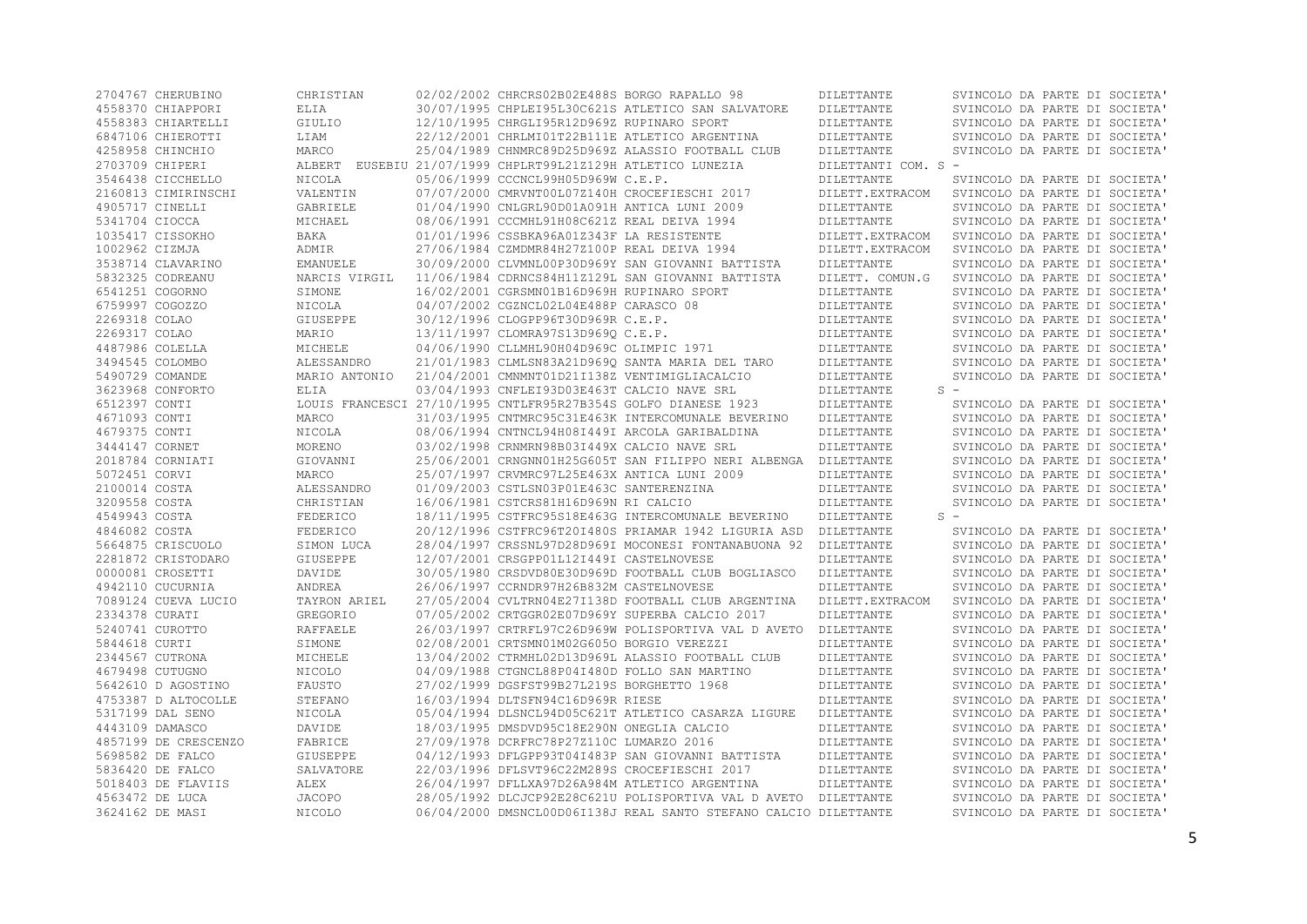|                | 3614221 DE NINO       | RAFFAELE        |                                              | 22/09/1991 DNNRFL91P22I480J WHITE RABBIT UNITED SSDRL DILETTANTE                |                   | SVINCOLO DA PARTE DI SOCIETA' |
|----------------|-----------------------|-----------------|----------------------------------------------|---------------------------------------------------------------------------------|-------------------|-------------------------------|
|                | 2216117 DE VINCENZI   | DAVIDE          | 22/11/1990 DVNDVD90S22D969Z PORTOFINO 84     |                                                                                 | <b>DILETTANTE</b> | SVINCOLO DA PARTE DI SOCIETA' |
|                | 3258302 DEBENEDETTI   | DAVIDE          | 16/05/1983 DBNDVD83E16I480N SANTA CECILIA    |                                                                                 | DILETTANTE        | SVINCOLO DA PARTE DI SOCIETA' |
|                | 6791629 DEFILIPPI     | LUCA            | 23/08/1990 DFLLCU90M23C621P REAL DEIVA 1994  |                                                                                 | DILETTANTE        | SVINCOLO DA PARTE DI SOCIETA' |
| 6522720 DELICE |                       | HARUN           | 15/03/1999 DLCHRN99C15E290P ONEGLIA CALCIO   |                                                                                 | DILETTANTE        | SVINCOLO DA PARTE DI SOCIETA' |
|                | 5556005 DELL AMICO    | MATTEO DORANDO  |                                              | 16/02/2001 DLLMTD01B16B832T VALDIVARA 5 TERRE                                   | DILETTANTE        | SVINCOLO DA PARTE DI SOCIETA' |
| 5542052 DEMASI |                       | <b>EDOARDO</b>  | 01/06/1999 DMSDRD99H01D969N BUSALLA CALCIO   |                                                                                 | DILETTANTE        | SVINCOLO DA PARTE DI SOCIETA' |
|                | 4553745 DEMERCIARI    | DIEGO           | 04/01/1994 DMRDGI94A04D969J BORGO RAPALLO 98 |                                                                                 | DILETTANTE        | SVINCOLO DA PARTE DI SOCIETA' |
|                | 6908882 DESIATO       | FRANCESCO       |                                              | 10/03/1994 DSTFNC94C10D969T NOLESE R.G. 1946 2001                               | DILETTANTE        | SVINCOLO DA PARTE DI SOCIETA' |
|                | 4713270 DEVENUTO      | SAMUELE         | 10/10/1995 DVNSML95R10D969A OLD BOYS RENSEN  |                                                                                 | DILETTANTE        | SVINCOLO DA PARTE DI SOCIETA' |
| 2653054 DHAIR  |                       |                 |                                              |                                                                                 |                   |                               |
|                |                       | ZOUHIR          |                                              | 05/01/2002 DHRZHR02A05Z330E BAIA ALASSIO CALCIO                                 | DILETTANTE        | SVINCOLO DA PARTE DI SOCIETA' |
|                | 4597285 DI GREGORIO   | PAOLO           | 29/11/1992 DGRPLA92S29D969T DINAMO SANTIAGO  |                                                                                 | DILETTANTE        | SVINCOLO DA PARTE DI SOCIETA' |
|                | 2975329 DI LALLO      | GABRIELE        | 15/07/2002 DLLGRL02L15G605Y BORGIO VEREZZI   |                                                                                 | DILETTANTE        | SVINCOLO DA PARTE DI SOCIETA' |
|                | 5209309 DI MARIA      | ROBERTO         |                                              | 31/08/1996 DMRRRT96M31D208Q GOLFO DIANESE 1923                                  | DILETTANTE        | SVINCOLO DA PARTE DI SOCIETA' |
|                | 6602686 DI MASCIO     | ANGELO LUCA     |                                              | 17/01/2002 DMSNLL02A17D969C VALLESCRIVIA 2018                                   | DILETTANTE        | SVINCOLO DA PARTE DI SOCIETA' |
|                | 5206304 DI MATTEO     | TOMMASO         | 02/02/1998 DMTTMS98B02D969R MASONE           |                                                                                 | DILETTANTE        | SVINCOLO DA PARTE DI SOCIETA' |
|                | 4993572 DI VITA       | MATTEO          | 14/04/1997 DVTMTT97D14D969B BOCA ZENA        |                                                                                 | DILETTANTE        | SVINCOLO DA PARTE DI SOCIETA' |
| 5903676 DIALLO |                       |                 |                                              | AMADOU MOUCTAR 10/10/1989 DLLMMC89R10Z3190 VALDIVARA 5 TERRE                    | DILETT. EXTRACO   | SVINCOLO DA PARTE DI SOCIETA' |
|                | 5206644 DIAMANTI      | MATTIA          |                                              | 12/10/1998 DMNMTT98R12E463X PEGAZZANO CALCIO 2015                               | DILETTANTE        | SVINCOLO DA PARTE DI SOCIETA' |
|                | 6735948 DIAZ FIGUEROA | STEFANO         | 15/01/2003 DZFSFN03A15G605M BORGHETTO 1968   |                                                                                 | DILETTANTE        | SVINCOLO DA PARTE DI SOCIETA' |
| 3204276 DIRODI |                       |                 |                                              | ANDREA LEONARDO 09/12/1988 DRDNRL88T09D969U MOCONESI FONTANABUONA 92 DILETTANTE |                   | SVINCOLO DA PARTE DI SOCIETA' |
|                | 4590765 DISTRIA       | MATTEO          | 07/08/1990 DSTMTT90M07D969J CELLA 1956       |                                                                                 | DILETTANTE        | SVINCOLO DA PARTE DI SOCIETA' |
|                | 5267693 DITTAMO       | ALESSANDRO      | 27/03/1998 DTTLSN98C27D969Y CASELLESE        |                                                                                 | DILETTANTE        | SVINCOLO DA PARTE DI SOCIETA' |
| 3634464 DOGLIO |                       | LORENZO         | 16/06/1999 DGLLNZ99H16I480G SASSELLO         |                                                                                 | DILETTANTE        | SVINCOLO DA PARTE DI SOCIETA' |
|                | 5768594 DOSTUNI       | PAOLO           |                                              | 21/03/2001 DSTPLA01C21I480P OUILIANO&VALLEGGIA                                  | DILETTANTE        | SVINCOLO DA PARTE DI SOCIETA' |
| 6567993 DOTTO  |                       | LORENZO         |                                              | 18/11/2002 DTTLNZ02S18D969A CAMPOMORONE SANT OLCESE                             | DILETTANTE        | SVINCOLO DA PARTE DI SOCIETA' |
| 5248892 DOTTO  |                       | TOMMASO         |                                              | 18/10/1998 DTTTMS98R18D969V PRO PONTEDECIMO CALCIO                              | DILETTANTE        | SVINCOLO DA PARTE DI SOCIETA' |
| 6574143 DUFOUR |                       | LORENZO         |                                              | 15/07/1999 DFRLNZ99L15D969T NUOVA OREGINA S.R.L.                                | DILETTANTE        | SVINCOLO DA PARTE DI SOCIETA' |
|                | 5756844 DURANTE       | LEONARDO        | 31/07/2003 DRNLRD03L31E488N RIVASAMBA H.C.A. |                                                                                 | DILETTANTE        | SVINCOLO DA PARTE DI SOCIETA' |
|                | 5532796 ELAMRAOUI     | HAMZA           |                                              | 16/02/1996 LMRHMZ96B16Z330X ATLETICO ARGENTINA                                  | DILETT. EXTRACOM  | SVINCOLO DA PARTE DI SOCIETA' |
| 3535704 ENEIDE |                       | ALESSANDRO      |                                              | 05/09/1980 NDELSN80P05E290S REAL SANTO STEFANO CALCIO DILETTANTE                |                   | SVINCOLO DA PARTE DI SOCIETA' |
|                |                       |                 |                                              |                                                                                 |                   |                               |
| 4687963 ENRILE |                       | MATTEO          |                                              | 17/08/1995 NRLMTT95M17I480S OUILIANO&VALLEGGIA                                  | DILETTANTE        | SVINCOLO DA PARTE DI SOCIETA' |
| 6537758 ENRILE |                       | NICCOLO         |                                              | 05/10/1997 NRLNCL97R05I480P VADESE CALCIO 2018                                  | DILETTANTE        | SVINCOLO DA PARTE DI SOCIETA' |
|                | 3267572 ESPINAL MARTE | ELPYS JOSE      | 14/11/1982 SPNLYS82S14Z505M CARLIN S BOYS    |                                                                                 | DILETT. EXTRACO   | SVINCOLO DA PARTE DI SOCIETA' |
| 1002657 FADDI  |                       | TARIK           | 04/07/1987 FDDTRK87L04Z330F SANTA CECILIA    |                                                                                 | DILETT. EXTRACOM  | SVINCOLO DA PARTE DI SOCIETA' |
|                | 7038240 FARANDA       | PAOLO MATTIA    |                                              | 04/04/2000 FRNPMT00D04I480P OUILIANO&VALLEGGIA                                  | DILETTANTE        | SVINCOLO DA PARTE DI SOCIETA' |
|                | 2124492 FARRUGGIA     | FLAVIO          |                                              | 03/07/2002 FRRFLV02L03I138I VENTIMIGLIACALCIO                                   | DILETTANTE        | SVINCOLO DA PARTE DI SOCIETA' |
| 4775800 FASCE  |                       | FEDERICO        |                                              | 04/01/1995 FSCFRC95A04D969I ATLETICO INTERNAZIONALE                             | DILETTANTE        | SVINCOLO DA PARTE DI SOCIETA' |
|                | 5348588 FATNASSI      | AHMED           |                                              | 06/09/2000 FTNHMD00P06E2900 GOLFO DIANESE 1923                                  | DILETT. EXTRACOM  | SVINCOLO DA PARTE DI SOCIETA' |
|                | 2653543 FATNASSI      | FEDI            |                                              | 31/05/2001 FTNFDE01E31Z352U BAIA ALASSIO CALCIO                                 | DILETT. EXTRACOM  | SVINCOLO DA PARTE DI SOCIETA' |
| 5420409 FAUSTI |                       | ALESSANDRO      |                                              | 05/09/1995 FSTLSN95P05D969S INTERCOMUNALE BEVERINO                              | DILETTANTE        | SVINCOLO DA PARTE DI SOCIETA' |
|                | 5286908 FAZZARI       | STEFANO         |                                              | 18/09/1995 FZZSFN95P18I138C SPOTORNESE CALCIO                                   | DILETTANTE        | SVINCOLO DA PARTE DI SOCIETA' |
| 5028480 FELICE |                       | DAVIDE          | 05/06/1976 FLCDVD76H05I693H REAL DEIVA 1994  |                                                                                 | DILETTANTE        | SVINCOLO DA PARTE DI SOCIETA' |
|                | 4288179 FERRARA       | ALESSANDRO      | 24/11/1988 FRRLSN88S24D969T LA RESISTENTE    |                                                                                 | DILETTANTE        | SVINCOLO DA PARTE DI SOCIETA' |
|                | 4470236 FERRARA       | MAURO           |                                              | 11/02/1991 FRRMRA91B11D969C VECCHIAUDACE CAMPOMORONE                            | DILETTANTE        | SVINCOLO DA PARTE DI SOCIETA' |
|                | 3544344 FERRARA       | <b>RAFFAELE</b> |                                              | 11/10/2002 FRRRFL02R11A944V BAIA ALASSIO CALCIO                                 | DILETTANTE        | SVINCOLO DA PARTE DI SOCIETA' |
|                | 2796317 FERRARI       | FEDERICO        |                                              | 21/03/2003 FRRFRC03C21E290F GOLFO DIANESE 1923                                  | DILETTANTE        | SVINCOLO DA PARTE DI SOCIETA' |
|                | 5531327 FERRARO       | MATTIA          |                                              | 26/03/2001 FRRMTT01C26I138H GOLFO DIANESE 1923                                  | DILETTANTE        | SVINCOLO DA PARTE DI SOCIETA' |
|                | 6770471 FERRARO       | MATTIA          |                                              | 30/11/1997 FRRMTT97S30I138B POLISPORTIVA SANREMO 2000 DILETTANTE                |                   | SVINCOLO DA PARTE DI SOCIETA' |
|                | 5756712 FERRERO       | ALESSIO         |                                              | 10/07/1998 FRRLSS98L10A984W CITTA DI COGOLETO                                   | <b>DILETTANTE</b> | SVINCOLO DA PARTE DI SOCIETA' |
| 5792116 FERRO  |                       | DANIELE         |                                              | 31/07/2002 FRRDNL02L31I480E CELLE RIVIERA CALCIO                                | DILETTANTE        | SVINCOLO DA PARTE DI SOCIETA' |
|                | 3591365 FIGHETTI      | MARCO           | 26/01/1983 FGHMRC83A26F965N LA RESISTENTE    |                                                                                 | DILETTANTE        | SVINCOLO DA PARTE DI SOCIETA' |
|                |                       |                 |                                              |                                                                                 |                   |                               |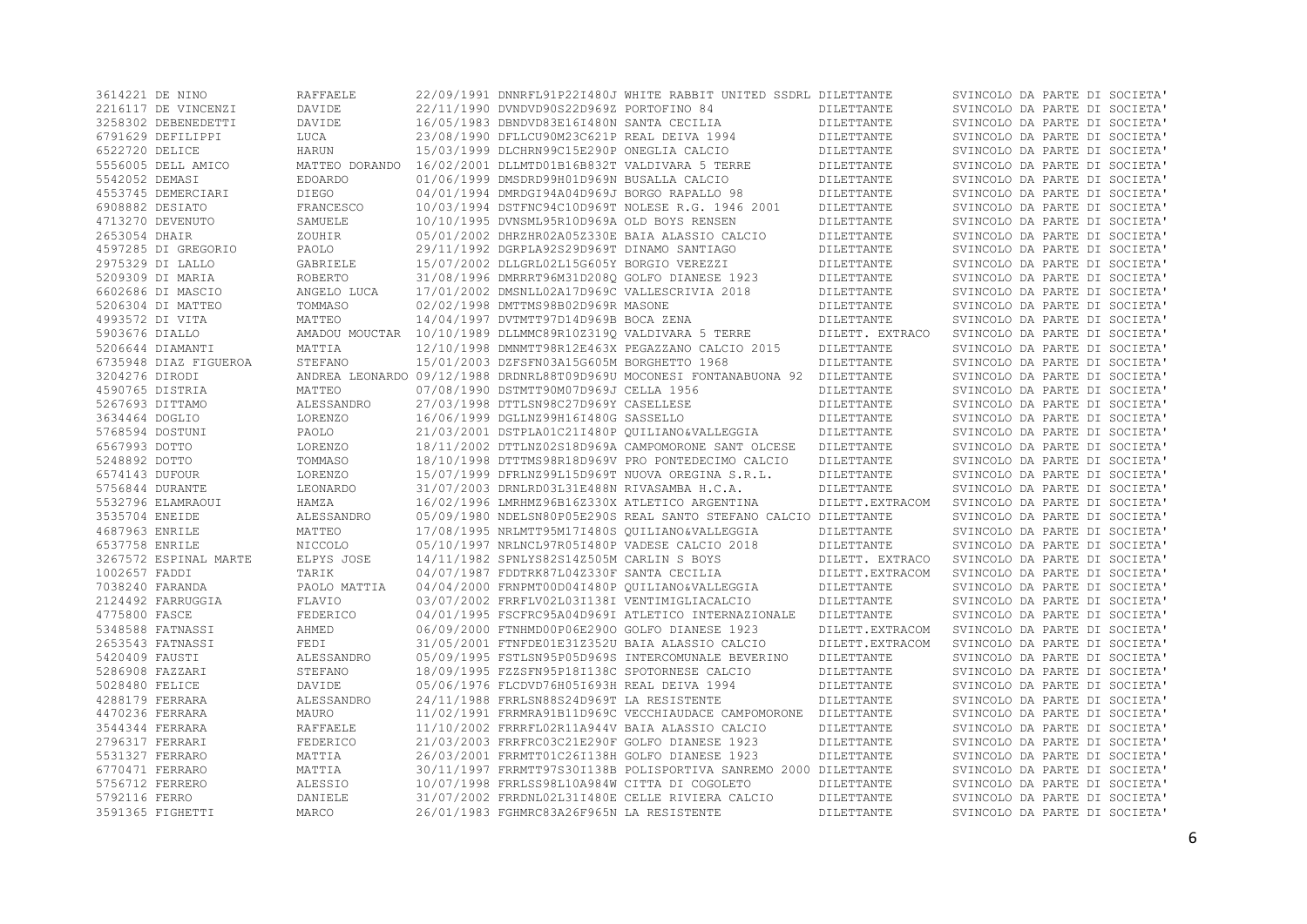| 5663878 FIGOLI |                          | MARCO          |                                                         | 18/07/2000 FGLMRC00L18E463S VALDIVARA 5 TERRE                    | DILETTANTE       | SVINCOLO DA PARTE DI SOCIETA' |
|----------------|--------------------------|----------------|---------------------------------------------------------|------------------------------------------------------------------|------------------|-------------------------------|
|                | 5531199 FILIBERTO        | DANIELE        | 11/07/1999 FLBDNL99L11I138T ONEGLIA CALCIO              |                                                                  | DILETTANTE       | SVINCOLO DA PARTE DI SOCIETA' |
|                | 4608614 FILIPPI          | DAVIDE         |                                                         | 29/04/1994 FLPDVD94D29D969T CAMPO LIGURE IL BORGO                | DILETTANTE       | SVINCOLO DA PARTE DI SOCIETA' |
|                | 4815392 FONTANA          | GIOVANNI       |                                                         | 14/07/1996 FNTGNN96L14I138U POLISPORTIVA SANREMO 2000 DILETTANTE |                  | SVINCOLO DA PARTE DI SOCIETA' |
|                | 4556661 FOPPIANO         | CRISTIAN       | 07/08/1993 FPPCST93M07C621M RIESE                       |                                                                  | DILETTANTE       | SVINCOLO DA PARTE DI SOCIETA' |
| 2152366 FORLEO |                          | SAVERIO        |                                                         | 13/09/1986 FRLSVR86P13D761L INTERCOMUNALE BEVERINO               | DILETTANTE       | SVINCOLO DA PARTE DI SOCIETA' |
|                | 4504135 FORMISANO        | ANTONIO        | 16/10/1993 FRMNTN93R16F965Z REAL DEIVA 1994             |                                                                  | DILETTANTE       | SVINCOLO DA PARTE DI SOCIETA' |
|                | 4705538 FRANZONE         | ALESSIO        | 05/08/1996 FRNLSS96M05I480T OLD BOYS RENSEN             |                                                                  | DILETTANTE       | SVINCOLO DA PARTE DI SOCIETA' |
|                | 5276967 FRANZONE         | <b>LORENZO</b> | 25/07/1998 FRNLNZ98L25I480Y OLD BOYS RENSEN             |                                                                  | DILETTANTE       | SVINCOLO DA PARTE DI SOCIETA' |
|                | 4709662 FRASSINI         | <b>LORENZO</b> | 18/12/1995 FRSLNZ95T18E463C CALCIO NAVE SRL             |                                                                  | DILETTANTE       | SVINCOLO DA PARTE DI SOCIETA' |
|                | 2133422 FREGGIA          | GUGLIELMO      | 12/11/2002 FRGGLL02S12I449Z CALCIO NAVE SRL             |                                                                  | DILETTANTE       | SVINCOLO DA PARTE DI SOCIETA' |
| 5454426 FRIONE |                          | LUCA           |                                                         | 19/09/1999 FRNLCU99P19L219X PEGAZZANO CALCIO 2015                | DILETTANTE       | SVINCOLO DA PARTE DI SOCIETA' |
|                |                          |                |                                                         |                                                                  |                  |                               |
| 6697567 FRIONE |                          | MATTIA         | 12/04/2003 FRNMTT03D12L219U SANTERENZINA                |                                                                  | DILETTANTE       | SVINCOLO DA PARTE DI SOCIETA' |
|                | 4589581 FURFARO          | MATTEO         | 24/12/1990 FRFMTT90T24D969D C.E.P.                      |                                                                  | DILETTANTE       | SVINCOLO DA PARTE DI SOCIETA' |
|                | 2874548 GAGLIANO         | LUIGI          | 02/11/1991 GGLLGU91S02D969F CASELLESE                   |                                                                  | DILETTANTE       | SVINCOLO DA PARTE DI SOCIETA' |
|                | 4203322 GAGLIANO         | NICOLO         | 07/03/1993 GGLNCL93C07D969V ONEGLIA CALCIO              |                                                                  | DILETTANTE       | SVINCOLO DA PARTE DI SOCIETA' |
| 4604805 GAGLIO |                          | RICCARDO       | 26/12/1992 GGLRCR92T26D969N DAVAGNA 1979                |                                                                  | DILETTANTE       | SVINCOLO DA PARTE DI SOCIETA' |
|                | 6761297 GAMBINO          | MANUEL         | 25/12/1996 GMBMNL96T25D969V C.E.P.                      |                                                                  | DILETTANTE       | SVINCOLO DA PARTE DI SOCIETA' |
|                | 1034775 GARCIA HERNANDEZ | LINO JOEL      |                                                         | 24/08/1993 GRCLJL93M24Z605E BEGATO CALCIO 2013                   | DILETT. EXTRACOM | SVINCOLO DA PARTE DI SOCIETA' |
|                | 6512314 GAROFALO         | <b>LORENZO</b> |                                                         | 23/06/2003 GRFLNZ03H23D969A SAN TEODORO KETZMAJA                 | DILETTANTE       | SVINCOLO DA PARTE DI SOCIETA' |
| 6604857 GATTO  |                          | EMILIO         |                                                         | 22/08/2002 GTTMLE02M22D969R LITTLE CLUB JAMES                    | DILETTANTE       | SVINCOLO DA PARTE DI SOCIETA' |
|                | 5752104 GAVARONE         | GIULIO         |                                                         | 24/01/2003 GVRGLI03A24D969Z PRIAMAR 1942 LIGURIA ASD DILETTANTE  |                  | SVINCOLO DA PARTE DI SOCIETA' |
|                | 2357330 GAVUGLIO         | DARIO          | 21/09/1998 GVGDRA98P21D969R PONENTE F.C.                |                                                                  | DILETTANTE       | SVINCOLO DA PARTE DI SOCIETA' |
|                | 5299651 GENTILE          | LUCA           |                                                         | 05/10/1997 GNTLCU97R05D969W RAPID NOZAREGO 2019                  | DILETTANTE       | SVINCOLO DA PARTE DI SOCIETA' |
|                | 6813779 GERUNDO          | LORENZO        | 29/06/2002 GRNLNZ02H29E2900 FINALE                      |                                                                  | DILETTANTE       | SVINCOLO DA PARTE DI SOCIETA' |
|                | 5535456 GHIGLIA          | ALESSANDRO     | 21/03/2000 GHGLSN00C21D969C SERRA RICCO 1971            |                                                                  | DILETTANTE EX P  | SVINCOLO DA PARTE DI SOCIETA' |
|                | 4634749 GHIGLIAZZA       | <b>JACOPO</b>  |                                                         | 26/08/1991 GHGJCP91M26D969S F.S. SESTRESE CALCIO 1919 DILETTANTE |                  | SVINCOLO DA PARTE DI SOCIETA' |
|                | 3446958 GHINATO          | LUCA           | 05/02/1992 GHNLCU92B05D969J BOCA ZENA                   |                                                                  | DILETTANTE       | SVINCOLO DA PARTE DI SOCIETA' |
|                | 5682124 GHIRARDI         | CRISTIAN       |                                                         | 19/02/1998 GHRCST98B19E290D GOLFO DIANESE 1923                   | DILETTANTE       | SVINCOLO DA PARTE DI SOCIETA' |
|                | 4787621 GIAMPIERI        | ANDREA         |                                                         | 18/05/1996 GMPNDR96E18D969S BEGATO CALCIO 2013                   | DILETTANTE       | SVINCOLO DA PARTE DI SOCIETA' |
|                | 4410972 GIANARDI         | FRANCESCO      |                                                         | 02/10/1995 GNRFNC95R02E463Y INTERCOMUNALE BEVERINO               | DILETTANTE       | SVINCOLO DA PARTE DI SOCIETA' |
|                | 5171459 GIANNINI         | IACOPO         |                                                         | 06/03/1991 GNNCPI91C06I449P ARCOLA GARIBALDINA                   | DILETTANTE       | $S =$                         |
|                | 3731450 GIARDINA         | LUCA           | 30/12/2000 GRDLCU00T30D969P REAL DEIVA 1994             |                                                                  |                  | SVINCOLO DA PARTE DI SOCIETA' |
|                |                          |                |                                                         |                                                                  | DILETTANTE       |                               |
|                | 4586681 GIARETTI         | LORENZO        |                                                         | 06/05/1995 GRTLNZ95E06I480W PRO SAVONA CALCIO                    | DILETTANTE       | SVINCOLO DA PARTE DI SOCIETA' |
|                | 4587835 GIORDANO         | GIUSEPPE       | 16/05/1994 GRDGPP94E16D969I PONENTE F.C.                |                                                                  | DILETTANTE       | SVINCOLO DA PARTE DI SOCIETA' |
|                | 5147389 GIUBASSO         | UMBERTO        | 09/06/1993 GBSMRT93H09E463Z CALCIO NAVE SRL             |                                                                  | DILETTANTE       | SVINCOLO DA PARTE DI SOCIETA' |
|                | 3035134 GIULIANO         | GUGLIELMO      | 16/01/1998 GLNGLL98A16F839F BORGO RAPALLO 98            |                                                                  | DILETTANTE       | SVINCOLO DA PARTE DI SOCIETA' |
| 5893440 GIUSTO |                          | TOMMASO        |                                                         | 26/08/2001 GSTTMS01M26I480J PRIAMAR 1942 LIGURIA ASD DILETTANTE  |                  | SVINCOLO DA PARTE DI SOCIETA' |
| 5337509 GJONAJ |                          | KLODJAN        | 04/08/1994 GJNKDJ94M04Z100S CASTELNOVESE                |                                                                  | DILETT. EXTRACOM | SVINCOLO DA PARTE DI SOCIETA' |
|                | 3614215 GOBETTI          | FABIO          |                                                         | 11/05/1991 GBTFBA91E11L219B WHITE RABBIT UNITED SSDRL DILETTANTE |                  | SVINCOLO DA PARTE DI SOCIETA' |
|                | 6770866 GOTELLI          | MATTIA         | 24/05/2000 GTLMTT00E24E4880 PORTOFINO 84                |                                                                  | DILETTANTE       | SVINCOLO DA PARTE DI SOCIETA' |
|                | 6665960 GOTELLI          | SIMONE         | 04/07/2002 GTLSMN02L04I480Z SANTA CECILIA               |                                                                  | DILETTANTE       | SVINCOLO DA PARTE DI SOCIETA' |
|                | 3671560 GRABINSKI        |                | CESAR MAXIMILIA 13/07/1981 GRBCRM81L13Z600X VELOCE 1910 |                                                                  | DILETT. EXTRACO  | SVINCOLO DA PARTE DI SOCIETA' |
|                | 3955266 GRANATO          | FABIO          |                                                         | 21/09/1993 GRNFBA93P21B832K ATLETICO LUNEZIA                     | DILETTANTE       | SVINCOLO DA PARTE DI SOCIETA' |
|                | 3216216 GRANELLI         | GIUSEPPINO     |                                                         | 05/09/1996 GRNGPP96P05E488D SANTA MARIA DEL TARO                 | DILETTANTE       | SVINCOLO DA PARTE DI SOCIETA' |
| 4357983 GRIECO |                          | DANIELE        | 19/08/1986 GRCDNL86M19D969F SAN PIETRO                  |                                                                  | DILETTANTE       | SVINCOLO DA PARTE DI SOCIETA' |
| 3328574 GRILLI |                          | GIORDANO       | 13/11/1982 GRLGDN82S13C621S ARENELLE                    |                                                                  | DILETTANTE       | SVINCOLO DA PARTE DI SOCIETA' |
| 4676363 GRILLO |                          | RICCARDO       |                                                         | 28/03/1988 GRLRCR88C28A285Y INTERCOMUNALE BEVERINO               | DILETTANTE       | SVINCOLO DA PARTE DI SOCIETA' |
| 5662995 GRITTI |                          | ANDY FRANCESCO | 22/06/1994 GRTNYF94H22F023W ATLETICO LUNEZIA            |                                                                  | DILETTANTE       | SVINCOLO DA PARTE DI SOCIETA' |
|                | 5107501 GUALBERTI        | MATTEO         |                                                         | 18/05/1997 GLBMTT97E18G605G NOLESE R.G. 1946 2001                | DILETTANTE       | SVINCOLO DA PARTE DI SOCIETA' |
|                | 2368600 GUALBERTI        | MATTEO         |                                                         | 13/04/2001 GLBMTT01D13G605S NOLESE R.G. 1946 2001                | DILETTANTE       | $S -$                         |
|                | 2095752 GUERRERO ROZAS   | <b>ROBERTO</b> |                                                         | 16/11/1998 GRRRRT98S16Z131N SANTA MARIA DEL TARO                 | DILETTANTI COM.  | SVINCOLO DA PARTE DI SOCIETA' |
|                |                          |                |                                                         |                                                                  |                  |                               |

7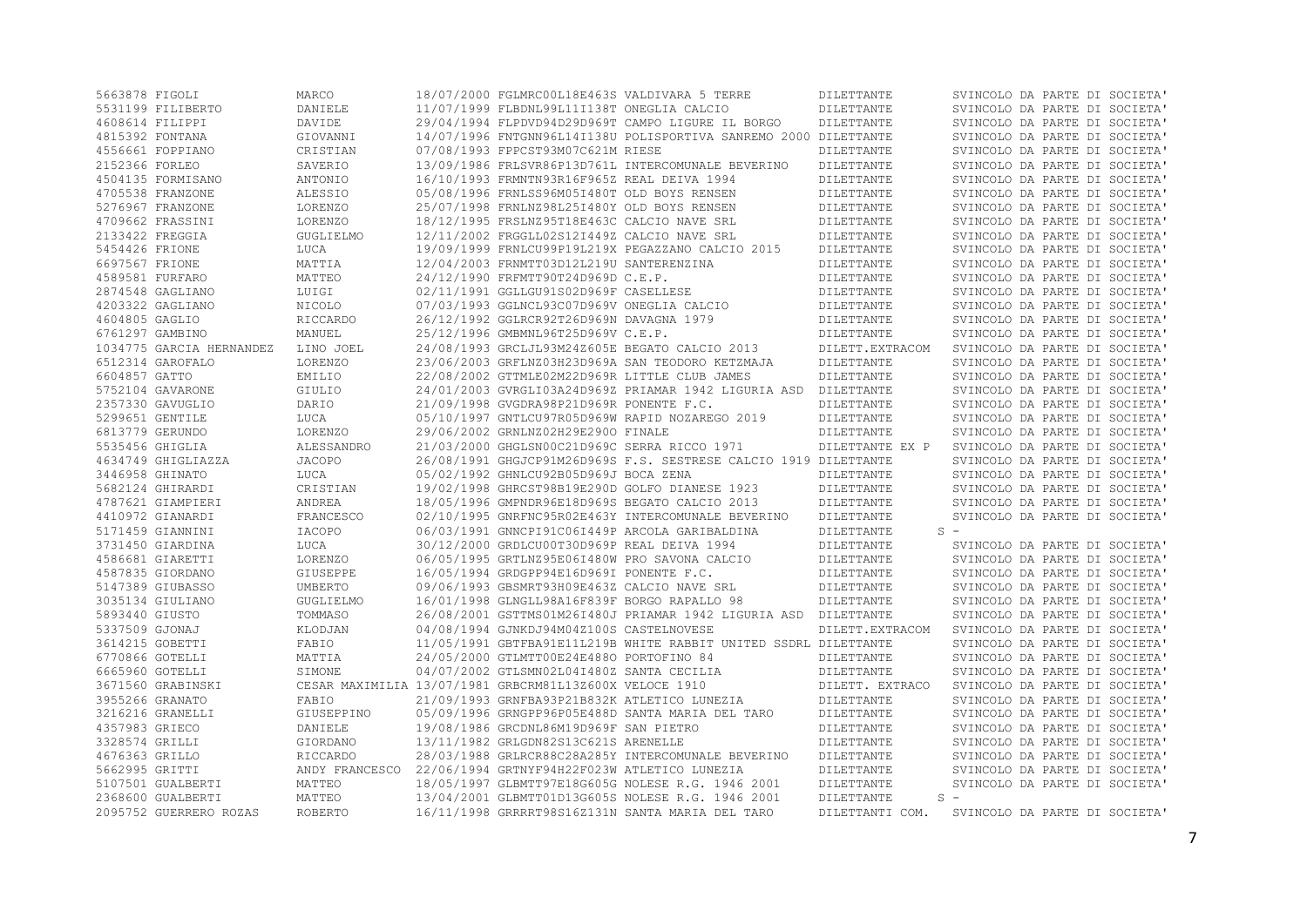| 5665428 GUGLIELMI                    | MATTEO                         |                                                          | 20/12/1995 GGLMTT95T201480J WHITE RABBIT UNITED SSDRL DILETTANTE |                          | SVINCOLO DA PARTE DI SOCIETA'                                  |
|--------------------------------------|--------------------------------|----------------------------------------------------------|------------------------------------------------------------------|--------------------------|----------------------------------------------------------------|
| 3841988 GUIDO                        | ANDREA                         |                                                          | 26/05/1985 GDUNDR85E26E463R PEGAZZANO CALCIO 2015                | DILETTANTE               | SVINCOLO DA PARTE DI SOCIETA'                                  |
| 5712134 GUIDO                        | FEDERICO                       |                                                          | 29/09/2002 GDUFRC02P29D969Z CAMPOMORONE SANT OLCESE              | DILETTANTE               | SVINCOLO DA PARTE DI SOCIETA'                                  |
| 5048058 HRUSTIC                      | SENAD                          | 14/04/1995 HRSSND95D14D969Z VOLTRI 87                    |                                                                  | DILETTANTE               | SVINCOLO DA PARTE DI SOCIETA'                                  |
| 2398593 IACONA                       | SARA                           |                                                          | 05/11/2003 CNISRA03S45D969R CALCIO FEMMINILE SUPERBA DILETTANTE  |                          | SVINCOLO DA PARTE DI SOCIETA'                                  |
| 4879074 IANNUZZI                     | LUCA                           |                                                          | 02/11/1998 NNZLCU98S02G6050 PIETRA LIGURE 1956                   | DILETTANTE               | SVINCOLO DA PARTE DI SOCIETA'                                  |
| 5415061 IARDELLA                     | SIMONE                         |                                                          | 20/12/1996 RDLSMN96T20E463E PEGAZZANO CALCIO 2015                | DILETTANTE               | SVINCOLO DA PARTE DI SOCIETA'                                  |
| 5599703 INGUANTA                     | FRANCESCO                      | 01/07/2002 NGNFNC02L01G605K BORGHETTO 1968               |                                                                  | DILETTANTE               | SVINCOLO DA PARTE DI SOCIETA'                                  |
| 4602035 INSERRA                      | ANDREA                         | 17/02/1993 NSRNDR93B17D969U MELE                         |                                                                  | DILETTANTE               | SVINCOLO DA PARTE DI SOCIETA'                                  |
| 5412576 ISOPPO                       | MATTEO                         |                                                          | 16/04/1994 SPPMTT94D16I449J ARCOLA GARIBALDINA                   | DILETTANTE               | SVINCOLO DA PARTE DI SOCIETA'                                  |
| 5663938 ISUFAJ                       | FATOS                          |                                                          | 20/09/1992 SFJFTS92P20Z100A INTERCOMUNALE BEVERINO               | DILETT. EXTRACOM         | SVINCOLO DA PARTE DI SOCIETA'                                  |
| 2638284 JAHDALLAH                    | WALID                          |                                                          | 08/02/2003 JHDWLD03B08I138N ATLETICO ARGENTINA                   | DILETTANTE               | SVINCOLO DA PARTE DI SOCIETA'                                  |
| 1023922 KEITA                        | SIAKA                          | 01/07/2000 KTESKI00L01Z325G DINAMO SANTIAGO              |                                                                  | DILETT. EXTRACOM         | SVINCOLO DA PARTE DI SOCIETA'                                  |
| 3452148 KHAZAR                       | MARWANE                        |                                                          | 01/12/2002 KHZMWN02T01E488G MOCONESI FONTANABUONA 92 DILETTANTE  |                          | SVINCOLO DA PARTE DI SOCIETA'                                  |
| 4927589 KRYEMADHI                    | ARDIT                          | 28/03/1992 KRYRDT92C28Z100F BORGIO VEREZZI               |                                                                  | DILETT. EXTRACOM         | SVINCOLO DA PARTE DI SOCIETA'                                  |
| 3887533 LA DUCA                      | DAVIDE                         |                                                          | 10/06/1987 LDCDVD87H10I138Z REAL SANTO STEFANO CALCIO DILETTANTE |                          | SVINCOLO DA PARTE DI SOCIETA'                                  |
| 5851059 LAI                          | NICOLO                         |                                                          | 04/09/2001 LAINCL01P04E488C RAPALLO R.1914 RIVAROLESE DILETTANTE |                          | SVINCOLO DA PARTE DI SOCIETA'                                  |
| 5725379 LAMBRUSCHINI                 | SANTE                          |                                                          | 11/07/2000 LMBSNT00L11E488P RIVASAMBA H.C.A.                     | DILETTANTE               | SVINCOLO DA PARTE DI SOCIETA'                                  |
| 3571082 LAMONICA                     | TOMMASO                        | 22/08/1986 LMNTMS86M22H926E CELLA 1956                   |                                                                  | DILETTANTE               | SVINCOLO DA PARTE DI SOCIETA'                                  |
| 5123127 LANDI                        | FRANCESCO                      | 22/12/1994 LNDFNC94T22F2050 PONENTE F.C.                 |                                                                  | DILETTANTE               | SVINCOLO DA PARTE DI SOCIETA'                                  |
| 4734297 LAVATO                       | SEBASTIANO                     | 29/01/1996 LVTSST96A29I480J BORGIO VEREZZI               |                                                                  | DILETTANTE               | SVINCOLO DA PARTE DI SOCIETA'                                  |
| 5201005 LEAL SOTO                    |                                | BRYAN ALEXANDER 26/04/1997 LLSBYN97D26Z603I PONENTE F.C. |                                                                  | DILETTANTE               | SVINCOLO DA PARTE DI SOCIETA'                                  |
| 5111738 LENA                         | IACOPO                         | 02/01/1997 LNECPI97A02E463V MAMAS GIOVANI                |                                                                  | DILETTANTE               | SVINCOLO DA PARTE DI SOCIETA'                                  |
| 4816766 LENTINI                      | LUCA                           | 21/12/1996 LNTLCU96T21E463G SANTERENZINA                 |                                                                  | DILETTANTE               | SVINCOLO DA PARTE DI SOCIETA'                                  |
| 4586112 LEOTTA                       | ALESSIO                        | 22/08/1995 LTTLSS95M22D969Y OLD BOYS RENSEN              |                                                                  | DILETTANTE               | SVINCOLO DA PARTE DI SOCIETA'                                  |
| 5672101 LERCARI                      | ANDREA                         |                                                          | 17/01/2000 LRCNDR00A17D969E VECCHIO CASTAGNA OUARTO              | DILETTANTE               | SVINCOLO DA PARTE DI SOCIETA'                                  |
| 5226790 LESTINGI                     | FEDERICO                       |                                                          | 16/07/1989 LSTFRC89L16E463V ATLETICO LUNEZIA                     | DILETTANTE               | $S -$                                                          |
|                                      |                                |                                                          |                                                                  |                          |                                                                |
|                                      |                                |                                                          |                                                                  |                          |                                                                |
| 6512184 LI CAUSI                     |                                |                                                          | GIUSEPPELORENZO 06/09/1995 LCSGPP95P06L219U BAIA ALASSIO CALCIO  | DILETTANTE               | SVINCOLO DA PARTE DI SOCIETA'                                  |
| 3451994 LICATA                       | MARIO                          |                                                          | 19/01/1985 LCTMRA85A19F839F FRAMURA MONTARETTO                   | DILETTANTE               | SVINCOLO DA PARTE DI SOCIETA'                                  |
| 6536606 LO MONACO                    | SALVATORE                      |                                                          | 27/10/1995 LMNSVT95R27C621Z ENTELLA CHIAVARI 1914                | DILETTANTE               | SVINCOLO DA PARTE DI SOCIETA'                                  |
| 5015097 LO RUSSO                     | MATTEO                         |                                                          | 30/04/1999 LRSMTT99D30D9690 BAIA ALASSIO CALCIO                  | DILETTANTE               | SVINCOLO DA PARTE DI SOCIETA'                                  |
| 2525033 LO SICCO                     | ANDREA                         | 07/02/2001 LSCNDR01B07E290Y ONEGLIA CALCIO               |                                                                  | DILETTANTE               | SVINCOLO DA PARTE DI SOCIETA'                                  |
| 2103560 LOGIODICE                    | ANTONIO                        |                                                          | 03/04/1990 LGDNTN90D03G942Y CITTA DI COGOLETO                    | DILETTANTE               | SVINCOLO DA PARTE DI SOCIETA'                                  |
| 5359257 LONGINOTTI                   | LUCA                           | 17/03/2000 LNGLCU00C17D969N CALVARESE 1923               |                                                                  | DILETTANTE               | SVINCOLO DA PARTE DI SOCIETA'                                  |
| 5267889 LONGO                        | ALBERTO                        |                                                          | 29/11/1998 LNGLRT98S29L219Q POLISPORTIVA SANREMO 2000 DILETTANTE |                          | SVINCOLO DA PARTE DI SOCIETA'                                  |
| 7026764 LOSNO                        | STEFANO                        | 26/06/2003 LSNSFN03H26G605C BORGHETTO 1968               |                                                                  | DILETTANTE               | SVINCOLO DA PARTE DI SOCIETA'                                  |
| 3463262 LOVANIO                      | NICOLO MARIA                   | 04/01/1980 LVNNLM80A04I480Z PLODIO 1997                  |                                                                  | DILETTANTE               | SVINCOLO DA PARTE DI SOCIETA'                                  |
| 6899254 LUISI                        |                                |                                                          | PIETRO FILIPPO 07/08/2003 LSUPRF03M07G605J GOLFO DIANESE 1923    | DILETTANTE               | $S =$                                                          |
| 2091299 LUPINO                       | SAMUELE                        |                                                          | 06/11/1996 LPNSML96S06I480K OUILIANO&VALLEGGIA                   | DILETTANTE               | SVINCOLO DA PARTE DI SOCIETA'                                  |
| 5321984 LUPPI                        | MATTEO                         | 16/01/1999 LPPMTT99A16G605S ALBENGA 1928                 |                                                                  | DILETTANTE               | SVINCOLO DA PARTE DI SOCIETA'                                  |
| 3546578 MACALUSO                     | ROBERTO                        | 16/06/1988 MCLRRT88H16G273X CARASCO 08                   |                                                                  | DILETTANTE               | SVINCOLO DA PARTE DI SOCIETA'                                  |
| 5806324 MACCAPANI                    | DAVIDE                         |                                                          | 03/03/2002 MCCDVD02C03Z123M VENTIMIGLIACALCIO                    | DILETTANTE               | SVINCOLO DA PARTE DI SOCIETA'                                  |
| 2698517 MACCIO                       | FABRIZIO                       | 13/08/1997 MCCFRZ97M13D969M GENOA CFG 1999               |                                                                  | DILETTANTE               | SVINCOLO DA PARTE DI SOCIETA'                                  |
| 3493401 MACCIO                       | MARCO                          | 17/04/1980 MCCMRC80D17D969M MASONE                       |                                                                  | DILETTANTE               | SVINCOLO DA PARTE DI SOCIETA'                                  |
| 4497772 MACCIO                       | STEFANO                        |                                                          | 24/12/1990 MCCSFN90T24D969K CAMPO LIGURE IL BORGO                | DILETTANTE               | SVINCOLO DA PARTE DI SOCIETA'                                  |
| 2096982 MAGALINO                     | <b>IVAN</b>                    | 16/10/2002 MGLVNI02R16D969Z DINAMO SANTIAGO              |                                                                  | DILETTANTE               | SVINCOLO DA PARTE DI SOCIETA'                                  |
| 3312021 MAGGIORE                     | GIUSEPPE                       | 05/04/1982 MGGGPP82D05G273Z RUPINARO SPORT               |                                                                  | DILETTANTE               | SVINCOLO DA PARTE DI SOCIETA'                                  |
| 5540463 MAGNANINI                    | MARCO                          |                                                          | 20/08/1997 MGNMRC97M20D629A ATLETICO LUNEZIA                     | DILETTANTE               | SVINCOLO DA PARTE DI SOCIETA'                                  |
| 4452938 MAIANI                       | ROBERTO                        |                                                          | 17/07/1992 MNARRT92L17L424W SAN GIOVANNI BATTISTA                | DILETTANTE               | SVINCOLO DA PARTE DI SOCIETA'                                  |
| 4009285 MALASPINA                    | MICHAEL                        | 15/01/1985 MLSMHL85A15M109X ALTARESE                     |                                                                  | DILETTANTE               | SVINCOLO DA PARTE DI SOCIETA'                                  |
| 2704769 MALATESTA<br>3607109 MALERBA | <b>LORENZO</b><br><b>DIEGO</b> | 23/09/2002 MLTLNZ02P23D969J BORGO RAPALLO 98             | 19/04/1984 MLRDGI84D19D969K VIA DELL ACCIAIO F.C.                | DILETTANTE<br>DILETTANTE | SVINCOLO DA PARTE DI SOCIETA'<br>SVINCOLO DA PARTE DI SOCIETA' |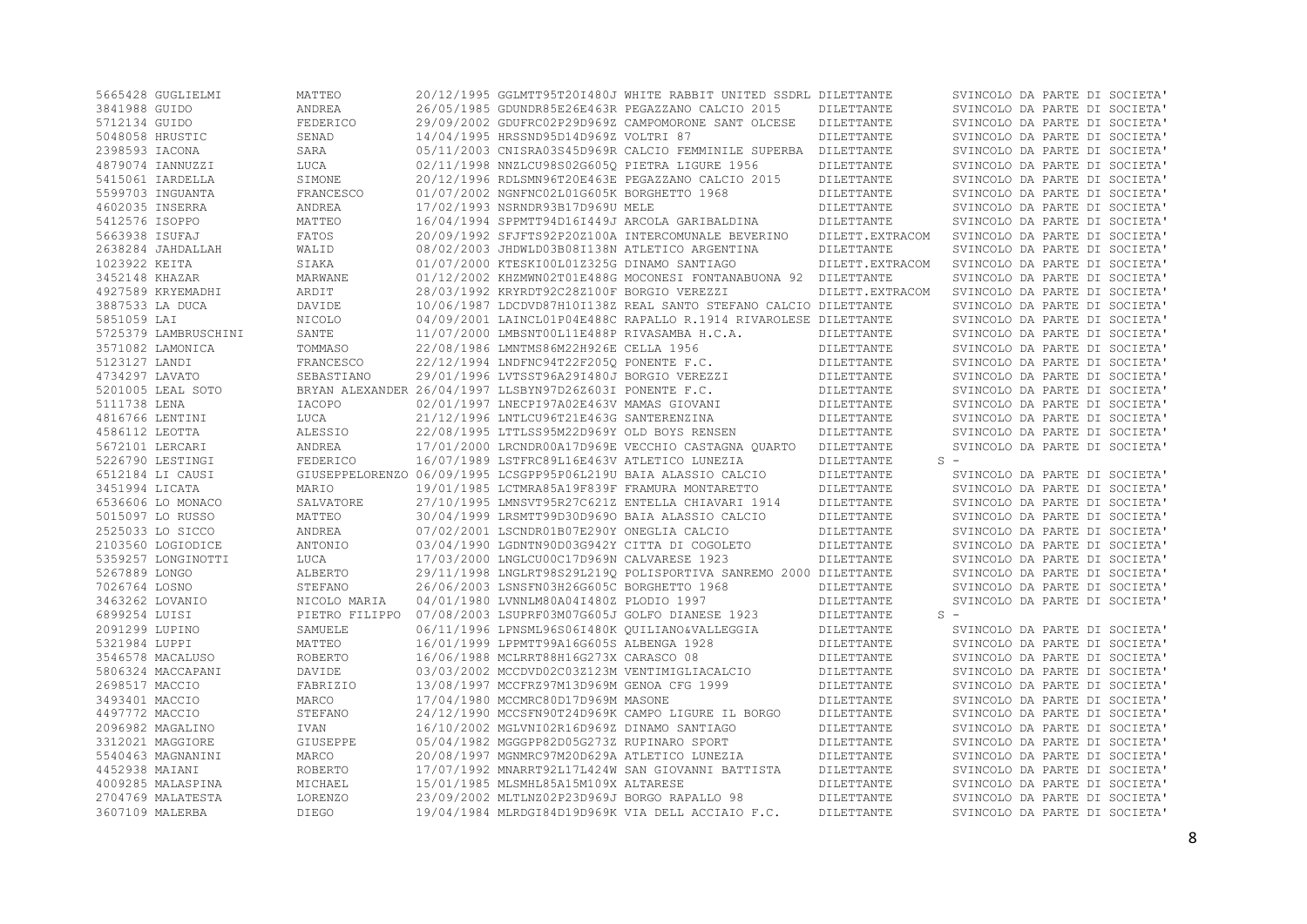|               | 3201968 MALLAMO         | AGOSTINO        | 06/06/1987 MLLGTN87H06D969T LA RESISTENTE               |                                                                                 | DILETTANTE       | SVINCOLO DA PARTE DI SOCIETA' |
|---------------|-------------------------|-----------------|---------------------------------------------------------|---------------------------------------------------------------------------------|------------------|-------------------------------|
|               | 5871613 MANCUSI         | <b>RAFFAELE</b> |                                                         | 23/04/1996 MNCRFL96D23I483W SAN GIOVANNI BATTISTA                               | DILETTANTE       | SVINCOLO DA PARTE DI SOCIETA' |
|               | 4736166 MANFRINI        | NICHOLAS        |                                                         | 11/04/1996 MNFNHL96D11I480Q WHITE RABBIT UNITED SSDRL DILETTANTE                |                  | SVINCOLO DA PARTE DI SOCIETA' |
|               | 5699096 MANGINI         | LEONARDO        | 13/07/1998 MNGLRD98L13D969E RECREATIVO                  |                                                                                 | DILETTANTE       | SVINCOLO DA PARTE DI SOCIETA' |
|               | 3243224 MANTOVA         | GIUSEPPE        | 11/03/1986 MNTGPP86C11F839S REAL DEIVA 1994             |                                                                                 | DILETTANTE       | SVINCOLO DA PARTE DI SOCIETA' |
|               | 2128508 MANZOTTI        |                 | FRANCESCO CESAR 27/06/2001 MNZFNC01H27D9690 PRAESE 1945 |                                                                                 | DILETTANTE       | SVINCOLO DA PARTE DI SOCIETA' |
|               | 2188576 MARASTONI       | GIORGIO         | 05/10/1997 MRSGRG97R05D969L BOCA ZENA                   |                                                                                 | DILETTANTE       | SVINCOLO DA PARTE DI SOCIETA' |
|               | 6987664 MARCELLINI      | MARCO           | 22/07/1999 MRCMRC99L22D969Y REAL DEIVA 1994             |                                                                                 | DILETTANTE       | SVINCOLO DA PARTE DI SOCIETA' |
|               | 4418995 MARCENARO       | SIMONE          |                                                         | 15/06/1987 MRCSMN87H15D969P BEGATO CALCIO 2013                                  | DILETTANTE       | SVINCOLO DA PARTE DI SOCIETA' |
|               | 2139590 MARCHI          | FEDERICO        | 15/09/2001 MRCFRC01P15I449M SANTERENZINA                |                                                                                 | DILETTANTE       | SVINCOLO DA PARTE DI SOCIETA' |
|               | 4488984 MARIANI         | DANIELE         | 13/12/1990 MRNDNL90T13C621V RIESE                       |                                                                                 | DILETTANTE       | SVINCOLO DA PARTE DI SOCIETA' |
|               | 5269294 MARIOTTI        | DAVIDE          | 15/06/1998 MRTDVD98H15B832X SANTERENZINA                |                                                                                 | DILETTANTE       | SVINCOLO DA PARTE DI SOCIETA' |
|               | 5249643 MARTELLACCI     | PIETRO          | 07/07/1988 MRTPTR88L07D969M REAL DEIVA 1994             |                                                                                 | DILETTANTE       | SVINCOLO DA PARTE DI SOCIETA' |
|               | 5639213 MARTIGLI        | PAOLO ALBERTO   |                                                         | 01/09/1994 MRTPLB94P01D969S ENTELLA CHIAVARI 1914                               | DILETTANTE       | SVINCOLO DA PARTE DI SOCIETA' |
|               | 2640534 MARTINEZ GARCIA | JHON ALBERT     | 10/12/2003 MRTJNL03T10Z505E SANTERENZINA                |                                                                                 | DILETT. EXTRACOM | SVINCOLO DA PARTE DI SOCIETA' |
|               | 5520144 MARTINI         | FEDERICO        | 11/10/1998 MRTFRC98R11D969X RAVECCA 1972                |                                                                                 | DILETTANTE       | SVINCOLO DA PARTE DI SOCIETA' |
|               | 6839600 MARTINO         | ELIA            | 02/01/1998 MRTLEI98A02D969H GENOA CFG 1999              |                                                                                 | DILETTANTE       | SVINCOLO DA PARTE DI SOCIETA' |
|               | 5023992 MARTINO         | SIMONE          | 31/05/1999 MRTSMN99E31L219W LETIMBRO 1945               |                                                                                 | DILETTANTE       | SVINCOLO DA PARTE DI SOCIETA' |
|               | 2306822 MARTORANA       | <b>GAETANO</b>  | 23/07/1985 MRTGTN85L23G2730 ARENELLE                    |                                                                                 | DILETTANTE       | SVINCOLO DA PARTE DI SOCIETA' |
|               | 5551468 MARTURINI       | MIKOLAJ MARCIN  | 06/12/1995 MRTMLJ95T06Z127R ATLETICO LUNEZIA            |                                                                                 | DILETTANTE       | SVINCOLO DA PARTE DI SOCIETA' |
|               | 5348618 MASCHERETTI     | DANILO          |                                                         | 20/10/1990 MSCDNL90R20A984P POLISPORTIVA SANREMO 2000 DILETTANTE                |                  | SVINCOLO DA PARTE DI SOCIETA' |
|               | 2768765 MASSONE         | LEONARDO        | 23/12/2002 MSSLRD02T23D969R BORGO RAPALLO 98            |                                                                                 | DILETTANTE       | SVINCOLO DA PARTE DI SOCIETA' |
|               |                         |                 |                                                         |                                                                                 |                  | $S =$                         |
|               | 6828604 MASSOUR         | RIDA            | 18/04/1998 MSSRDI98D18I449W ATLETICO LUNEZIA            |                                                                                 | DILETTANTE       |                               |
|               | 5278549 MASTROCICCO     | MARCO           | 09/08/1998 MSTMRC98M09D969J VEZZANO 2005                |                                                                                 | DILETTANTE       | SVINCOLO DA PARTE DI SOCIETA' |
|               | 3413777 MATTEI          | STEFANO         |                                                         | 31/03/2001 MTTSFN01C31E290U GOLFO DIANESE 1923                                  | DILETTANTE       | SVINCOLO DA PARTE DI SOCIETA' |
| 5792276 MAZZA |                         | DANIELE         |                                                         | 09/12/1991 MZZDNL91T09C621U SANTA MARIA DEL TARO                                | DILETTANTE       | SVINCOLO DA PARTE DI SOCIETA' |
| 5055680 MAZZA |                         | LUCA            |                                                         | 24/12/1995 MZZLCU95T24D969W ATLETICO SAN SALVATORE                              | DILETTANTE       | SVINCOLO DA PARTE DI SOCIETA' |
| 3250876 MAZZA |                         | ROBERTO         |                                                         | 27/06/1995 MZZRRT95H27C621J SANTA MARIA DEL TARO                                | DILETTANTE       | SVINCOLO DA PARTE DI SOCIETA' |
|               | 4296751 MAZZEI          | GABRIELE        |                                                         | 29/06/1989 MZZGRL89H29D969C BARGAGLI SAN SIRO                                   | DILETTANTE       | SVINCOLO DA PARTE DI SOCIETA' |
|               | 4809634 MAZZINI         | LUIGI           | 06/02/1996 MZZLGU96B06D969X RUPINARO SPORT              |                                                                                 | DILETTANTE       | SVINCOLO DA PARTE DI SOCIETA' |
| 2274171 MELI  |                         | <b>RAFFAELE</b> |                                                         | 04/09/1991 MLERFL91P04C927Z FUTSAL CLUB GENOVA                                  | DILETTANTE       | SVINCOLO DA PARTE DI SOCIETA' |
| 5413224 MELLI |                         | TOMMASO         |                                                         | 28/06/1999 MLLTMS99H28E463A VALDIVARA 5 TERRE                                   | DILETTANTE       | SVINCOLO DA PARTE DI SOCIETA' |
|               | 2155130 MENDONCA        | PEDRO ANTHONY   |                                                         | 01/08/2002 MNDPRN02M01Z602K VALDIVARA 5 TERRE                                   | DILETT. EXTRACOM | SVINCOLO DA PARTE DI SOCIETA' |
| 6822763 MENGA |                         | KLAUS           | 22/02/1995 MNGKLS95B22Z100H BORGIO VEREZZI              |                                                                                 | DILETTANTE       | SVINCOLO DA PARTE DI SOCIETA' |
|               | 5872199 MERIALDO        | FRANCESCO       | 18/08/2002 MRLFNC02M18C589V CARCARESE                   |                                                                                 | DILETTANTE       | SVINCOLO DA PARTE DI SOCIETA' |
|               | 2770364 MESSAF          | ABDELAZIZ       | 10/01/2003 MSSBLZ03A10Z330R CARLIN S BOYS               |                                                                                 | DILETT. EXTRACOM | SVINCOLO DA PARTE DI SOCIETA' |
|               | 5865563 MIDOUNI         | MOHAMED         |                                                         | 28/04/2001 MDNMMD01D28Z330K BAIA ALASSIO CALCIO                                 | DILETTANTE       | SVINCOLO DA PARTE DI SOCIETA' |
| 5298598 MIELE |                         | CARLO           | 09/11/1996 MLICRL96S09F158C BORGO RAPALLO 98            |                                                                                 | DILETTANTE       | SVINCOLO DA PARTE DI SOCIETA' |
|               | 4613121 MIGLIACCIO      | GIANLUCA        |                                                         | 20/02/1995 MGLGLC95B20D969Q VECCHIAUDACE CAMPOMORONE                            | DILETTANTE       | SVINCOLO DA PARTE DI SOCIETA' |
|               | 3847183 MIGLIACCIO      | LEONARDO        |                                                         | 06/03/1988 MGLLRD88C06D969S VECCHIAUDACE CAMPOMORONE                            | DILETTANTE       | SVINCOLO DA PARTE DI SOCIETA' |
| 2502604 MIJ   |                         | FEDERICO        |                                                         | 19/08/1998 MJIFRC98M19E290T QUILIANO&VALLEGGIA                                  | DILETTANTE       | SVINCOLO DA PARTE DI SOCIETA' |
|               | 4553653 MODAFFERI       | ALESSANDRO      |                                                         | 01/10/1994 MDFLSN94R01D969Y ENTELLA CHIAVARI 1914                               | DILETTANTE       | SVINCOLO DA PARTE DI SOCIETA' |
| 5015112 MOISO |                         | FEDERICO        |                                                         | 28/07/1999 MSOFRC99L28G605V BAIA ALASSIO CALCIO                                 | DILETTANTE       | SVINCOLO DA PARTE DI SOCIETA' |
|               | 3782429 MONFRONI        | MAJKOL          | 26/02/1988 MNFMKL88B26E463J VEZZANO 2005                |                                                                                 | DILETTANTE       | SVINCOLO DA PARTE DI SOCIETA' |
|               | 4558290 MONTEDONICO     | RICCARDO        | 04/03/1992 MNTRCR92C04C621K COGORNESE                   |                                                                                 | DILETTANTE       | SVINCOLO DA PARTE DI SOCIETA' |
|               | 4176198 MONTEPAGANO     | ERMANNO         |                                                         | 11/02/1986 MNTRNN86B11D969O ATLETICO CASARZA LIGURE                             | DILETTANTE       | SVINCOLO DA PARTE DI SOCIETA' |
| 6539336 MORA  |                         | MATTIA          |                                                         | 18/03/2002 MROMTT02C18D9690 CAMPOMORONE SANT OLCESE                             | DILETTANTE       | SVINCOLO DA PARTE DI SOCIETA' |
|               | 2616468 MORA DIAZ       | JORDI ANDRE     | 14/09/2001 MRDJDN01P14E488W CALVARESE 1923              |                                                                                 | DILETTANTE       | SVINCOLO DA PARTE DI SOCIETA' |
|               | 2863912 MORALDO         | ALESSANDRO      |                                                         | 23/11/2003 MRLLSN03S23Z154J QUILIANO&VALLEGGIA                                  | DILETTANTE       | SVINCOLO DA PARTE DI SOCIETA' |
|               | 4652251 MORENI          | ALESSIO         |                                                         | 17/08/1989 MRNLSS89M17E463E PEGAZZANO CALCIO 2015                               | DILETTANTE       | SVINCOLO DA PARTE DI SOCIETA' |
|               | 2714113 MORETTI         | PIETRO          | 26/08/2003 MRTPTR03M26D969D PIEVE LIGURE                |                                                                                 | DILETTANTE       | SVINCOLO DA PARTE DI SOCIETA' |
|               | 7013271 MORINI          |                 |                                                         | FRANCESCO ALBER 28/01/2001 MRNFNC01A28I480C PRIAMAR 1942 LIGURIA ASD DILETTANTE |                  | SVINCOLO DA PARTE DI SOCIETA' |
|               |                         |                 |                                                         |                                                                                 |                  |                               |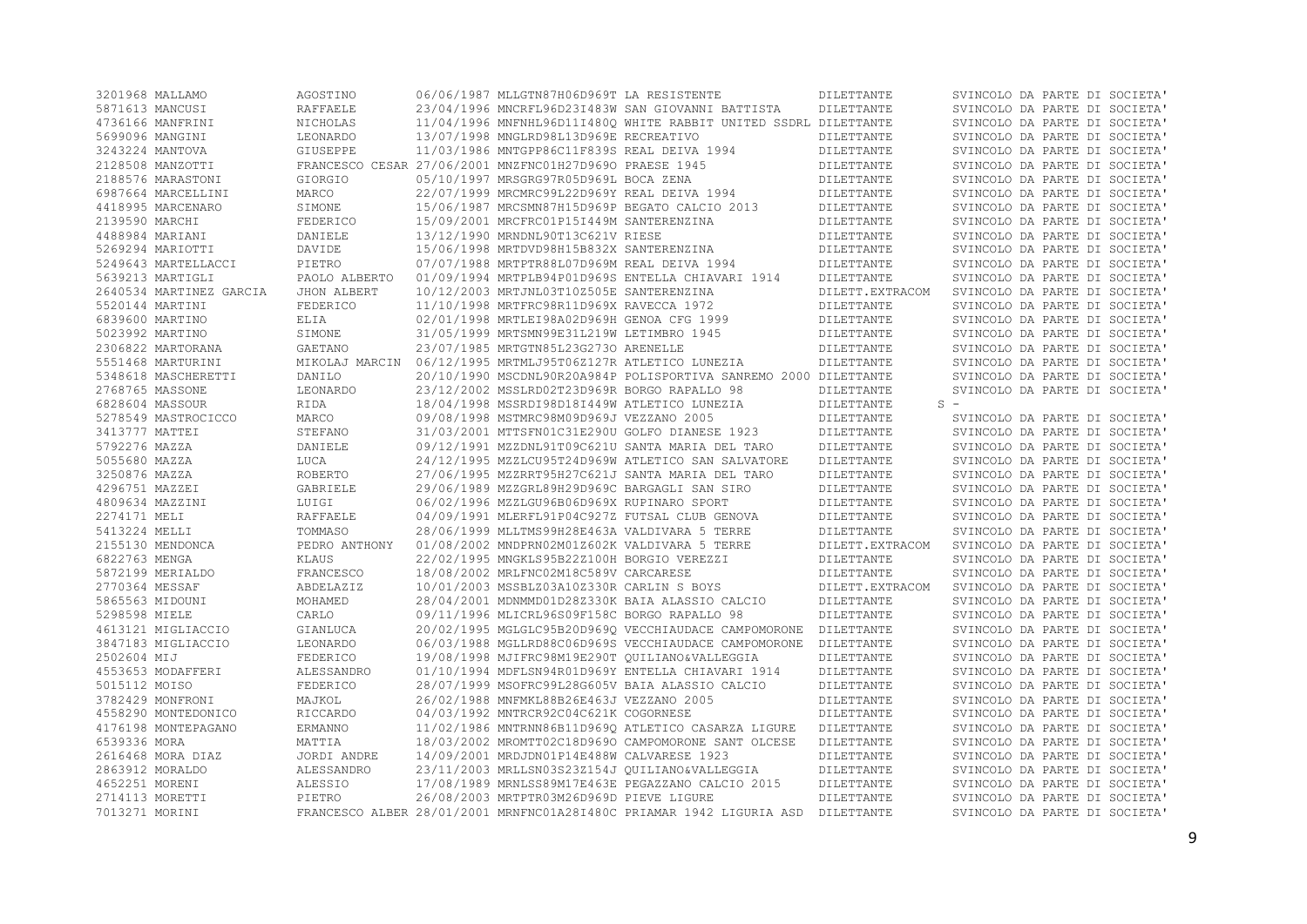| 5418781 MORMILE     |                         | SIMONE          |                                                             | 12/05/1998 MRMSMN98E12L727L RAPID NOZAREGO 2019                     | DILETTANTE        | SVINCOLO DA PARTE DI SOCIETA' |
|---------------------|-------------------------|-----------------|-------------------------------------------------------------|---------------------------------------------------------------------|-------------------|-------------------------------|
| 5777721 MORONI      |                         | DAVIDE          |                                                             | 03/12/2002 MRNDVD02T03D9690 RAPALLO R.1914 RIVAROLESE DILETTANTE    |                   | SVINCOLO DA PARTE DI SOCIETA' |
| 4965446 MOSTO       |                         | GABRIELE        | 30/09/1996 MSTGRL96P30D969E COGORNESE                       |                                                                     | DILETTANTE        | SVINCOLO DA PARTE DI SOCIETA' |
| 5608278 MOZZONE     |                         | GIACOMO         | 23/02/2001 MZZGCM01B23I480W SANTA CECILIA                   |                                                                     | DILETTANTE        | SVINCOLO DA PARTE DI SOCIETA' |
| 3575583 MUGIONE     |                         | ERIK            |                                                             | 06/10/2001 MGNRKE01R06E290H GOLFO DIANESE 1923                      | DILETTANTE        | SVINCOLO DA PARTE DI SOCIETA' |
| 2320581 MUNOZ VELEZ |                         | JOHN EDUARDO    |                                                             | 23/06/2001 MNZJND01H23D969J SUPERBA CALCIO 2017                     | DILETTANTE        | SVINCOLO DA PARTE DI SOCIETA' |
| 3559964 MURABITO    |                         | DAVIDE          |                                                             | 01/02/1986 MRBDVD86B01E290R CERIALE PROGETTO CALCIO                 | DILETTANTE        | SVINCOLO DA PARTE DI SOCIETA' |
| 5861407 MUSCARELLA  |                         | LUCA            | 25/11/2002 MSCLCU02S25C589V CARCARESE                       |                                                                     | DILETTANTE        | SVINCOLO DA PARTE DI SOCIETA' |
| 4674524 MUSETTI     |                         | ANDREA          | 13/05/1987 MSTNDR87E13E463A SANTERENZINA                    |                                                                     | DILETTANTE        | SVINCOLO DA PARTE DI SOCIETA' |
| 5235336 MUSSO       |                         | SAMUELE         | 15/05/1999 MSSSML99E15E488G RI CALCIO                       |                                                                     | DILETTANTE        | SVINCOLO DA PARTE DI SOCIETA' |
| 2252950 NAPOLI      |                         | TOMAS           |                                                             | 10/11/1991 NPLTMS91S10Z603V ATLETICO CASARZA LIGURE                 | DILETTANTE        | SVINCOLO DA PARTE DI SOCIETA' |
| 3970339 NARDI       |                         | GIOVANNI        | 24/06/1996 NRDGNN96H24B832K CASTELNOVESE                    |                                                                     | DILETTANTE        | SVINCOLO DA PARTE DI SOCIETA' |
| 5502412 NASMA       |                         | ELYASSE         | 07/05/1997 NSMLSS97E07D969U PONENTE F.C.                    |                                                                     | DILETTANTE        | SVINCOLO DA PARTE DI SOCIETA' |
| 5502413 NASMA       |                         | YASSINE         | 07/05/1997 NSMYSN97E07D969C PONENTE F.C.                    |                                                                     | DILETTANTE        | SVINCOLO DA PARTE DI SOCIETA' |
| 6789399 NAVONE      |                         | LUCA            | 30/04/1998 NVNLCU98D30D969G CASELLESE                       |                                                                     | DILETTANTE        | SVINCOLO DA PARTE DI SOCIETA' |
| 2233071 NEMOLATO    |                         | MARIO           | 08/11/1999 NMLMRA99S08L219Z VILLAGGIO CALCIO                |                                                                     | DILETTANTE        | SVINCOLO DA PARTE DI SOCIETA' |
| 5350026 NICOLETTI   |                         |                 |                                                             | GIACOMOGIOVANNI 12/03/1993 NCLGMG93C12D969M VECCHIO CASTAGNA OUARTO | DILETTANTE        | SVINCOLO DA PARTE DI SOCIETA' |
| 3009154 NICOLI      |                         | MARCO           | 24/05/1976 NCLMRC76E24I628F PSM RAPALLO                     |                                                                     | DILETTANTE        | SVINCOLO DA PARTE DI SOCIETA' |
| 3627392 NICOLINI    |                         | GIACOMO         |                                                             | 30/10/1985 NCLGCM85R30D969G SPORTING CLUB AURORA 1975 DILETTANTE    |                   | SVINCOLO DA PARTE DI SOCIETA' |
| 4979479 NICOLINI    |                         | MATTEO          |                                                             | 14/12/1998 NCLMTT98T14E488I ATLETICO CASARZA LIGURE                 | DILETTANTE        | SVINCOLO DA PARTE DI SOCIETA' |
| 4981507 NICOSIA     |                         | <b>VINCENZO</b> | 21/09/1993 NCSVCN93P21I483E DAVAGNA 1979                    |                                                                     | DILETTANTE        | SVINCOLO DA PARTE DI SOCIETA' |
| 3380607 NICOTRA     |                         | SANTO           | 26/08/1983 NCTSNT83M26C351I ATLETICO LUNEZIA                |                                                                     | DILETTANTE        | SVINCOLO DA PARTE DI SOCIETA' |
| 6915062 NIKOLLI     |                         | ERMAL           |                                                             | 17/01/1999 NKLRML99A17Z100Z QUILIANO&VALLEGGIA                      | DILETT. EXTRACOM  | SVINCOLO DA PARTE DI SOCIETA' |
| 2141716 NOCETI      |                         | ANDREA          |                                                             | 14/09/1987 NCTNDR87P14H183E ATLETICO CASARZA LIGURE                 | DILETTANTE        | SVINCOLO DA PARTE DI SOCIETA' |
| 5644405 NOT         |                         | LUCA            |                                                             | 19/10/2001 NTOLCU01R19I138S GOLFO DIANESE 1923                      | DILETTANTE        | SVINCOLO DA PARTE DI SOCIETA' |
| 1010307 NUREDINI    |                         | EDUART          |                                                             | 21/09/1996 NRDDRT96P21Z100C LIDO SQUARE F.B.C.                      | DILETTANTE        | SVINCOLO DA PARTE DI SOCIETA' |
| 5691231 ODASSO      |                         | GIORGIO         |                                                             | 22/11/1998 DSSGRG98S22E290U GOLFO DIANESE 1923                      | DILETTANTE        | SVINCOLO DA PARTE DI SOCIETA' |
| 5500277 ODDONE      |                         | DAVIDE          |                                                             | 31/01/1999 DDNDVD99A31D969B BARGAGLI SAN SIRO                       | DILETTANTE        | SVINCOLO DA PARTE DI SOCIETA' |
| 3204486 OGICI       |                         | DANIEL          | 05/02/2002 GCODNL02B05I480A CARCARESE                       |                                                                     | DILETTANTE        | SVINCOLO DA PARTE DI SOCIETA' |
| 2124512 OGNIBENE    |                         | FRANCESCO       |                                                             | 12/04/2000 GNBFNC00D12E290K GOLFO DIANESE 1923                      | DILETTANTE        | SVINCOLO DA PARTE DI SOCIETA' |
| 5541782 OLIVERIO    |                         | CRISTIAN        | 19/08/2001 LVRCST01M19D969D PRA F.C.                        |                                                                     | DILETTANTE        | SVINCOLO DA PARTE DI SOCIETA' |
| 4223415 OLIVIERI    |                         | MATTIA          | 26/09/1986 LVRMTT86P26E290M ONEGLIA CALCIO                  |                                                                     | DILETTANTE        | SVINCOLO DA PARTE DI SOCIETA' |
| 5874056 ONDA        |                         | LORENZO         |                                                             | 22/08/1994 NDOLNZ94M22I1380 REAL SANTO STEFANO CALCIO DILETTANTE    |                   | SVINCOLO DA PARTE DI SOCIETA' |
| 5212330 OPPICINI    |                         | ALESSANDRO      | 15/10/1994 PPCLSN94R15D969B REAL DEIVA 1994                 |                                                                     | DILETTANTE        | SVINCOLO DA PARTE DI SOCIETA' |
| 5101299 ORLANDI     |                         | LUCA            | 17/08/1998 RLNLCU98M17B832M CASTELNOVESE                    |                                                                     | DILETTANTE        | SVINCOLO DA PARTE DI SOCIETA' |
| 5418872 ORLANDI     |                         | MATTEO          | 20/07/1999 RLNMTT99L20E463R VEZZANO 2005                    |                                                                     | DILETTANTE        | SVINCOLO DA PARTE DI SOCIETA' |
| 4584972 ORSINI      |                         | FILIPPO         |                                                             | 09/02/1995 RSNFPP95B09D969L RAPID NOZAREGO 2019                     | DILETTANTE        | SVINCOLO DA PARTE DI SOCIETA' |
| 4757301 ORSONI      |                         | MICHEL          | 07/07/1995 RSNMHL95L07I449T SANTERENZINA                    |                                                                     | DILETTANTE        | SVINCOLO DA PARTE DI SOCIETA' |
| 2705443 ORSONI      |                         | NICOLA          | 07/10/1976 RSNNCL76R07D969S LA RESISTENTE                   |                                                                     | DILETTANTE        | SVINCOLO DA PARTE DI SOCIETA' |
| 3444138 ORTELLI     |                         | LUCA            | 20/06/1990 RTLLCU90H20I449U CALCIO NAVE SRL                 |                                                                     | DILETTANTE        | SVINCOLO DA PARTE DI SOCIETA' |
| 3893369 OTGIANU     |                         | MORENO          |                                                             | 29/11/1985 TGNMRN85S29I449S PEGAZZANO CALCIO 2015                   | DILETTANTE        | SVINCOLO DA PARTE DI SOCIETA' |
| 2104939 OTTONELLO   |                         | EUGENIO         |                                                             | 06/12/2001 TTNGNE01T06D969J CAMPO LIGURE IL BORGO                   | DILETTANTE        | SVINCOLO DA PARTE DI SOCIETA' |
| 1006533 OUAFI       |                         | YASSINE         |                                                             | 08/12/1987 FOUYSN87T08Z330F ENTELLA CHIAVARI 1914                   | DILETTANTE        | SVINCOLO DA PARTE DI SOCIETA' |
| 4531507 PADOVANO    |                         | GIANLUIGI       |                                                             | 05/05/1992 PDVGLG92E05G605H NOLESE R.G. 1946 2001                   | DILETTANTE        | SVINCOLO DA PARTE DI SOCIETA' |
| 3198894 PAGANETTO   |                         | MARCO           |                                                             | 04/10/1985 PGNMRC85R04D969N SAN TEODORO KETZMAJA                    | DILETTANTE        | SVINCOLO DA PARTE DI SOCIETA' |
| 4696909 PAGLIANO    |                         | MICHAEL         | 02/04/1993 PGLMHL93D02D969K PLODIO 1997                     |                                                                     | DILETTANTE        | SVINCOLO DA PARTE DI SOCIETA' |
| 5278860 PALADIN     |                         | FILIPPO         |                                                             | 14/09/2000 PLDFPP00P14I480G OUILIANO&VALLEGGIA                      | DILETTANTE        | SVINCOLO DA PARTE DI SOCIETA' |
| 3644099 PALAZZESCHI |                         | FULVIO          |                                                             | 29/02/1980 PLZFLV80B29F205C REAL SANTO STEFANO CALCIO DILETTANTE    |                   | SVINCOLO DA PARTE DI SOCIETA' |
| 5014909 PALOMBA     |                         | STEFANO         |                                                             | 28/06/1998 PLMSFN98H28L259D OUILIANO&VALLEGGIA                      | DILETTANTE        | SVINCOLO DA PARTE DI SOCIETA' |
| 4451485 PANESI      |                         | SIMONE          |                                                             | 23/10/1989 PNSSMN89R23D969R POLISPORTIVA VAL D AVETO DILETTANTE     |                   | SVINCOLO DA PARTE DI SOCIETA' |
| 5679246 PARDINI     |                         | TOMMASO         | 06/06/2000 PRDTMS00H06E463L SANTERENZINA                    |                                                                     | DILETTANTE        | SVINCOLO DA PARTE DI SOCIETA' |
|                     | 7008043 PAREDES LITARDO |                 | RONALDO GIOVANN 09/04/2000 PRDRLD00D09Z605D DINAMO SANTIAGO |                                                                     | <b>DILETTANTE</b> | SVINCOLO DA PARTE DI SOCIETA' |
|                     |                         |                 |                                                             |                                                                     |                   |                               |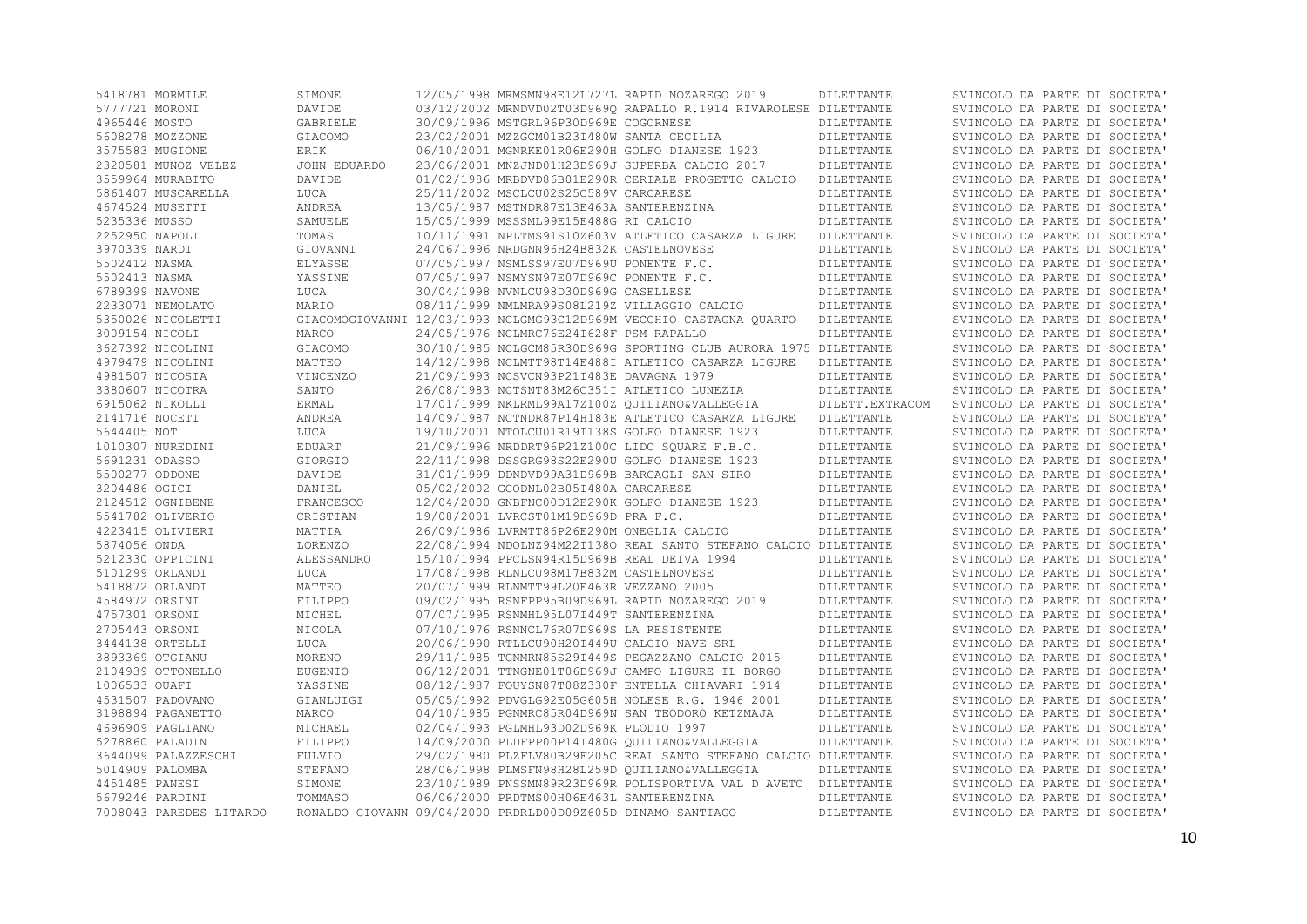| 5895414 PARODI            | FRANCESCO        |                                             | 15/06/2001 PRDFNC01H15D969I ALASSIO FOOTBALL CLUB                | DILETTANTE               | SVINCOLO DA PARTE DI SOCIETA'                                  |
|---------------------------|------------------|---------------------------------------------|------------------------------------------------------------------|--------------------------|----------------------------------------------------------------|
| 4466959 PARODI            | LUCA             |                                             | 03/12/1992 PRDLCU92T03D969C NUOVA OREGINA S.R.L.                 | DILETTANTE               | SVINCOLO DA PARTE DI SOCIETA'                                  |
| 3237901 PARODI            | MAICOL STIVEN    |                                             | 01/04/2003 PRDMLS03D01Z604R NUOVA OREGINA S.R.L.                 | DILETTANTE               | SVINCOLO DA PARTE DI SOCIETA'                                  |
| 2114505 PARRELLI          | NICOLO           |                                             | 03/08/2002 PRRNCL02M03G605P BAIA ALASSIO CALCIO                  | DILETTANTE               | SVINCOLO DA PARTE DI SOCIETA'                                  |
| 5679268 PASINI            | GIANLUCA         |                                             | 26/06/2000 PSNGLC00H26I449A ATLETICO LUNEZIA                     | DILETTANTE               | SVINCOLO DA PARTE DI SOCIETA'                                  |
| 5569896 PASTORE           | LUCA             | 17/07/2000 PSTLCU00L17D969P BUSALLA CALCIO  |                                                                  | DILETTANTE               | SVINCOLO DA PARTE DI SOCIETA'                                  |
| 6593019 PASTORELLI        | DAVIDE           |                                             | 08/04/2002 PSTDVD02D08G605K BAIA ALASSIO CALCIO                  | DILETTANTE               | SVINCOLO DA PARTE DI SOCIETA'                                  |
| 6564649 PASTORINO         | ALESSIO          | 21/05/1999 PSTLSS99E21D969M MASONE          |                                                                  | DILETTANTE               | SVINCOLO DA PARTE DI SOCIETA'                                  |
| 4396460 PASTORINO         | MARCO            | 20/10/1989 PSTMRC89R20D969R FEGINO          |                                                                  | DILETTANTE               | SVINCOLO DA PARTE DI SOCIETA'                                  |
| 5844596 PATITUCCI         | ALESSANDRO       | 02/05/2001 PTTLSN01E02G605S BORGIO VEREZZI  |                                                                  | DILETTANTE               | SVINCOLO DA PARTE DI SOCIETA'                                  |
| 4586099 PATRONE           | DANIELE          | 08/08/1995 PTRDNL95M08D969W OLD BOYS RENSEN |                                                                  | DILETTANTE               | SVINCOLO DA PARTE DI SOCIETA'                                  |
| 4826710 PATRONE           | MATTEO           |                                             | 04/12/1996 PTRMTT96T04D969U RAPID NOZAREGO 2019                  | DILETTANTE               | SVINCOLO DA PARTE DI SOCIETA'                                  |
| 3513473 PELUFFO           | STEFANO          |                                             | 23/07/1993 PLFSFN93L23G605M NOLESE R.G. 1946 2001                | DILETTANTE               | SVINCOLO DA PARTE DI SOCIETA'                                  |
| 6851462 PENNINO           | <b>HERVE</b>     |                                             | 02/01/2003 PNNHRV03A02E488S BORGO RAPALLO 98                     | DILETTANTE               | SVINCOLO DA PARTE DI SOCIETA'                                  |
| 5495474 PEREGO            |                  | 29/01/1999 PRGNRC99A29D969H FEGINO          |                                                                  |                          |                                                                |
| 4301675 PERELLI TRAVAGLIA | ENRICO<br>MATTEO | 17/05/1989 PRLMTT89E17D969T PRAESE 1945     |                                                                  | DILETTANTE<br>DILETTANTE | SVINCOLO DA PARTE DI SOCIETA'<br>SVINCOLO DA PARTE DI SOCIETA' |
|                           |                  |                                             |                                                                  |                          |                                                                |
| 5706797 PERRIA            | ANDREA           |                                             | 23/09/1983 PRRNDR83P23D969U ATLETICO INTERNAZIONALE              | DILETTANTE               | SVINCOLO DA PARTE DI SOCIETA'                                  |
| 5689872 PERRONE           | MARCO            |                                             | 06/10/2000 PRRMRC00R06D969V RAPALLO R.1914 RIVAROLESE DILETTANTE |                          | SVINCOLO DA PARTE DI SOCIETA'                                  |
| 4437091 PETRONE           | ANDREA           |                                             | 20/08/1988 PTRNDR88M20C621E ATLETICO CASARZA LIGURE              | DILETTANTE               | SVINCOLO DA PARTE DI SOCIETA'                                  |
| 5682960 PETRUCCI          | <b>AIMONE</b>    | 17/08/2000 PTRMNA00M17B832X CASTELNOVESE    |                                                                  | DILETTANTE               | SVINCOLO DA PARTE DI SOCIETA'                                  |
| 2284611 PETTENATI         | GIANLORENZO      |                                             | 24/11/2002 PTTGLR02S24F205I BAIA ALASSIO CALCIO                  | DILETTANTE               | SVINCOLO DA PARTE DI SOCIETA'                                  |
| 3099714 PETTIROSSI        | FRANCESCO        |                                             | 07/02/1996 PTTFNC96B07D969C CITTA DI COGOLETO                    | DILETTANTE               | SVINCOLO DA PARTE DI SOCIETA'                                  |
| 3478418 PIAGGI            | DANIELE          |                                             | 15/09/1983 PGGDNL83P15E463T INTERCOMUNALE BEVERINO               | DILETTANTE               | SVINCOLO DA PARTE DI SOCIETA'                                  |
| 5903388 PIAZZA            | CHRISTOPHER      |                                             | 19/01/1994 PZZCRS94A19E463X ANTICA LUNI 2009                     | DILETTANTE               | SVINCOLO DA PARTE DI SOCIETA'                                  |
| 3379203 PIAZZE            | ANDREA           | 06/05/1981 PZZNDR81E06H183Y CALVARESE 1923  |                                                                  | DILETTANTE               | SVINCOLO DA PARTE DI SOCIETA'                                  |
| 5764221 PICCARDO          | CRISTIAN         | 04/10/2001 PCCCST01R04D969J OLD BOYS RENSEN |                                                                  | DILETTANTE               | SVINCOLO DA PARTE DI SOCIETA'                                  |
| 2221013 PICONE            | ANGELO           | 04/04/1983 PCNNGL83D04G813F ARENELLE        |                                                                  | DILETTANTE               | SVINCOLO DA PARTE DI SOCIETA'                                  |
| 5658634 PIGLIACELLI       | GIANNI           |                                             | 04/12/1995 PGLGNN95T04E463X INTERCOMUNALE BEVERINO               | DILETTANTE               | SVINCOLO DA PARTE DI SOCIETA'                                  |
| 5015119 PIGNATARO         | NICOLAS          |                                             | 05/06/1999 PGNNLS99H05I480U BAIA ALASSIO CALCIO                  | DILETTANTE               | SVINCOLO DA PARTE DI SOCIETA'                                  |
| 3595105 PINTIMALLI        | STEFANO          |                                             | 28/02/1985 PNTSFN85B28D9690 NUOVA OREGINA S.R.L.                 | DILETTANTE               | SVINCOLO DA PARTE DI SOCIETA'                                  |
| 6795465 PINTUS            | GIACOMO          |                                             | 27/12/1992 PNTGCM92T27I452G FOOTBALL CLUB ARGENTINA              | DILETTANTE               | SVINCOLO DA PARTE DI SOCIETA'                                  |
| 4447032 PIPOLO            | ALESSANDRO       | 29/12/1982 PPLLSN82T29D969L LA RABONA       |                                                                  | DILETTANTE               | SVINCOLO DA PARTE DI SOCIETA'                                  |
| 2292685 PISONINI          | MARCO            | 24/02/1996 PSNMRC96B24D969W REAL DEIVA 1994 |                                                                  | DILETTANTE               | SVINCOLO DA PARTE DI SOCIETA'                                  |
| 7058328 PITTELLA          | THOMAS FILIPPO   |                                             | 30/01/2002 PTTTMS02A30G605D BAIA ALASSIO CALCIO                  | DILETTANTE               | SVINCOLO DA PARTE DI SOCIETA'                                  |
| 4590673 PITTO             | GIOVANNI         |                                             | 02/05/1992 PTTGNN92E02D969H NUOVA OREGINA S.R.L.                 | DILETTANTE               | SVINCOLO DA PARTE DI SOCIETA'                                  |
| 6839980 PIVA              | ALESSANDRO       |                                             | 09/10/2003 PVILSN03R09I138M VENTIMIGLIACALCIO                    | DILETTANTE               | SVINCOLO DA PARTE DI SOCIETA'                                  |
| 5827030 PIZARRO           | JOSE FORLIS      |                                             | 09/11/1999 PZRJFR99S09Z605J BORGO RAPALLO 98                     | DILETT. EXTRACOM         | SVINCOLO DA PARTE DI SOCIETA'                                  |
| 2695717 PO                | <b>ANDREA</b>    |                                             | 06/09/2003 POXNDR03P06D969W VECCHIO CASTAGNA OUARTO              | DILETTANTE               | SVINCOLO DA PARTE DI SOCIETA'                                  |
| 4597186 PODDA             | STEFANO          | 13/03/1993 PDDSFN93C13D969P PRA F.C.        |                                                                  | DILETTANTE               | SVINCOLO DA PARTE DI SOCIETA'                                  |
| 5014663 POIRE             | FABRIZIO         |                                             | 09/01/1997 PROFRZ97A09D9690 PRO PONTEDECIMO CALCIO               | DILETTANTE               | SVINCOLO DA PARTE DI SOCIETA'                                  |
| 5685637 POLIZZA           | ANTONIO          |                                             | 29/12/2000 PLZNTN00T29E463L ARCOLA GARIBALDINA                   | DILETTANTE               | SVINCOLO DA PARTE DI SOCIETA'                                  |
| 4004857 POLLONI           | MATTIA           |                                             | 26/06/1991 PLLMTT91H26G702R ATLETICO LUNEZIA                     | DILETTANTE               | SVINCOLO DA PARTE DI SOCIETA'                                  |
| 4417844 PONTE             | GIACOMO          |                                             | 16/09/1987 PNTGCM87P16D969T CAMPO LIGURE IL BORGO                | DILETTANTE               | SVINCOLO DA PARTE DI SOCIETA'                                  |
| 5548460 PONZO             | GIORDI           |                                             | 02/06/2000 PNZGRD00H02G605J PIETRA LIGURE 1956                   | DILETTANTE               | SVINCOLO DA PARTE DI SOCIETA'                                  |
| 4370041 PORCELLA          | DANIELE          |                                             | 23/06/1987 PRCDNL87H23D969G GENOVESE BOCCADASSE                  | DILETTANTE               | SVINCOLO DA PARTE DI SOCIETA'                                  |
| 5015039 PORCELLA          | NICOLO           |                                             | 24/05/1999 PRCNCL99E24D969Z BAIA ALASSIO CALCIO                  | DILETTANTE               | SVINCOLO DA PARTE DI SOCIETA'                                  |
| 3030000 PORFIDO           | FLAVIO           |                                             | 26/11/2002 PRFFLV02S26E488F FRAMURA MONTARETTO                   | DILETTANTE               | SVINCOLO DA PARTE DI SOCIETA'                                  |
|                           |                  |                                             |                                                                  |                          |                                                                |
| 4754461 PORRU             | DAVIDE           | 11/11/1993 PRRDVD93S11I851J LA RESISTENTE   |                                                                  | DILETTANTE               | SVINCOLO DA PARTE DI SOCIETA'                                  |
| 4789610 PRATI             | PIETRO           | 01/02/1994 PRTPTR94B01D969A GENOA CFG 1999  |                                                                  | DILETTANTE               | SVINCOLO DA PARTE DI SOCIETA'                                  |
| 6566497 PRATICO           | MATTEO           |                                             | 16/06/2001 PRTMTT01H16E463K PEGAZZANO CALCIO 2015                | DILETTANTE               | SVINCOLO DA PARTE DI SOCIETA'                                  |
| 4995180 PROTO             | MARCO            |                                             | 30/10/1965 PRTMRC65R30I1380 ATLETICO ARGENTINA                   | DILETTANTE               | SVINCOLO DA PARTE DI SOCIETA'                                  |
| 5142824 PUCCI             | ALESSANDRO       | 28/09/1996 PCCLSN96P28B832V CASTELNOVESE    |                                                                  | DILETTANTE               | SVINCOLO DA PARTE DI SOCIETA'                                  |
|                           |                  |                                             |                                                                  |                          |                                                                |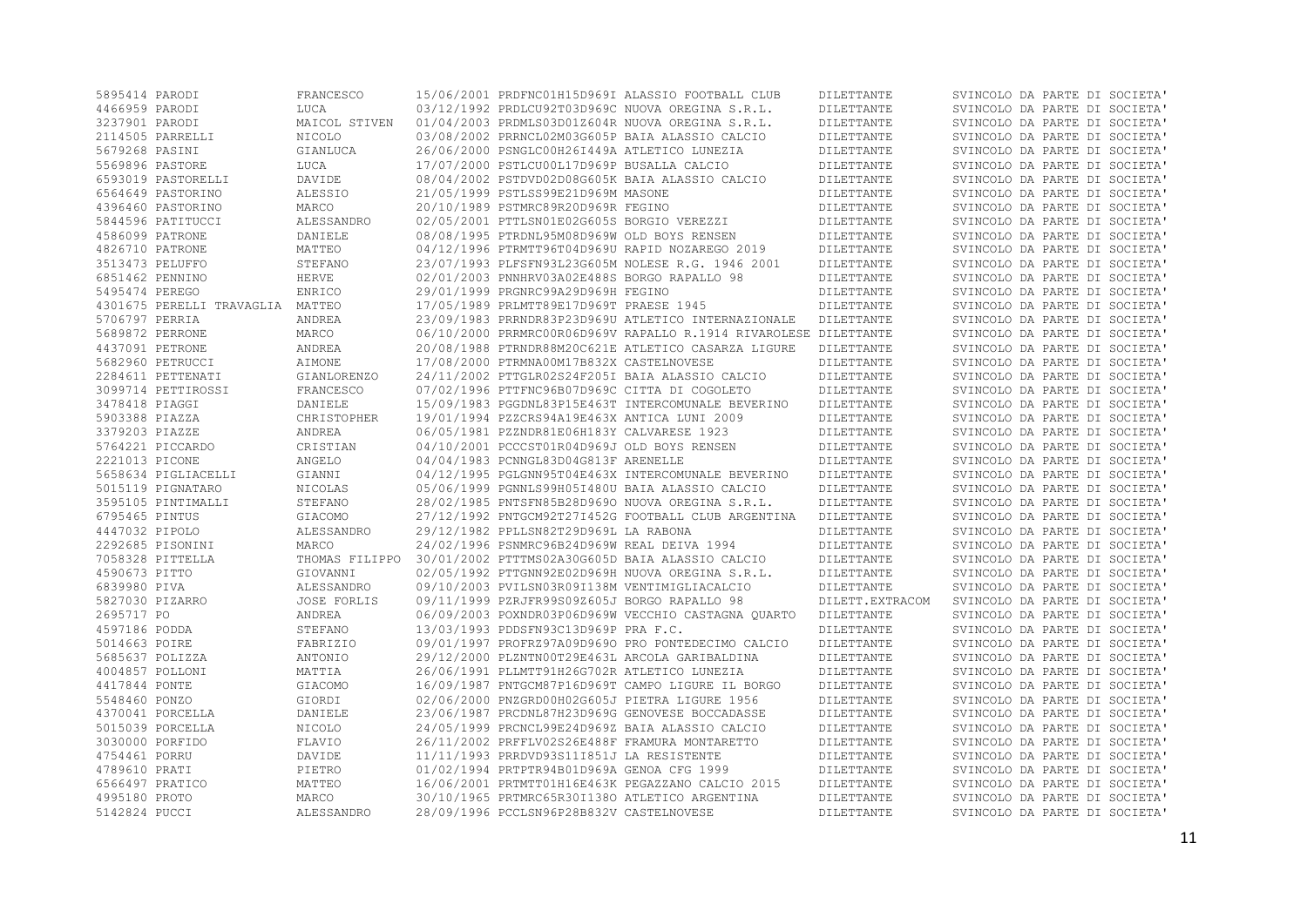| 7030521 PUDDU                              | <b>LORENZO</b>               |                                                        | 17/11/1999 PDDLNZ99S17D969Y CITTA DI COGOLETO                      | DILETTANTE       | SVINCOLO DA PARTE DI SOCIETA' |
|--------------------------------------------|------------------------------|--------------------------------------------------------|--------------------------------------------------------------------|------------------|-------------------------------|
| 4397267 PUGGIONI                           | ALESSANDRO                   | 21/04/1989 PGGLSN89D21D969S DAVAGNA 1979               |                                                                    | DILETTANTE       | SVINCOLO DA PARTE DI SOCIETA' |
| 4665836 OUAGLIA                            | MIRKO                        |                                                        | 16/01/1996 OGLMRK96A16I480M VADESE CALCIO 2018                     | DILETTANTE       | SVINCOLO DA PARTE DI SOCIETA' |
| 5121784 QUAQUARO                           | LUIGI                        |                                                        | 05/09/1998 QQRLGU98P05D969Q RAPID NOZAREGO 2019                    | DILETTANTE       | SVINCOLO DA PARTE DI SOCIETA' |
| 4695265 OUEIROLO                           | ANDREA                       |                                                        | 10/08/1988 ORLNDR88M10D969G FRAMURA MONTARETTO                     | DILETTANTE       | SVINCOLO DA PARTE DI SOCIETA' |
| 5418485 OUIROLA MACIAS                     |                              |                                                        | FERNANDO ANTONI 08/08/1991 ORLFNN91M08Z605V ATLETICO SAN SALVATORE | DILETT. EXTRACOM | SVINCOLO DA PARTE DI SOCIETA' |
| 4552544 RABELLINO                          | FABIO                        | 18/05/1995 RBLFBA95E18C589N PALLARE CALCIO             |                                                                    | DILETTANTE       | SVINCOLO DA PARTE DI SOCIETA' |
| 4384898 RAGONE                             | STEFANO                      | 29/04/1991 RGNSFN91D29I480A LETIMBRO 1945              |                                                                    | DILETTANTE       | SVINCOLO DA PARTE DI SOCIETA' |
| 4350810 RAIOLA                             | STEFANO                      |                                                        | 25/05/1987 RLASFN87E25D969J VOLTRESE VULTUR SSDARL                 | DILETTANTE       | SVINCOLO DA PARTE DI SOCIETA' |
| 5542115 RAMONDO                            | LUCA                         |                                                        | 15/06/1999 RMNLCU99H15E290A BAIA ALASSIO CALCIO                    | DILETTANTE       | SVINCOLO DA PARTE DI SOCIETA' |
| 6573750 RAMPANTI                           | ALESSANDRO                   |                                                        | 20/04/2000 RMPLSN00D20D969R BEGATO CALCIO 2013                     | DILETTANTE       | SVINCOLO DA PARTE DI SOCIETA' |
| 5449267 RANDO                              | ALESSANDRO                   | 14/07/1999 RNDLSN99L14I480E SANTA CECILIA              |                                                                    | DILETTANTE       | SVINCOLO DA PARTE DI SOCIETA' |
| 4954940 RASTELLI                           | MATTEO                       | 22/02/1997 RSTMTT97B22D542P VOLTRI 87                  |                                                                    | DILETTANTE       | SVINCOLO DA PARTE DI SOCIETA' |
| 4667567 RATTI                              | FEDERICO                     |                                                        | 06/04/1990 RTTFRC90D06E463V ARCOLA GARIBALDINA                     | DILETTANTE       | SVINCOLO DA PARTE DI SOCIETA' |
| 2718053 RAVAGLIA                           | MATTEO                       | 18/11/1991 RVGMTT91S18C621G LUMARZO 2016               |                                                                    | DILETTANTE       | SVINCOLO DA PARTE DI SOCIETA' |
| 5752033 REBIZZO                            | LEONARDO                     |                                                        | 20/08/2003 RBZLRD03M20I480B PRIAMAR 1942 LIGURIA ASD DILETTANTE    |                  | SVINCOLO DA PARTE DI SOCIETA' |
| 6573845 REBORA                             | ANDREA                       |                                                        | 31/12/2001 RBRNDR01T31D969U GENOVESE BOCCADASSE                    | DILETTANTE       | SVINCOLO DA PARTE DI SOCIETA' |
| 2666442 REMEDI                             | DANIELE                      | 15/03/1976 RMDDNL76C15E463Z BOLANESE                   |                                                                    | DILETTANTE       | SVINCOLO DA PARTE DI SOCIETA' |
| 3301526 RENZI                              |                              |                                                        | GABRIELE DEIVI 27/12/2003 RNZGRL03T27D969B NUOVA OREGINA S.R.L.    | DILETTANTE       | SVINCOLO DA PARTE DI SOCIETA' |
| 3048163 REPETTO                            | FABIO                        | 26/03/1974 RPTFBA74C26E488V RI CALCIO                  |                                                                    | DILETTANTE       | SVINCOLO DA PARTE DI SOCIETA' |
| 4379370 REPETTO                            | MATTEO                       | 15/11/1989 RPTMTT89S15D969F MELE                       |                                                                    | DILETTANTE       | SVINCOLO DA PARTE DI SOCIETA' |
| 6763114 RESCIGNO                           | GABRIELE                     |                                                        | 29/11/1994 RSCGRL94S29D600F NOLESE R.G. 1946 2001                  | DILETTANTE       | SVINCOLO DA PARTE DI SOCIETA' |
| 2300591 RESTUCCIA                          | TOMMASO                      |                                                        | 03/11/2003 RSTTMS03S03G605W NOLESE R.G. 1946 2001                  | DILETTANTE       | $S =$                         |
| 5082540 RICCOBONO                          | FRANCESCO                    |                                                        | 15/11/1996 RCCFNC96S15G2730 RAPID NOZAREGO 2019                    | DILETTANTE       | SVINCOLO DA PARTE DI SOCIETA' |
| 2714749 RICOTTA                            | GIANLUCA                     | 31/07/1990 RCTGLC90L31E290F ONEGLIA CALCIO             |                                                                    | DILETTANTE       | SVINCOLO DA PARTE DI SOCIETA' |
| 5445918 RICOTTA                            | LUCA                         |                                                        | 09/08/1986 RCTLCU86M09E463U INTERCOMUNALE BEVERINO                 | DILETTANTE       | SVINCOLO DA PARTE DI SOCIETA' |
| 4665834 RISSO                              | GREGORIO                     |                                                        | 22/02/1996 RSSGGR96B22I480G WHITE RABBIT UNITED SSDRL DILETTANTE   |                  | SVINCOLO DA PARTE DI SOCIETA' |
|                                            |                              |                                                        |                                                                    |                  |                               |
| 5673369 RISSO                              | <b>LORENZO</b>               |                                                        | 08/02/2001 RSSLNZ01B08G605T RAPALLO R.1914 RIVAROLESE DILETTANTE   |                  | SVINCOLO DA PARTE DI SOCIETA' |
| 3375849 RIVERA VALENCIA<br>3645238 RIZZUTO | <b>JUAN CARLOS</b><br>GIOSUE | 26/07/1996 RVRJCR96L26Z605N VEZZANO 2005               |                                                                    | DILETTANTE       | SVINCOLO DA PARTE DI SOCIETA' |
|                                            |                              | 08/11/1993 RZZGSI93S08D086I VOLTRI 87                  |                                                                    | DILETTANTE       | SVINCOLO DA PARTE DI SOCIETA' |
| 4668958 RODINO                             | FRANCESCO                    | 18/11/1991 RDNFNC91S18D600B BORGIO VEREZZI             |                                                                    | DILETTANTE       | SVINCOLO DA PARTE DI SOCIETA' |
| 4581603 ROLANDO                            | GIACOMO                      | 30/01/1993 RLNGCM93A30A145E DAVAGNA 1979               |                                                                    | DILETTANTE       | SVINCOLO DA PARTE DI SOCIETA' |
| 5677630 ROSA ANTONYUK                      | MYKYTA                       | 07/05/1999 RSNMKY99E07Z138F RIESE                      |                                                                    | DILETTANTE       | SVINCOLO DA PARTE DI SOCIETA' |
| 4598094 ROSASPINI                          | SIMONE                       | 31/05/1994 RSSSMN94E31D969T CELLA 1956                 |                                                                    | DILETTANTE       | SVINCOLO DA PARTE DI SOCIETA' |
| 4632190 ROSATI                             | ANDREA                       | 14/02/1987 RSTNDR87B14D600C BORGIO VEREZZI             |                                                                    | DILETTANTE       | SVINCOLO DA PARTE DI SOCIETA' |
| 7077931 ROSSI                              | DANIELE                      | 04/04/1986 RSSDNL86D04E463J MAMAS GIOVANI              |                                                                    | DILETTANTE       | SVINCOLO DA PARTE DI SOCIETA' |
| 4672639 ROSSI                              | EMILIANO                     |                                                        | 29/08/1993 RSSMLN93M29E463C INTERCOMUNALE BEVERINO                 | DILETTANTE       | SVINCOLO DA PARTE DI SOCIETA' |
| 4468919 ROSSI                              | FEDERICO                     |                                                        | 18/07/1990 RSSFRC90L18D969T ENTELLA CHIAVARI 1914                  | DILETTANTE       | SVINCOLO DA PARTE DI SOCIETA' |
| 7019494 ROSSI                              |                              | FILIPPO ANDREA 26/05/2001 RSSFPP01E26E488Z PSM RAPALLO |                                                                    | DILETTANTE       | SVINCOLO DA PARTE DI SOCIETA' |
| 4489142 ROSSI                              | LORIS                        | 20/07/1989 RSSLRS89L20C621Z CARASCO 08                 |                                                                    | DILETTANTE       | SVINCOLO DA PARTE DI SOCIETA' |
| 4410945 ROSSI                              | MANUEL                       |                                                        | 09/12/1994 RSSMNL94T09E463L INTERCOMUNALE BEVERINO                 | DILETTANTE       | SVINCOLO DA PARTE DI SOCIETA' |
| 5893441 ROSSO                              | RICCARDO                     |                                                        | 04/10/2001 RSSRCR01R04I480S PRIAMAR 1942 LIGURIA ASD               | DILETTANTE       | SVINCOLO DA PARTE DI SOCIETA' |
| 4600933 ROTONDO                            | LUCA                         | 27/02/1992 RTNLCU92B27D969U OLD BOYS RENSEN            |                                                                    | DILETTANTE       | SVINCOLO DA PARTE DI SOCIETA' |
| 6616771 ROTONDO                            | MIRKO                        |                                                        | 22/09/2002 RTNMRK02P22G605U BAIA ALASSIO CALCIO                    | DILETTANTE       | SVINCOLO DA PARTE DI SOCIETA' |
| 6827122 ROVEDA                             | MANUEL                       | 25/07/2003 RVDMNL03L25G605G BORGHETTO 1968             |                                                                    | DILETTANTE       | SVINCOLO DA PARTE DI SOCIETA' |
| 5147417 RUBERTI                            | GIUSEPPE                     |                                                        | 08/06/1997 RBRGPP97H08D851C PEGAZZANO CALCIO 2015                  | DILETTANTE       | SVINCOLO DA PARTE DI SOCIETA' |
| 3635078 RUCCO                              | MARCO                        | 15/03/1989 RCCMRC89C15L049R REAL DEIVA 1994            |                                                                    | DILETTANTE       | SVINCOLO DA PARTE DI SOCIETA' |
| 4694980 RUFFINI                            | CRISTIAN                     |                                                        | 26/10/1994 RFFCST94R26E463F ATLETICO LUNEZIA                       | DILETTANTE       | SVINCOLO DA PARTE DI SOCIETA' |
| 3356980 RUFFINO                            | DAVIDE                       | 06/03/1989 RFFDVD89C06H183I PSM RAPALLO                |                                                                    | DILETTANTE       | SVINCOLO DA PARTE DI SOCIETA' |
| 5194029 RUOTOLO                            | GASPARE                      | 15/04/1982 RTLGPR82D15F912B ARENELLE                   |                                                                    | DILETTANTE       | SVINCOLO DA PARTE DI SOCIETA' |
| 5019173 RUZZIER                            | TOMMASO                      | 11/07/1997 RZZTMS97L11D969N DAVAGNA 1979               |                                                                    | DILETTANTE       | SVINCOLO DA PARTE DI SOCIETA' |
| 5114182 SACCA                              | ANDREA                       |                                                        | 12/12/1998 SCCNDR98T12A984N POLISPORTIVA SANREMO 2000 DILETTANTE   |                  | SVINCOLO DA PARTE DI SOCIETA' |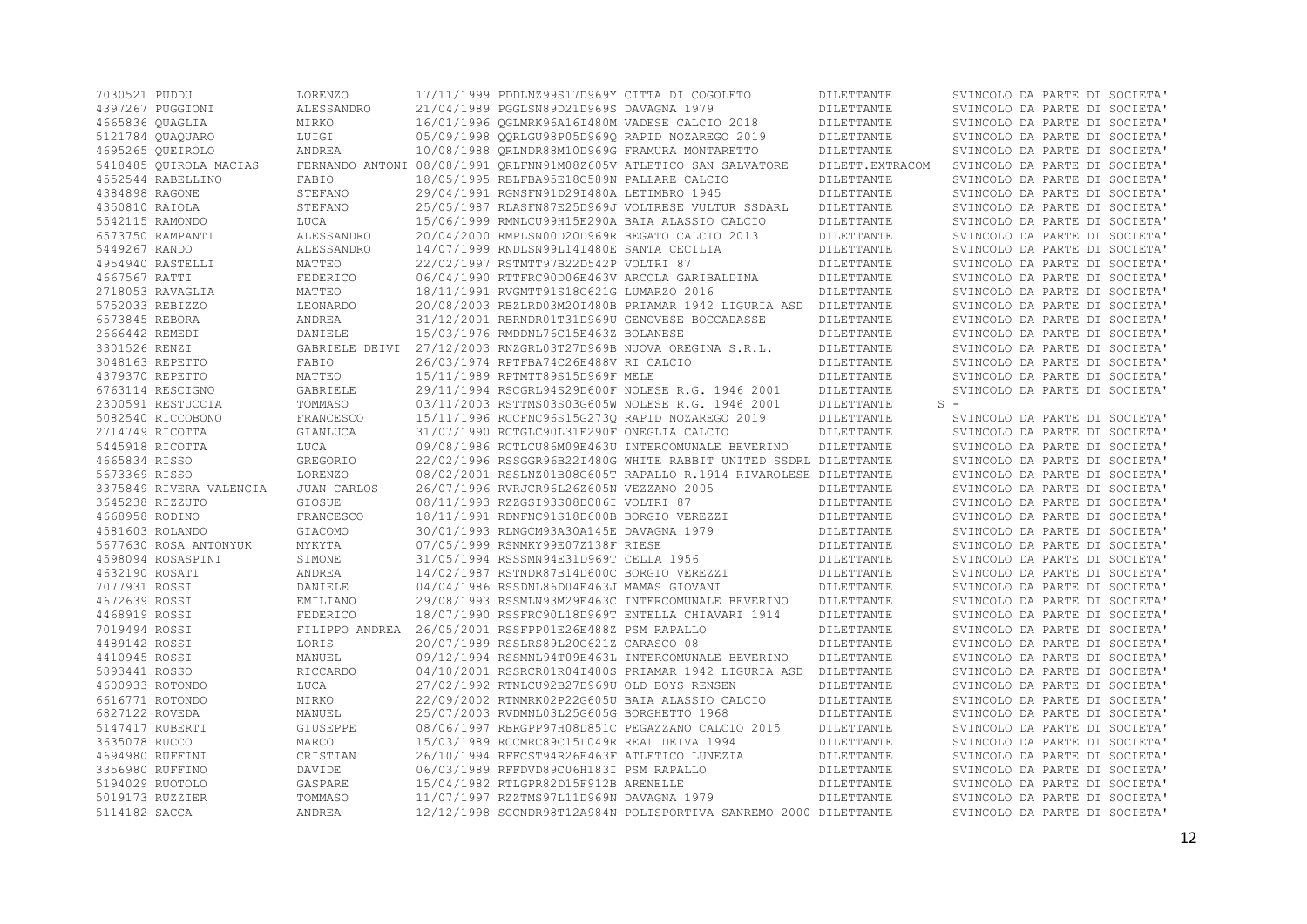| 5347270 SAETTONE                     | SIMONE               | 27/06/1999 STTSMN99H27I480E LETIMBRO 1945          |                                                                                                          | DILETTANTE                     | SVINCOLO DA PARTE DI SOCIETA'                                  |
|--------------------------------------|----------------------|----------------------------------------------------|----------------------------------------------------------------------------------------------------------|--------------------------------|----------------------------------------------------------------|
| 6843462 SAIOLA                       | MATTEO               |                                                    | 04/05/2001 SLAMTT01E04E290E GOLFO DIANESE 1923                                                           | DILETTANTE                     | SVINCOLO DA PARTE DI SOCIETA'                                  |
| 5036272 SALIS                        | JACOPO               | 24/10/1999 SLSJCP99R24E488X PSM RAPALLO            |                                                                                                          | DILETTANTE                     | SVINCOLO DA PARTE DI SOCIETA'                                  |
| 1014258 SAMUEL                       | EPHRAIN              | 21/01/1999 SMLPRN99A21Z335P PLODIO 1997            |                                                                                                          | DILETT. EXTRACOM S -           |                                                                |
| 4369449 SANGINETO                    | ALESSANDRO           | 10/10/1987 SNGLSN87R10D969H MELE                   |                                                                                                          | DILETTANTE                     | $S -$                                                          |
| 5598639 SANNINO                      | ANDREA               |                                                    | 13/04/2000 SNNNDR00D13D969T SUPERBA CALCIO 2017                                                          | DILETTANTE                     | SVINCOLO DA PARTE DI SOCIETA'                                  |
| 4759352 SANSONE                      | PAOLO                |                                                    | 19/06/1997 SNSPLA97H19E488H RAPID NOZAREGO 2019                                                          | DILETTANTE                     | SVINCOLO DA PARTE DI SOCIETA'                                  |
| 5217956 SANTARPIA                    | FABIO                |                                                    | 25/12/1997 SNTFBA97T25E2900 GOLFO DIANESE 1923                                                           | DILETTANTE                     | SVINCOLO DA PARTE DI SOCIETA'                                  |
| 3767182 SANTELLA                     | GIOVANNI             | 05/05/1991 SNTGNN91E05G628I CASTELNOVESE           |                                                                                                          | DILETTANTE                     | SVINCOLO DA PARTE DI SOCIETA'                                  |
| 6851314 SANTINI                      | PIER GIORGIO         |                                                    | 26/09/2000 SNTPGR00P26F023S FOLLO SAN MARTINO                                                            | DILETTANTE                     | SVINCOLO DA PARTE DI SOCIETA'                                  |
| 2104991 SASSO                        | <b>EMANUELE</b>      | 29/04/1998 SSSMNL98D29G605W BORGIO VEREZZI         |                                                                                                          | DILETTANTE                     | SVINCOLO DA PARTE DI SOCIETA'                                  |
| 4238453 SATTIN                       | ANDREA               |                                                    | 05/02/1991 STTNDR91B05E648D SAN OUIRICO BURLANDO 1959 DILETTANTE                                         |                                | SVINCOLO DA PARTE DI SOCIETA'                                  |
| 3282807 SAVAIA                       | CHRISTIAN            |                                                    | 02/10/1982 SVACRS82R02D969R CROCEFIESCHI 2017                                                            | DILETTANTE                     | SVINCOLO DA PARTE DI SOCIETA'                                  |
| 3323420 SCAFURI                      | LUCA                 |                                                    | 18/04/1985 SCFLCU85D18H892Y VECCHIO CASTAGNA OUARTO                                                      | DILETTANTE                     | SVINCOLO DA PARTE DI SOCIETA'                                  |
| 5357958 SCALA                        | SAMUELE              | 30/06/2000 SCLSML00H30I480J LEGINO 1910            |                                                                                                          | DILETTANTE                     | SVINCOLO DA PARTE DI SOCIETA'                                  |
| 4113745 SCAPIN                       | <b>EMANUELE</b>      | 29/05/1991 SCPMNL91E29D969J SAN CIPRIANO           |                                                                                                          | DILETTANTE                     | SVINCOLO DA PARTE DI SOCIETA'                                  |
| 2255255 SCARAMOZZINO                 | GIUSEPPE             | 22/07/1975 SCRGPP75L22Z133K DAVAGNA 1979           |                                                                                                          | DILETTANTE                     | SVINCOLO DA PARTE DI SOCIETA'                                  |
| 4414449 SCARAMUZZINO                 | DARIO                | 11/12/1990 SCRDRA90T11D969Q PRA F.C.               |                                                                                                          | DILETTANTE                     | SVINCOLO DA PARTE DI SOCIETA'                                  |
| 4837779 SCARONE                      | GIACOMO              |                                                    | 04/02/1996 SCRGCM96B04E290W BAIA ALASSIO CALCIO                                                          | DILETTANTE                     | SVINCOLO DA PARTE DI SOCIETA'                                  |
| 4586713 SCHIRRA                      | SIMONE               |                                                    | 25/02/1991 SCHSMN91B25I480N CELLE RIVIERA CALCIO                                                         | DILETTANTE                     | SVINCOLO DA PARTE DI SOCIETA'                                  |
| 2315756 SEGATTINI                    | LUCA                 |                                                    | 28/01/1989 SGTLCU89A28D969N FRAMURA MONTARETTO                                                           | DILETTANTE                     | SVINCOLO DA PARTE DI SOCIETA'                                  |
| 6726959 SELVA                        | ANDREA               |                                                    | 05/10/2003 SLVNDR03R05E488F VILLAGGIO CALCIO                                                             | DILETTANTE                     | SVINCOLO DA PARTE DI SOCIETA'                                  |
| 5235288 SELVA                        | SAMUELE              | 18/05/1999 SLVSML99E18D969I RIESE                  |                                                                                                          | DILETTANTE                     | SVINCOLO DA PARTE DI SOCIETA'                                  |
| 5465877 SENIS                        | MATTIA               | 17/05/2002 SNSMTT02E17I480I PALLARE CALCIO         |                                                                                                          | DILETTANTE                     | SVINCOLO DA PARTE DI SOCIETA'                                  |
| 5022753 SERAFINO                     | ARTURO               | 16/07/1999 SRFRTR99L16C352D AIROLE F.C.            |                                                                                                          | DILETTANTE                     | SVINCOLO DA PARTE DI SOCIETA'                                  |
| 5185713 SERGI                        | PAOLO                | 25/02/1997 SRGPLA97B25D969B PONENTE F.C.           |                                                                                                          | DILETTANTE                     | SVINCOLO DA PARTE DI SOCIETA'                                  |
| 7032381 SERGIAMPIETRI                | LUCA                 | 12/07/1997 SRGLCU97L12I449E CALCIO NAVE SRL        |                                                                                                          | DILETTANTE                     | SVINCOLO DA PARTE DI SOCIETA'                                  |
| 4261265 SESSOLO                      | MATTEO               |                                                    | 23/12/1993 SSSMTT93T23E290X GOLFO DIANESE 1923                                                           | DILETTANTE                     | SVINCOLO DA PARTE DI SOCIETA'                                  |
| 6601822 SHALJANI                     |                      | 19/11/2002 SHLGLC02S19E488I BORGO RAPALLO 98       |                                                                                                          |                                | SVINCOLO DA PARTE DI SOCIETA'                                  |
| 1029169 SHEHU                        | GIANLUCA<br>SHTEGTIM | 13/12/1995 SHHSTG95T13Z100S REAL DEIVA 1994        |                                                                                                          | DILETTANTE                     | SVINCOLO DA PARTE DI SOCIETA'                                  |
| 5756702 SIBILIA                      |                      |                                                    |                                                                                                          | DILETT. EXTRACOM<br>DILETTANTE | SVINCOLO DA PARTE DI SOCIETA'                                  |
|                                      | LUCIO RICCARDO       |                                                    | 07/07/1998 SBLLRC98L07C573N VIA DELL ACCIAIO F.C.                                                        |                                |                                                                |
| 2116120 SICARI                       | DAVIDE               |                                                    | 23/04/1998 SCRDVD98D23D969E PONTECARREGA CALCIO                                                          | DILETTANTE                     | SVINCOLO DA PARTE DI SOCIETA'                                  |
| 3394677 SICCARDI                     | MATTIA               |                                                    | 16/04/2002 SCCMTT02D16I1380 ATLETICO ARGENTINA                                                           | DILETTANTE                     | SVINCOLO DA PARTE DI SOCIETA'                                  |
| 3797213 SICHI                        | NICO                 |                                                    | 29/09/1993 SCHNCI93P29E715M POLISPORTIVA SANREMO 2000 DILETTANTE                                         |                                | SVINCOLO DA PARTE DI SOCIETA'                                  |
| 2285538 SIGNAIGO                     | GIANLUCA             | 20/07/2000 SGNGLC00L20E488U CALVARESE 1923         |                                                                                                          | DILETTANTE                     | SVINCOLO DA PARTE DI SOCIETA'                                  |
| 2163604 SIMONCINI                    | PAOLO                |                                                    | 22/12/2002 SMNPLA02T22I449Z VALDIVARA 5 TERRE                                                            | DILETTANTE                     | SVINCOLO DA PARTE DI SOCIETA'                                  |
| 4699146 SIMONETTI                    | BRIAN                |                                                    | 03/08/1990 SMNBRN90M03E463I FRAMURA MONTARETTO                                                           | DILETTANTE                     | SVINCOLO DA PARTE DI SOCIETA'                                  |
| 6756428 SIMONINI                     | MATTEO               | 02/02/2000 SMNMTT00B02E463R BOLANESE               |                                                                                                          | DILETTANTE                     | SVINCOLO DA PARTE DI SOCIETA'                                  |
| 6674915 SIRCHIA                      | SALVATORE            |                                                    | 24/05/1983 SRCSVT83E24G273S REAL SANTO STEFANO CALCIO DILETTANTE                                         |                                | SVINCOLO DA PARTE DI SOCIETA'                                  |
| 6763806 SIRITO                       | TOMMASO              | 23/11/1995 SRTTMS95S23D9690 SAN PIETRO             |                                                                                                          | DILETTANTE                     | SVINCOLO DA PARTE DI SOCIETA'                                  |
| 5413378 SIRONI                       | LUCA                 | 11/06/1999 SRNLCU99H11D969C FEGINO                 |                                                                                                          | DILETTANTE                     | SVINCOLO DA PARTE DI SOCIETA'                                  |
| 5776199 SORGI                        | CRYSTAL              |                                                    | 07/06/2001 SRGCYS01H07I138Y SAN FILIPPO NERI ALBENGA DILETTANTE                                          |                                | SVINCOLO DA PARTE DI SOCIETA'                                  |
| 5310874 SORGI                        | NICHOLAS             |                                                    | 02/07/2000 SRGNHL00L02I138V REAL SANTO STEFANO CALCIO DILETTANTE                                         |                                | SVINCOLO DA PARTE DI SOCIETA'                                  |
| 4261263 SORGI                        | NIKOLAS              |                                                    | 09/11/1993 SRGNLS93S09E290Z GOLFO DIANESE 1923                                                           | DILETTANTE                     | SVINCOLO DA PARTE DI SOCIETA'                                  |
| 4904269 SORRENTINO                   | SALVATORE            |                                                    | 29/04/1989 SRRSVT89D29L259C BAIA ALASSIO CALCIO                                                          | DILETTANTE                     | SVINCOLO DA PARTE DI SOCIETA'                                  |
| 2710731 SPECCHIO                     | DOMENICO PIO         | 15/03/1995 SPCDNC95C15E8850 ARENELLE               |                                                                                                          | DILETTANTE                     | SVINCOLO DA PARTE DI SOCIETA'                                  |
| 2100611 SPELTA                       | ANDREA               | 05/09/2002 SPLNDR02P05D969I BORGO RAPALLO 98       |                                                                                                          | DILETTANTE                     | SVINCOLO DA PARTE DI SOCIETA'                                  |
| 4549765 SPERANZA                     |                      |                                                    |                                                                                                          | DILETTANTE                     | SVINCOLO DA PARTE DI SOCIETA'                                  |
|                                      | DAVIDE               | 15/10/1992 SPRDVD92R15B832U INTERCOMUNALE BEVERINO |                                                                                                          |                                |                                                                |
| 5599564 SPERANZA                     | FABRIZIO             |                                                    | 13/02/1996 SPRFRZ96B13D969D FOOTBALL CLUB ARGENTINA                                                      | DILETTANTE                     | SVINCOLO DA PARTE DI SOCIETA'                                  |
| 5488769 SPILAMBERTI                  | LUCA                 | 06/01/1995 SPLLCU95A06I449V ANTICA LUNI 2009       |                                                                                                          | <b>DILETTANTE</b>              | SVINCOLO DA PARTE DI SOCIETA'                                  |
| 5422717 STAGNARO<br>5242436 STAGNARO | GABRIELE<br>NICOLO   |                                                    | 13/09/1994 STGGRL94P13C621W INTERCOMUNALE BEVERINO<br>12/08/1998 STGNCL98M12E488M INTERCOMUNALE BEVERINO | DILETTANTE<br>DILETTANTE       | SVINCOLO DA PARTE DI SOCIETA'<br>SVINCOLO DA PARTE DI SOCIETA' |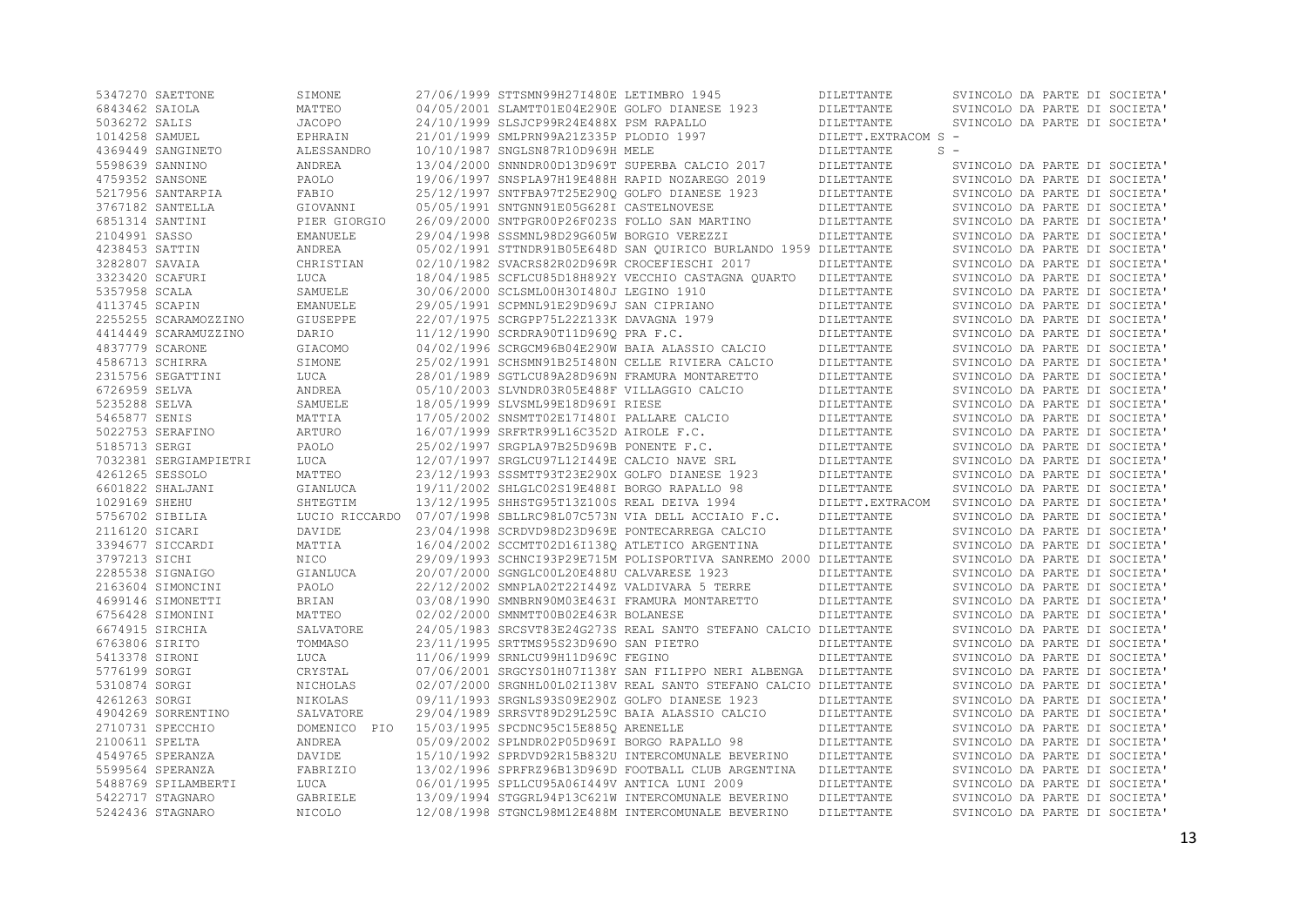| 4764243 STELLA          | MATTEO             |                                                             | 10/11/1996 STLMTT96S10I138V ATLETICO ARGENTINA                   | DILETTANTE               | SVINCOLO DA PARTE DI SOCIETA' |
|-------------------------|--------------------|-------------------------------------------------------------|------------------------------------------------------------------|--------------------------|-------------------------------|
| 2325847 STIFANI         | SIMONE             | 25/04/1990 STFSMN90D25D969F REAL DEIVA 1994                 |                                                                  | DILETTANTE               | SVINCOLO DA PARTE DI SOCIETA' |
| 2920463 STOICA BOGDAN   | IONUT              |                                                             | 02/05/2002 STCNTI02E02Z129G VALDIVARA 5 TERRE                    | DILETTANTI COM.          | SVINCOLO DA PARTE DI SOCIETA' |
| 6862421 STRIGLIONI      | NICOLO             |                                                             | 20/08/1998 STRNCL98M20E290H REAL SANTO STEFANO CALCIO DILETTANTE |                          | SVINCOLO DA PARTE DI SOCIETA' |
| 5726697 SUSINO          | VITTORIO           | 01/04/1999 SSNVTR99D01D969I RECREATIVO                      |                                                                  | DILETTANTE               | SVINCOLO DA PARTE DI SOCIETA' |
| 5515532 TABBI           | MATTIA             |                                                             | 30/06/1999 TBBMTT99H30D969G GENOVESE BOCCADASSE                  | DILETTANTE               | SVINCOLO DA PARTE DI SOCIETA' |
| 3081301 TACCHELLA       |                    | PIERGIORGIO GIO 14/09/1979 TCCPGR79P14D969C REAL DEIVA 1994 |                                                                  | DILETTANTE               | SVINCOLO DA PARTE DI SOCIETA' |
| 4621068 TAGLIABUE       | DAVIDE             | 05/01/1995 TGLDVD95A05D969B OLD BOYS RENSEN                 |                                                                  | DILETTANTE               | SVINCOLO DA PARTE DI SOCIETA' |
| 4601148 TALARICO        | <b>LORENZO</b>     |                                                             | 23/09/1994 TLRLNZ94P23D969V ATLETICO INTERNAZIONALE              | DILETTANTE               | SVINCOLO DA PARTE DI SOCIETA' |
| 7046884 TALU            | FABIO              |                                                             | 04/10/1998 TLAFBA98R04D969Y LIDO SOUARE F.B.C.                   | DILETTANTE               | SVINCOLO DA PARTE DI SOCIETA' |
| 4906861 TARDITI         | DANIELE            |                                                             | 27/05/1997 TRDDNL97E27G605G SOCCER BORGHETTO                     | DILETTANTE               | SVINCOLO DA PARTE DI SOCIETA' |
| 6565984 TAROZZI         | ENRICO             | 12/01/2001 TRZNRC01A12D969H RIESE                           |                                                                  | DILETTANTE               | SVINCOLO DA PARTE DI SOCIETA' |
| 4826790 TARTARI         | PIETRO             |                                                             | 05/08/1998 TRTPTR98M05E488J ATLETICO SAN SALVATORE               | DILETTANTE               | SVINCOLO DA PARTE DI SOCIETA' |
| 4041480 TASSISTO        | ANDREA             | 05/03/1986 TSSNDR86C05C621N REAL DEIVA 1994                 |                                                                  | DILETTANTE               | SVINCOLO DA PARTE DI SOCIETA' |
| 7009484 TAVANO          | MICHELE            |                                                             | 07/08/1999 TVNMHL99M07I138I REAL SANTO STEFANO CALCIO DILETTANTE |                          | SVINCOLO DA PARTE DI SOCIETA' |
| 2284566 TERMINI         | GIANLUCA           |                                                             | 16/05/2003 TRMGLC03E16D969L SAN TEODORO KETZMAJA                 | DILETTANTE               | SVINCOLO DA PARTE DI SOCIETA' |
| 4652872 TESTASECCA      | FRANCESCO          |                                                             | 11/11/1988 TSTFNC88S11D969I VECCHIO CASTAGNA OUARTO              | DILETTANTE               | SVINCOLO DA PARTE DI SOCIETA' |
| 2049149 TESTINI         | <b>VINCENZO</b>    |                                                             | 27/10/1963 TSTVCN63R27C975R REAL SANTO STEFANO CALCIO DILETTANTE |                          | SVINCOLO DA PARTE DI SOCIETA' |
| 7085256 TODARO          | FEDERICO           |                                                             | 03/11/2002 TDRFRC02S03I480K CELLE RIVIERA CALCIO                 | DILETTANTE               | SVINCOLO DA PARTE DI SOCIETA' |
| 5180874 TODARO          | FILIPPO            |                                                             | 27/03/1998 TDRFPP98C27A089B VALDIVARA 5 TERRE                    | DILETTANTE               | SVINCOLO DA PARTE DI SOCIETA' |
| 5751922 TOGNETTI        | ANDREA             | 28/02/2002 TGNNDR02B28G605F BORGHETTO 1968                  |                                                                  | DILETTANTE               | SVINCOLO DA PARTE DI SOCIETA' |
| 7077915 TOLA            | CHRISTIAN          | 31/03/1981 TLOCRS81C31G113C MAMAS GIOVANI                   |                                                                  | DILETTANTE               | SVINCOLO DA PARTE DI SOCIETA' |
| 6519059 TONANI          | DANIEL             |                                                             | 19/05/2001 TNNDNL01E19D969J VIA DELL ACCIAIO F.C.                | DILETTANTE               | SVINCOLO DA PARTE DI SOCIETA' |
| 4543098 TORNATORE       | GIACOMO            |                                                             | 28/04/1990 TRNGCM90D28D600M NOLESE R.G. 1946 2001                | DILETTANTE               | SVINCOLO DA PARTE DI SOCIETA' |
| 6767716 TORTORA         | DANIELE            |                                                             | 15/12/2003 TRTDNL03T15D969G SUPERBA CALCIO 2017                  | DILETTANTE               | SVINCOLO DA PARTE DI SOCIETA' |
| 2248763 TORTORELLI      | GIORDANO           |                                                             | 21/06/1990 TRTGDN90H21E463H PEGAZZANO CALCIO 2015                | DILETTANTE               | SVINCOLO DA PARTE DI SOCIETA' |
| 5727060 TOSELLI         | SIMONE             |                                                             | 04/04/2003 TSLSMN03D04D969A SAN OUIRICO BURLANDO 1959 DILETTANTE |                          | SVINCOLO DA PARTE DI SOCIETA' |
| 5530826 TOZZI           | TOMMASO            |                                                             | 05/04/2000 TZZTMS00D05D969H GENOVESE BOCCADASSE                  | DILETTANTE               | SVINCOLO DA PARTE DI SOCIETA' |
| 3380164 TRAVANTI        | MARCO              |                                                             | 24/05/1981 TRVMRC81E24E463Z INTERCOMUNALE BEVERINO               | DILETTANTE               | SVINCOLO DA PARTE DI SOCIETA' |
| 6602674 TRAVERSO        | GUGLIELMO          | 06/02/2003 TRVGLL03B06D969C BUSALLA CALCIO                  |                                                                  | DILETTANTE               | SVINCOLO DA PARTE DI SOCIETA' |
| 3424794 TRIFILIO        | MATTEO             |                                                             | 23/10/2000 TRFMTT00R23E290W SAN BARTOLOMEO CERVO                 | DILETTANTE               | SVINCOLO DA PARTE DI SOCIETA' |
| 5078018 TRIVINO TRIVINO |                    | CRISTHIAN LENIN 02/09/1995 TRVCST95P02Z605F C.E.P.          |                                                                  | DILETT. EXTRACOM         | SVINCOLO DA PARTE DI SOCIETA' |
| 3353249 TROTTA          | GIANLUCA           | 02/11/1999 TRTGLC99S02G605I BORGHETTO 1968                  |                                                                  | DILETTANTE               | SVINCOLO DA PARTE DI SOCIETA' |
| 6750653 TRUCCO          | STEFANO            | 21/03/1999 TRCSFN99C21F965G MONEGLIA                        |                                                                  | DILETTANTE               | SVINCOLO DA PARTE DI SOCIETA' |
| 5466012 TUMBARELLO      | GABRIELE           |                                                             | 18/04/2001 TMBGRL01D18G605K SAN FILIPPO NERI ALBENGA DILETTANTE  |                          | SVINCOLO DA PARTE DI SOCIETA' |
| 5483130 UBERTI          | ALESSIO            |                                                             | 08/04/2001 BRTLSS01D08I138A VENTIMIGLIACALCIO                    | DILETTANTE               | SVINCOLO DA PARTE DI SOCIETA' |
| 5180347 URAS            | GREGORIO           |                                                             | 21/05/1998 RSUGGR98E21I449G VALDIVARA 5 TERRE                    | DILETTANTE               | SVINCOLO DA PARTE DI SOCIETA' |
| 4775762 URSINO          | NICOLO             | 01/02/1996 RSNNCL96B01D969X CASELLESE                       |                                                                  | DILETTANTE               | SVINCOLO DA PARTE DI SOCIETA' |
| 5451380 VACATELLO       | NICOLO             | 04/12/1998 VCTNCL98T04D969C BOCA ZENA                       |                                                                  | DILETTANTE               | SVINCOLO DA PARTE DI SOCIETA' |
| 4589275 VACCARI         | <b>IVAN</b>        |                                                             | 13/07/1991 VCCVNI91L13D969V VECCHIO CASTAGNA QUARTO              | DILETTANTE               | SVINCOLO DA PARTE DI SOCIETA' |
| 5736117 VAGNETTI        | RICCARDO           |                                                             | 25/07/2002 VGNRCR02L25I138X VENTIMIGLIACALCIO                    | DILETTANTE               | SVINCOLO DA PARTE DI SOCIETA' |
| 4793427 VALENTE         | KRISTIAN           |                                                             | 19/11/1992 VLNKST92S19E290C GOLFO DIANESE 1923                   | DILETTANTE               | SVINCOLO DA PARTE DI SOCIETA' |
| 5514120 VALLARINO       | <b>JACOPO</b>      | 10/08/1996 VLLJCP96M10D969W OLD BOYS RENSEN                 |                                                                  | DILETTANTE               | SVINCOLO DA PARTE DI SOCIETA' |
| 5656269 VARGIU          |                    |                                                             | 08/04/2000 VRGDVD00D08D969G ALASSIO FOOTBALL CLUB                |                          | SVINCOLO DA PARTE DI SOCIETA' |
| 5276241 VASSALLO        | DAVIDE<br>FEDERICO | 22/04/1996 VSSFRC96D22D969R DAVAGNA 1979                    |                                                                  | DILETTANTE<br>DILETTANTE | SVINCOLO DA PARTE DI SOCIETA' |
| 5682556 VASSALLO        | NICOLO             | 01/06/1999 VSSNCL99H01I1380 ONEGLIA CALCIO                  |                                                                  | DILETTANTE               | SVINCOLO DA PARTE DI SOCIETA' |
| 4796582 VECCHIE         | RICCARDO           |                                                             | 08/05/1996 VCCRCR96E08I138L POLISPORTIVA SANREMO 2000 DILETTANTE |                          | SVINCOLO DA PARTE DI SOCIETA' |
| 4666554 VEGNA           | MARCO              | 02/09/1994 VGNMRC94P02E463N VEZZANO 2005                    |                                                                  | DILETTANTE               | SVINCOLO DA PARTE DI SOCIETA' |
| 6546728 VELLA           | MIRCO              |                                                             | 06/10/2000 VLLMRC00R06D969S LIDO SOUARE F.B.C.                   | DILETTANTE               | SVINCOLO DA PARTE DI SOCIETA' |
| 3373769 VENNERI         | CATALDO            |                                                             | 19/06/1987 VNNCLD87H19E205J VADESE CALCIO 2018                   | DILETTANTE               | SVINCOLO DA PARTE DI SOCIETA' |
| 4756002 VENTURINI       | LORENZO            | 04/07/1996 VNTLNZ96L04E463D SANTERENZINA                    |                                                                  | DILETTANTE               | SVINCOLO DA PARTE DI SOCIETA' |
|                         | STEVEN             | 05/12/1987 VRRSVN87T05D403S ARENELLE                        |                                                                  |                          |                               |
| 3229728 VERRECCHIA      |                    |                                                             |                                                                  | DILETTANTE               | SVINCOLO DA PARTE DI SOCIETA' |